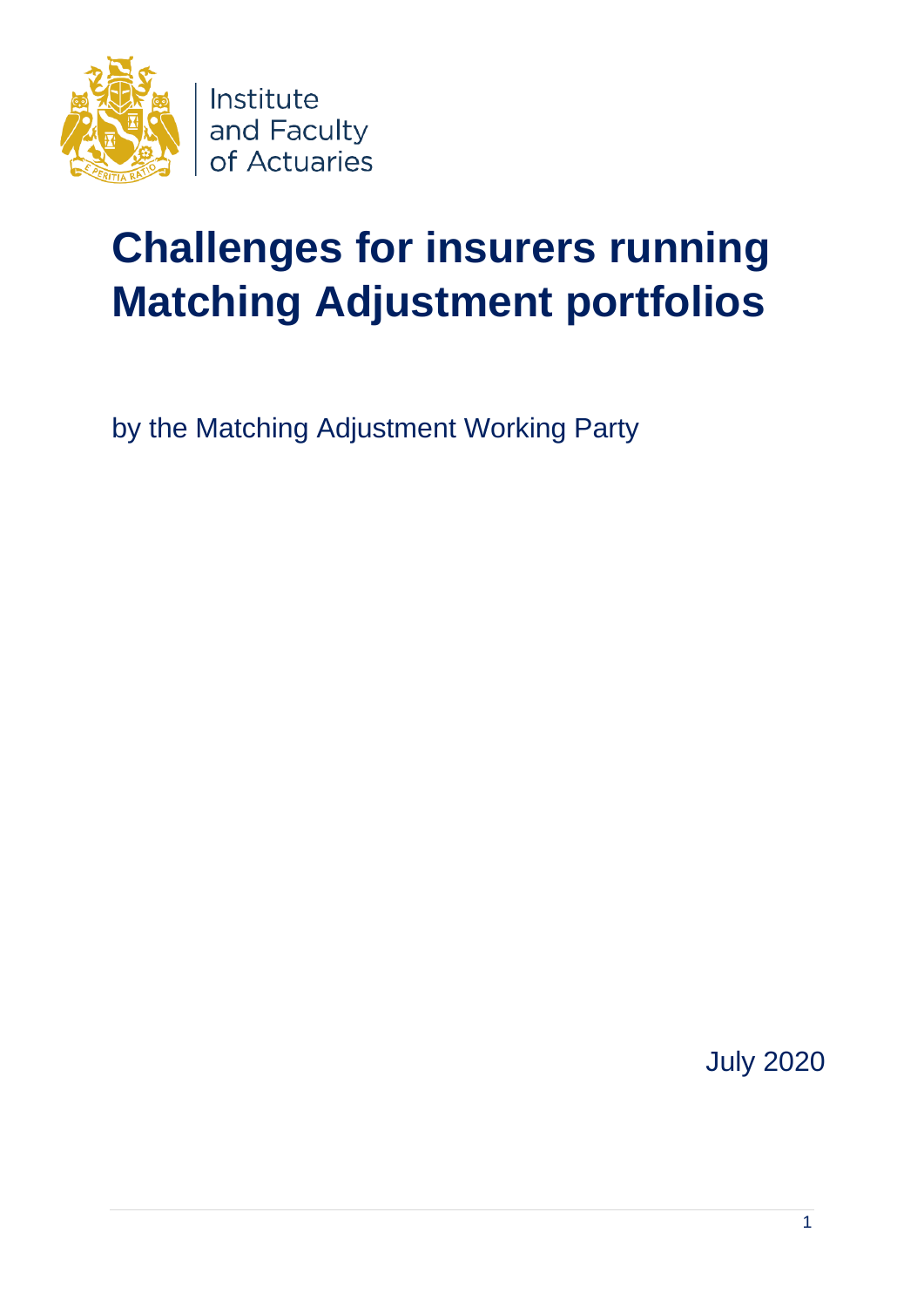The working party

## Th*e* working party

Members of the Matching Adjustment Working Party:

Ross Evans (Chair) Michael Henderson Andrew Kenyon Keith Neil Ravi Dubey Peter Maddern Stephan Erasmus

## **Disclaimer**

All working party members are appointed by the Institute & Faculty of Actuaries to serve on member-led research working parties as individuals, and these individuals do not represent their employers, or the views of their employers.

This publication is intended solely for educational purposes and presents information of a general nature. The information and expressions of opinion contained in this publication are not intended to be a comprehensive study, nor to provide actuarial advice or advice of any nature and should not be treated as a substitute for specific advice concerning individual situations. Nothing within should be interpreted as a recommendation of a particular method or approach.

Any estimates and examples presented are illustrative only and not intended to provide, nor should they be interpreted as providing, any facts regarding, or prediction or forecast of, the likelihood that they will be representative of actual experience.

No person should take any action in reliance upon any of the information contained in this publication and neither the working party members, their employers nor the Institute and Faculty of Actuaries accept any responsibility or liability to any person for loss or damage suffered as a result of their placing reliance upon any view, claim or representation made in this publication.

On no account may any part of this publication be reproduced without the written permission of the Institute and Faculty of Actuaries.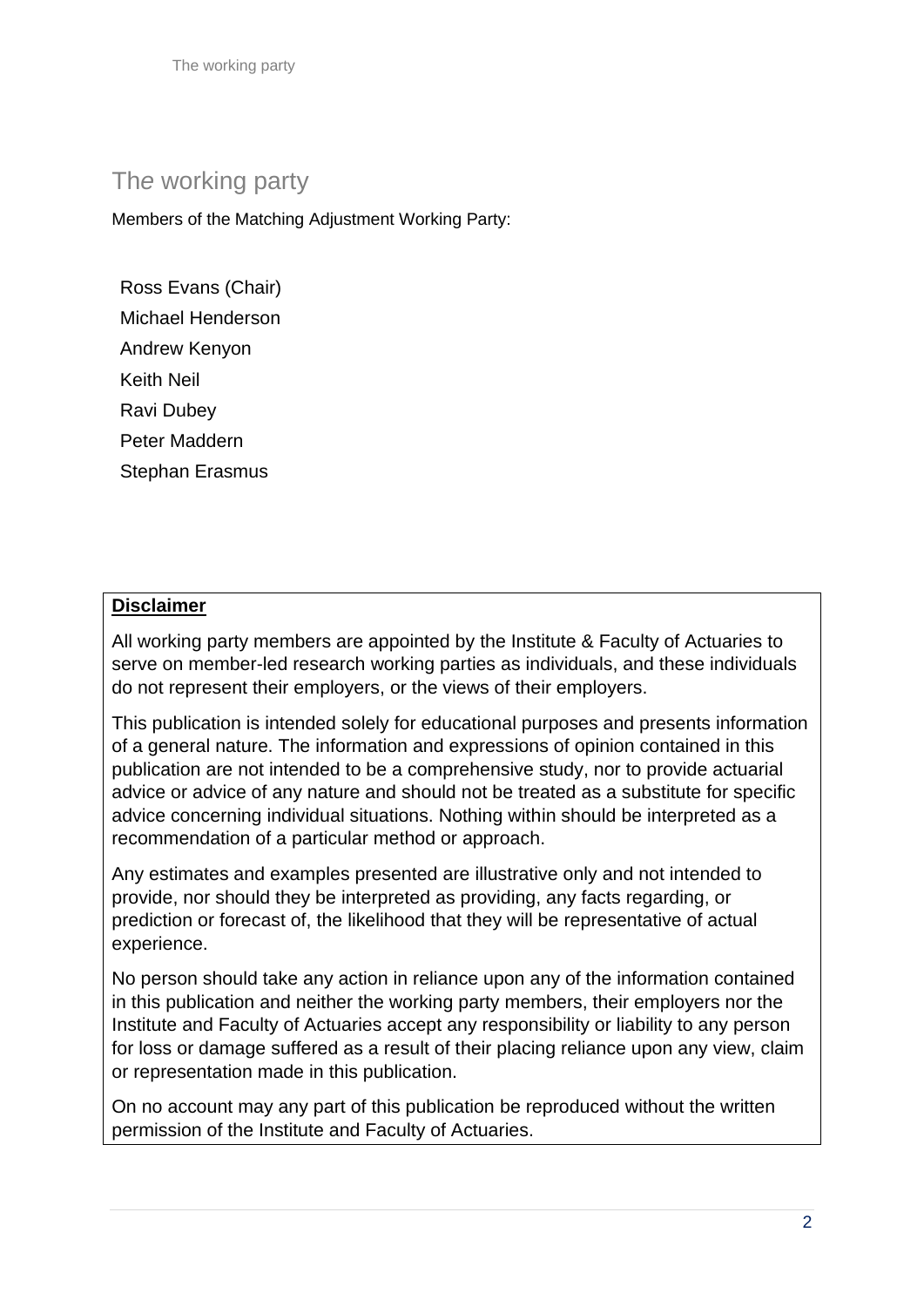## Abstract

The significance of the Matching Adjustment for annuity writers is well understood.

In April 2018, the Prudential Regulation Authority reported that the Matching Adjustment was worth £66bn to the UK insurance industry. The value today is expected to be materially bigger than this, as a result of the strong growth we have seen in the bulk annuity market.

However, running Matching Adjustment portfolios is far from plain sailing – firms are encountering a number of challenges on a day-to-day basis.

The aim of this paper is to summarise some of these challenges – using examples to bring them to life – and to put forward high-level thoughts on some potential ways in which firms may be able to overcome these challenges.

Please note that a basic working level of knowledge of the Matching Adjustment framework is assumed in this paper.

## Keywords

Matching Adjustment, Solvency II, bulk annuity, pension scheme, Brexit

## Contact Address

Email: [professional.communities@actuaries.org.uk](mailto:professional.communities@actuaries.org.uk)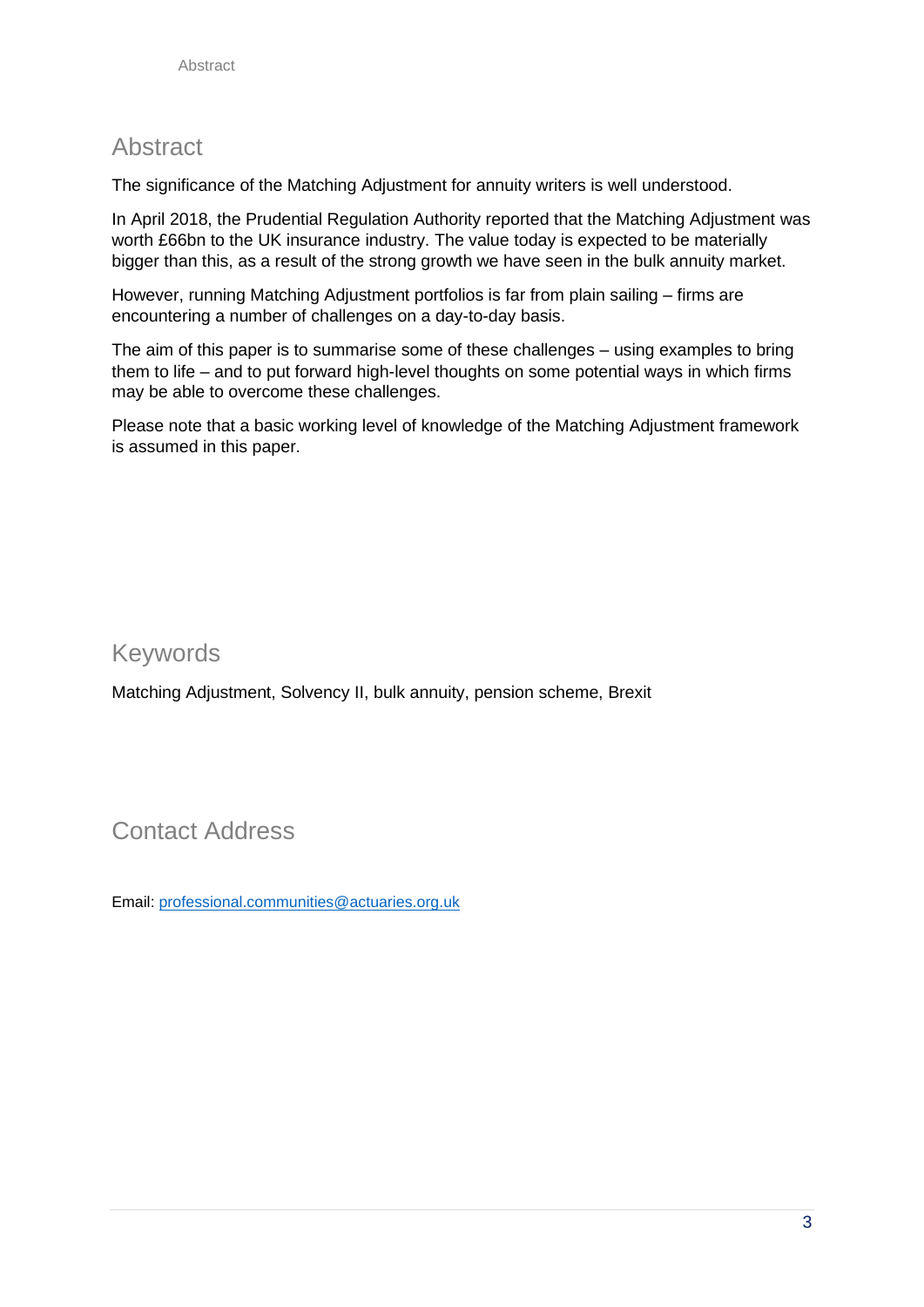## **Contents**

| 1.2 Applying for approval to use the Matching Adjustment, and monitoring of     |  |
|---------------------------------------------------------------------------------|--|
| 1.3 Evolution of the Matching Adjustment - Regulatory developments              |  |
| 1.4 Evolution of the Matching Adjustment - Market developments11                |  |
|                                                                                 |  |
|                                                                                 |  |
|                                                                                 |  |
|                                                                                 |  |
|                                                                                 |  |
|                                                                                 |  |
|                                                                                 |  |
|                                                                                 |  |
|                                                                                 |  |
| 3. Defined benefit pension scheme liabilities - Surrender options and liability |  |
|                                                                                 |  |
|                                                                                 |  |
| 3.3 What are the most common types of individual surrender option?              |  |
|                                                                                 |  |
|                                                                                 |  |
|                                                                                 |  |
|                                                                                 |  |
|                                                                                 |  |
|                                                                                 |  |
|                                                                                 |  |
|                                                                                 |  |
|                                                                                 |  |
|                                                                                 |  |
|                                                                                 |  |
|                                                                                 |  |
|                                                                                 |  |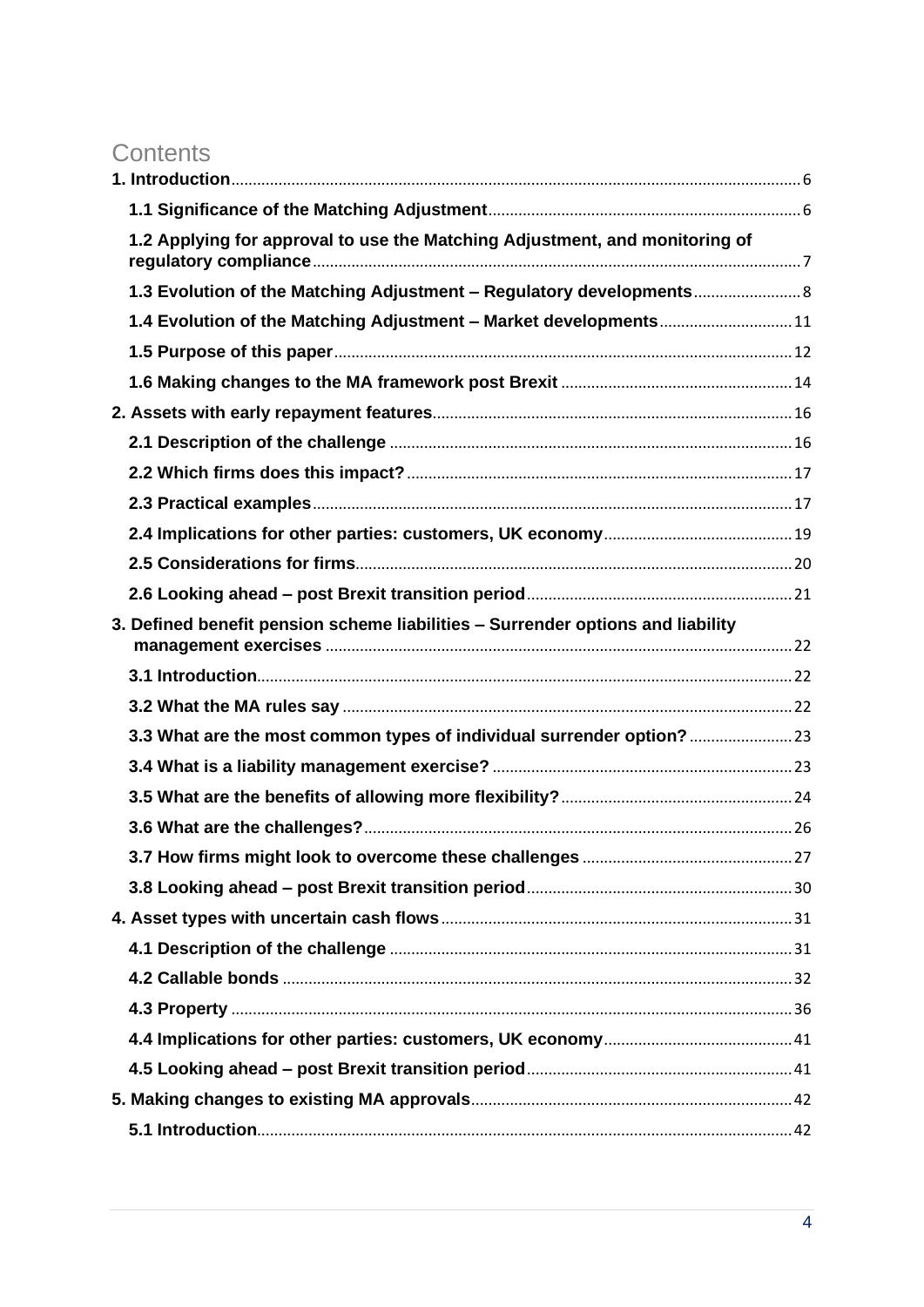| Appendix 1 – Examples of surrender options and liability management exercises50  |  |
|----------------------------------------------------------------------------------|--|
| Appendix 2 – Examples of market developments in Consumer Price Inflation (CPI)53 |  |
|                                                                                  |  |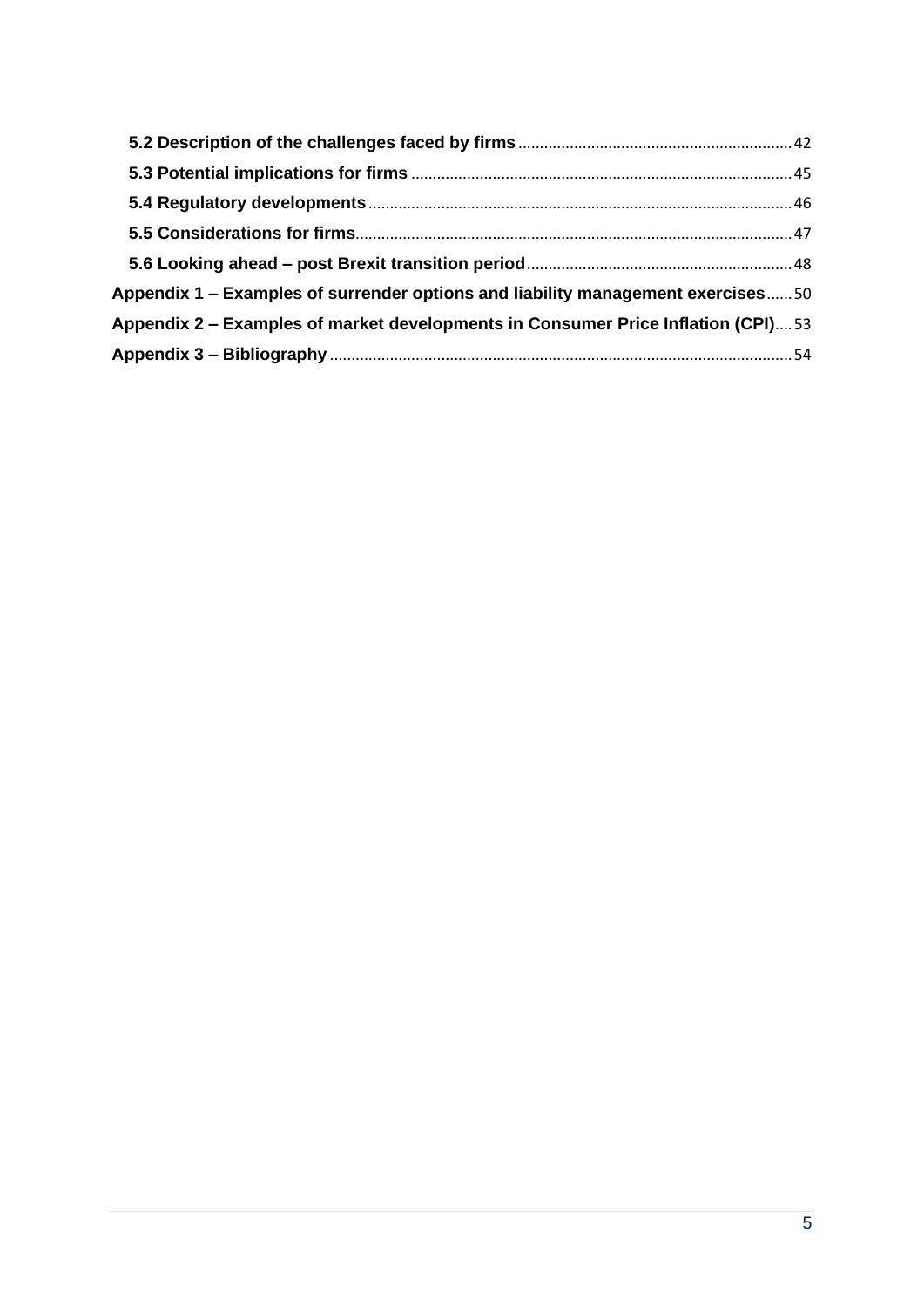## <span id="page-5-0"></span>**1. Introduction**

## <span id="page-5-1"></span>**1.1 Significance of the Matching Adjustment**

The starting premise for Solvency II is that all liabilities must be discounted using a risk-free rate curve which is prescribed by the European Insurance and Occupational Pensions Authority (EIOPA). However, UK-style annuities and other contracts with fixed payments may qualify for a different treatment – firms may be able to increase the risk-free rate curve by an amount called the Matching Adjustment (MA).

In April 2018, David Rule (Executive Director of Insurance Supervision, Prudential Regulation Authority (PRA)) reported that the MA was worth £66bn to the UK insurance industry. 1

Around half of the MA impact comes from a lower value of best estimate liabilities (BEL) (because in effect the firm uses a higher discount rate than the basic risk-free rate curve); the other half comes from lower capital requirements.

One of the big growth areas in UK insurance at the moment is bulk annuities. This is where corporates de-risk their defined benefit pension schemes by implementing buy-ins and buyouts<sup>2</sup> with insurance companies.

There is in the region of £2 trillion worth of defined benefit pension scheme liabilities outstanding, and for many pension schemes the ultimate end game is to buy-out their liabilities with an insurance company. So, we expect to see continued growth in buy-in and buy-out transactions, meaning more annuity liabilities sitting on insurance company balance sheets, and hence more use of the MA.

Historically we have seen about £10bn of bulk annuity transactions per annum. 2018 proved to be a record-breaking year during which more than £20bn of bulk transactions were completed.<sup>3</sup> Then, in 2019, the total value of transactions completed surpassed the £40bn mark $4$  – nearly doubling 2018's record.

Consequently, the value of the MA to the UK insurance industry today is expected to be materially bigger than the £66bn figure quoted by David Rule in April 2018.

Without the MA – in which case annuities would have to be valued using the risk-free rate curve plus a Volatility Adjustment – annuity prices would increase, and it would simply not be affordable for many pension schemes to buy-out with an insurance company. The same is also true of individuals reaching retirement, where annuities can be an important part of the retirement toolkit for those wanting a stable income and longevity insurance.

So, the MA is of importance to UK insurers, UK pension schemes and individuals.

<sup>1</sup> (Rule, 2018)

<sup>&</sup>lt;sup>2</sup> In the case of a buy-out a pension scheme discharges its obligations to pay benefits to members.

<sup>3</sup> (Hymans Robertson, 2018)

<sup>4</sup> (Hymans Robertson, 2020)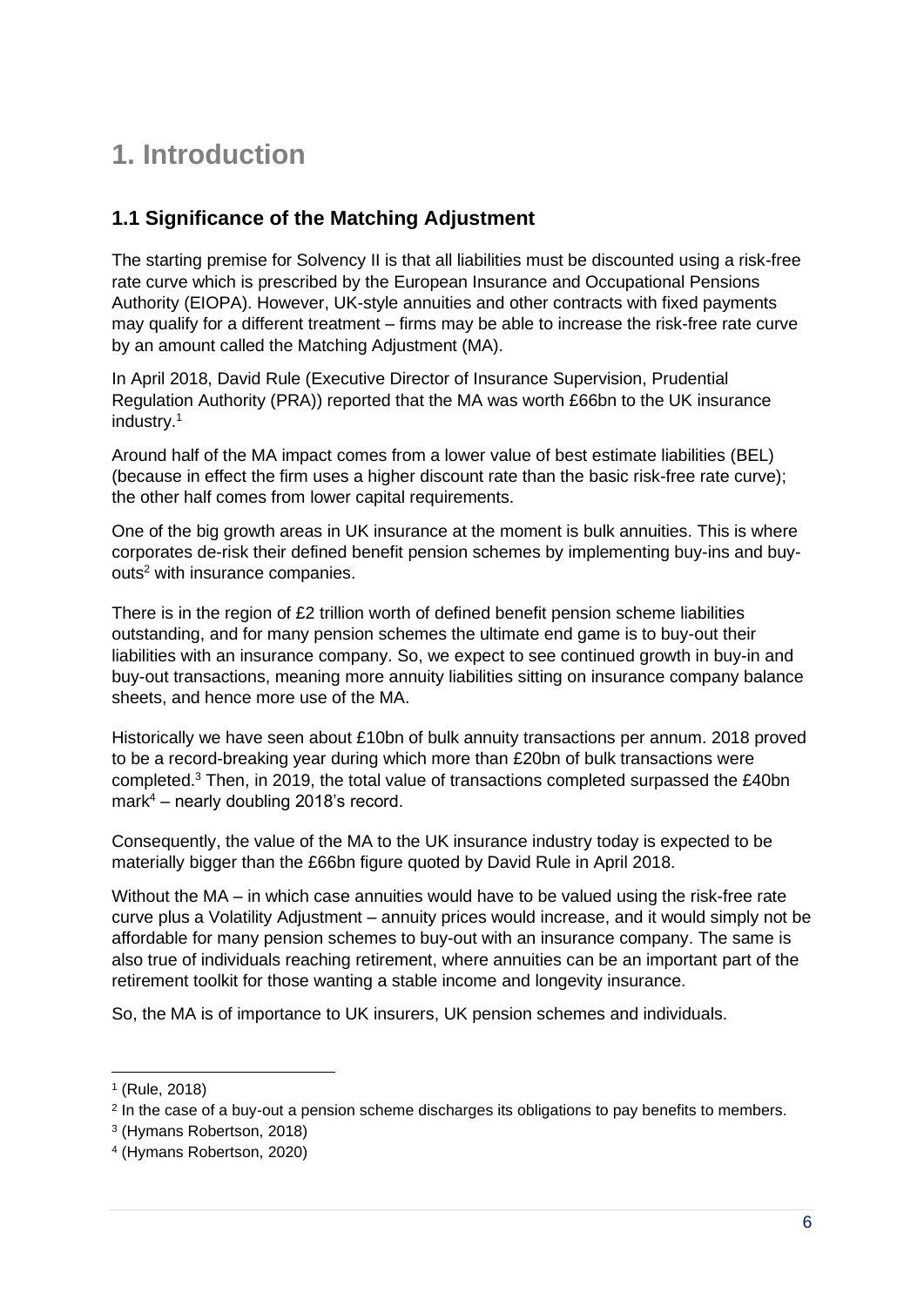We can also see the importance of the MA to the UK insurance industry if we take a look at Solvency and Financial Condition Reports, which quantify the impact on the firm's regulatory balance sheet if the MA were reduced to zero.

## <span id="page-6-0"></span>**1.2 Applying for approval to use the Matching Adjustment, and monitoring of regulatory compliance**

In order to avail of the capital benefits provided, Solvency II imposes stringent rules on insurers that wish to apply the MA. In the UK, these rules are enforced by the PRA, supplemented by guidance e.g. in Supervisory Statement SS7/18.

There are three important aspects to the rules and guidance:

- 1. Firms must receive approval from the PRA to apply the MA, and these approval applications have to demonstrate how the portfolios will be managed in a way that complies with all the relevant rules and guidance;
- 2. On an ongoing basis, firms must comply (and monitor compliance) with what is set out in their regulatory approvals; and
- 3. Firms must receive approval from the PRA to make changes to their MA portfolios that go beyond the scope of their current approvals.

The Solvency II Directive sets out criteria that liabilities and backing assets must meet in order to be eligible for inclusion in MA portfolios. There are also rules relating to the ongoing management of these portfolios, e.g. ensuring they are not exposed to other parts of the insurer's business operations.

Firms applying the MA must also adopt a buy-to-hold investment strategy. Indeed, most of the detailed requirements stem from this central requirement. This strategy is achieved by investing in assets which deliver fixed cash flows that match the expected liability payments in timing, amount and currency.

Under a buy-to-hold strategy the insurer is not exposed to short term volatility in the market value of its assets, but it is exposed to the risk of defaults and downgrades on its assets. These default and downgrade risks are captured through the EIOPA-prescribed "fundamental spreads" which have to be reflected in the calculation of the MA.

These rules, and their enforcement by the PRA, are designed to ensure appropriate use of the MA, and as part of the regulatory remit to protect policyholders.

There is also tangible evidence that the introduction of the Solvency II MA has increased the quality of risk management in annuity portfolios. As an example of this, the detailed analysis firms have performed on their asset portfolios (both prior to receiving day one approval and on an ongoing basis for new investments) has helped to identify potential sources of optionality in asset cash flows – and this has allowed firms to plan for these potential risks, e.g. through appropriate limit frameworks.

In summary, the need to seek regulatory approval and the assessment of ongoing compliance play an important role in ensuring continued policyholder protection.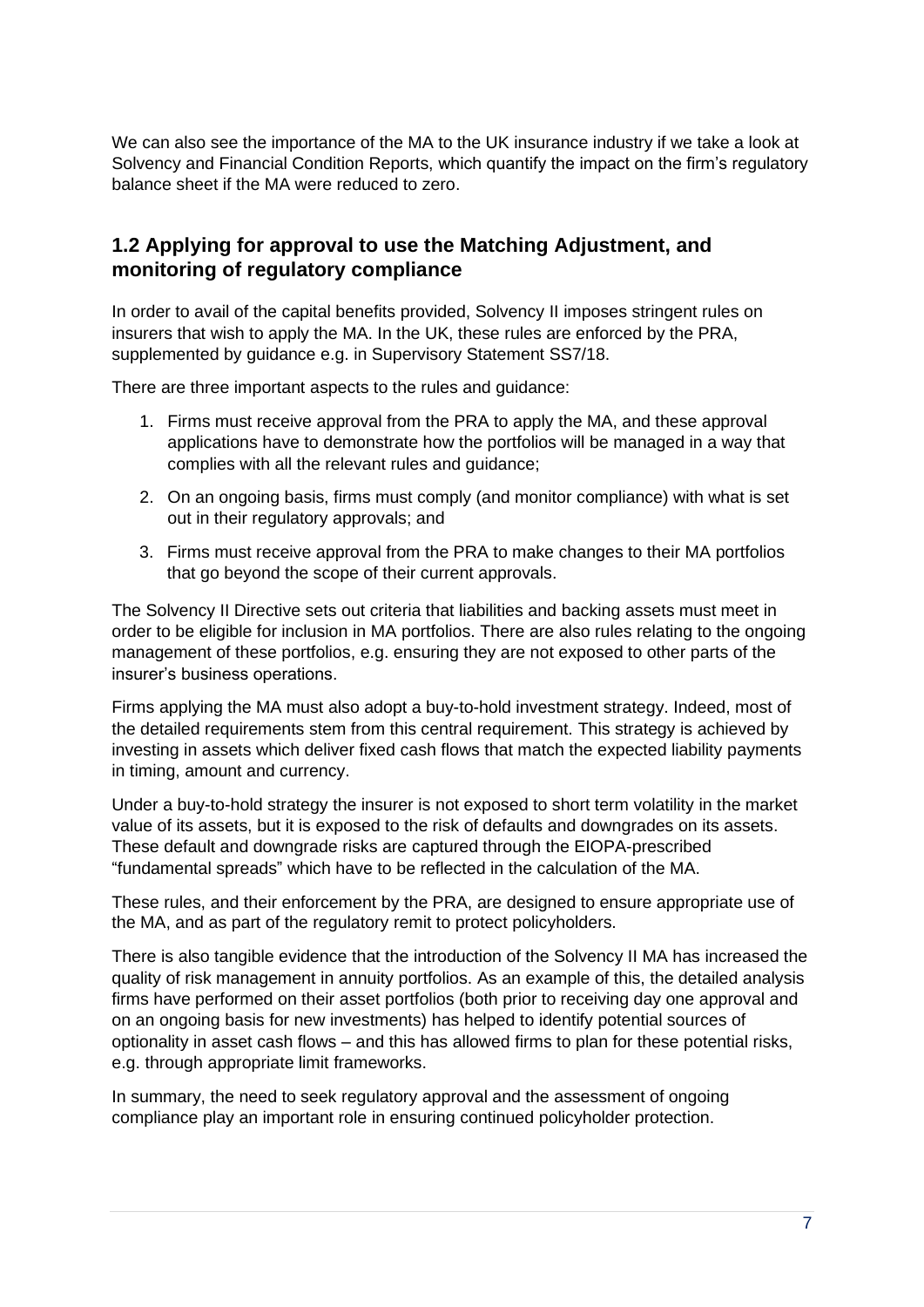## <span id="page-7-0"></span>**1.3 Evolution of the Matching Adjustment – Regulatory developments**

Since its introduction on 1 January 2016, there have been several developments in the MA regulatory framework. Most of this relates to consultations and subsequent supervisory statements regarding the PRA's rules and guidance for how firms should interpret and apply the requirements of the Solvency II Directive and regulations in respect of the MA.

The table below summarises some of the most note-worthy developments following Solvency II implementation.

| <b>Regulatory development</b>                                                                                                                                        | <b>Date</b>      | Some of the key points                                                                                                                                                                                                                                                                                                                                                                                                                |
|----------------------------------------------------------------------------------------------------------------------------------------------------------------------|------------------|---------------------------------------------------------------------------------------------------------------------------------------------------------------------------------------------------------------------------------------------------------------------------------------------------------------------------------------------------------------------------------------------------------------------------------------|
| <b>SS3/17</b><br><b>Solvency II matching</b><br>adjustment - illiquid<br>unrated assets and equity<br>release mortgages                                              | <b>July 2017</b> | Introduced concept of Effective Value<br>$\bullet$<br>Test (EVT) for valuation of equity<br>release mortgages.<br>Sets out the PRA's expectations<br>$\bullet$<br>regarding the need to assign internal<br>ratings to unrated assets for the<br>purpose of mapping to fundamental<br>spreads.                                                                                                                                         |
| CP21/17<br><b>Solvency II matching</b><br>adjustment                                                                                                                 | October 2017     | Extension of callable bond treatment to<br>$\bullet$<br>other asset types.<br>Permitting "haircutting" of asset cash<br>$\bullet$<br>flows where they do not meet the firm's<br>approved modified spens spread limits.<br>Clarifications for situations where<br>$\bullet$<br>breaches of the MA rules occur.                                                                                                                         |
| <b>Report from the UK</b><br><b>Treasury Select</b><br><b>Committee</b><br><b>The Solvency II Directive</b><br>and its impact on the UK<br><b>Insurance Industry</b> | December 2017    | The Committee's view was that the<br>$\bullet$<br>balance had swung too far towards<br>policyholder protection, at the cost of<br>more expensive insurance products and<br>hampering firms' ability to invest in the<br>UK economy.<br>Recommendations in relation to the MA<br>$\bullet$<br>included: more flexibility for firms; a<br>more principles-based approach; and<br>removing barriers to investing in long<br>term assets. |
| CP24/17<br><b>Solvency II: Internal</b><br>models - modelling of the<br>matching adjustment                                                                          | November 2017    | PRA warns firms against using<br>$\bullet$<br>"mechanistic" approaches to modelling<br>how fundamental spreads change<br>under stress conditions.                                                                                                                                                                                                                                                                                     |
| <b>David Rule Speech</b><br>An annuity is a very<br>serious business                                                                                                 | April 2018       | David Rule discussed the risks facing<br>UK insurers as they expand into the<br>bulk purchase annuity market and<br>increase their investment in illiquid<br>assets.<br>Annuities are currently backed 25% by<br>illiquids, and this is expected to rise to<br>40% by 2020.                                                                                                                                                           |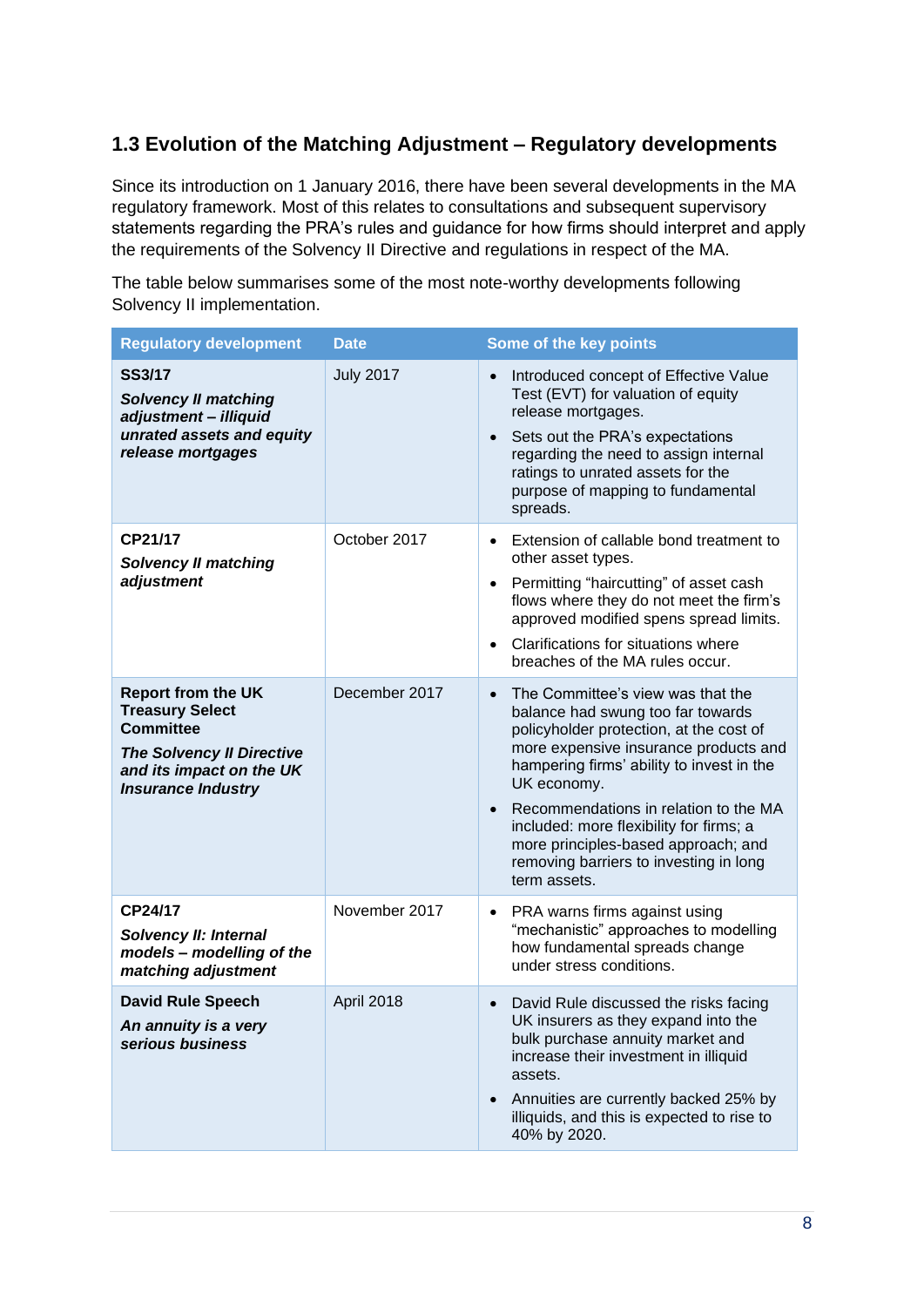| <b>Regulatory development</b>                                                                                           | <b>Date</b>      | Some of the key points                                                                                                                                                                                                                                                                                                                                                    |
|-------------------------------------------------------------------------------------------------------------------------|------------------|---------------------------------------------------------------------------------------------------------------------------------------------------------------------------------------------------------------------------------------------------------------------------------------------------------------------------------------------------------------------------|
|                                                                                                                         |                  | A large focus of the speech was on<br>equity release mortgages, and insurers'<br>resulting exposure to the UK housing<br>market.<br>PRA will be increasing scrutiny on those<br>$\bullet$<br>illiquid assets where firms take a large<br>MA benefit.                                                                                                                      |
| <b>SS7/18</b><br><b>Solvency II matching</b>                                                                            | <b>July 2018</b> | Published supervisory statement.<br>$\bullet$<br>Consolidates all previous PRA letters<br>$\bullet$                                                                                                                                                                                                                                                                       |
| adjustment                                                                                                              |                  | and guidance issued over 2014-2016.<br>Compared to CP21/17, also provides<br>$\bullet$<br>for some potential easing of MA re-<br>application requirements (e.g.<br>permitting more than once re-<br>application at any given time).                                                                                                                                       |
| CP13/18<br><b>Solvency II: Equity release</b><br>mortgages                                                              | <b>July 2018</b> | Consults on a risk-neutral methodology<br>$\bullet$<br>and accompanying set of parameters<br>for No Negative Equity Valuation<br>(NNEG) which meets the requirements<br>of the EVT in SS3/17.<br>Also consults on the need to recalculate<br>$\bullet$<br><b>Transitional Measure on Technical</b><br>Provisions (TMTP) to ensure pre-<br>Solvency II approach meets EVT. |
| <b>SS8/18</b><br>Solvency II: Internal<br>models - modelling of the<br>matching adjustment                              | <b>July 2018</b> | Published supervisory statement.<br>٠                                                                                                                                                                                                                                                                                                                                     |
| <b>SS3/17</b><br><b>Solvency II matching</b><br>adjustment - illiquid<br>unrated assets and equity<br>release mortgages | December 2018    | Update of supervisory statement.<br>$\bullet$<br>Incorporates outcome of CP13/18.<br>o Removes need to recalculate TMTP.<br>o Sets expectations for deferment rate<br>and volatility parameters.<br>Effective date now 31/12/2019.<br>$\circ$<br>Phasing-in period.<br>$\circ$                                                                                            |
| <b>Treasury Select</b><br><b>Committee</b>                                                                              | January 2019     | MPs challenge PRA on delaying<br>$\bullet$<br>implementation of equity release<br>mortgage rules for insurers. <sup>5</sup>                                                                                                                                                                                                                                               |
| CP7/19<br><b>Solvency II: Equity release</b><br>mortgages-<br>Part 2                                                    | April 2019       | PRA proposed how it would update<br>$\bullet$<br>parameters for the EVT set out in<br>SS3/17.<br>Clarifies treatment of non-ERM assets<br>$\bullet$<br>within SPVs.                                                                                                                                                                                                       |

<sup>5</sup> (InsuranceERM, 2019)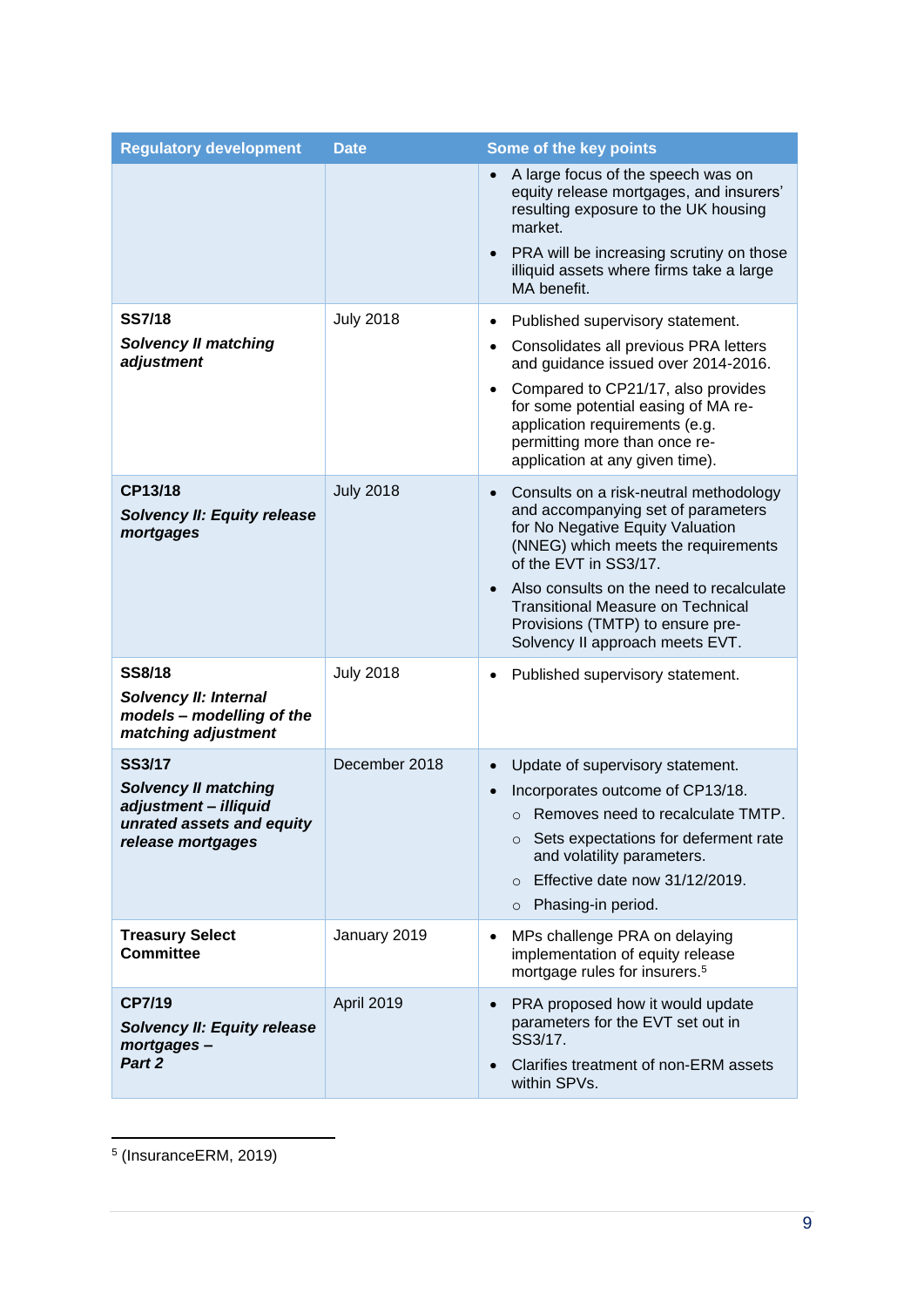| <b>Regulatory development</b>                                                    | <b>Date</b>      | Some of the key points                                                                                                                                                                                                       |
|----------------------------------------------------------------------------------|------------------|------------------------------------------------------------------------------------------------------------------------------------------------------------------------------------------------------------------------------|
|                                                                                  |                  | Sets out frequency with which firms are<br>$\bullet$<br>expected to assess the EVT.                                                                                                                                          |
|                                                                                  |                  | Expectation for an "EVT-in-stress"<br>$\bullet$<br>calculation.                                                                                                                                                              |
| <b>David Rule Speech</b><br>An annuity is a very<br>serious business:            | April 2019       | David Rule discussed the risks facing<br>$\bullet$<br>UK insurers as they take on significant<br>annuity obligations.                                                                                                        |
| <b>Part Two</b>                                                                  |                  | Particular issues facing insurers are<br>$\bullet$<br>highlighted, including "fallen angels",<br>internal ratings, equity release<br>mortgages (exposure to individual<br>property prices) and risks from climate<br>change. |
|                                                                                  |                  | Insurers active in the bulk annuity<br>$\bullet$<br>market are said to be targeting 40-50%<br>direct investment share of total assets<br>backing annuity obligations.                                                        |
|                                                                                  |                  | The PRA will continue to supervise<br>$\bullet$<br>insurers closely to ensure that they<br>have the necessary capabilities to take<br>on bulk annuity business and invest in<br>direct investments.                          |
| <b>PRA Dear Chief</b><br><b>Actuary letter</b>                                   | <b>June 2019</b> | Firms' monitoring of MA portfolios is<br>identified as an area where further<br>industry-wide PRA activity is expected<br>in the next 12 months.                                                                             |
|                                                                                  |                  | The PRA says that Chief Actuaries may<br>$\bullet$<br>wish to consider the adequacy of how<br>they monitor: the trading of MA assets;<br>and collateral management.                                                          |
| <b>SS3/17</b><br><b>Solvency II matching</b>                                     | September 2019   | Updated SS3/17 via PS19/19.<br>$\bullet$                                                                                                                                                                                     |
| adjustment - illiquid                                                            |                  | Finalises (with some amendments) the<br>rules set out in CP7/19.                                                                                                                                                             |
| unrated assets and equity<br>release mortgages                                   |                  | Alongside PS19/19, the PRA released<br>an updated set of parameters for the<br>EVT.                                                                                                                                          |
| CP23/19                                                                          | September 2019   | Proposals to update SS3/17.                                                                                                                                                                                                  |
| <b>Solvency II: Income</b><br>producing real estate<br>loans and internal credit |                  | Sets out the PRA's expectations in<br>$\bullet$<br>relation to firms investing in "income<br>producing real estate" loans.                                                                                                   |
| assessments for illiquid,<br>unrated assets                                      |                  | Thorough risk identification is important<br>$\bullet$<br>for insurers investing in illiquid assets.                                                                                                                         |
|                                                                                  |                  | Elaborates on expectations for the use<br>$\bullet$<br>of internal credit assessments for<br>assets held in MA portfolios.                                                                                                   |
|                                                                                  |                  | Sets out considerations for internal<br>models, highlighting the likely greater                                                                                                                                              |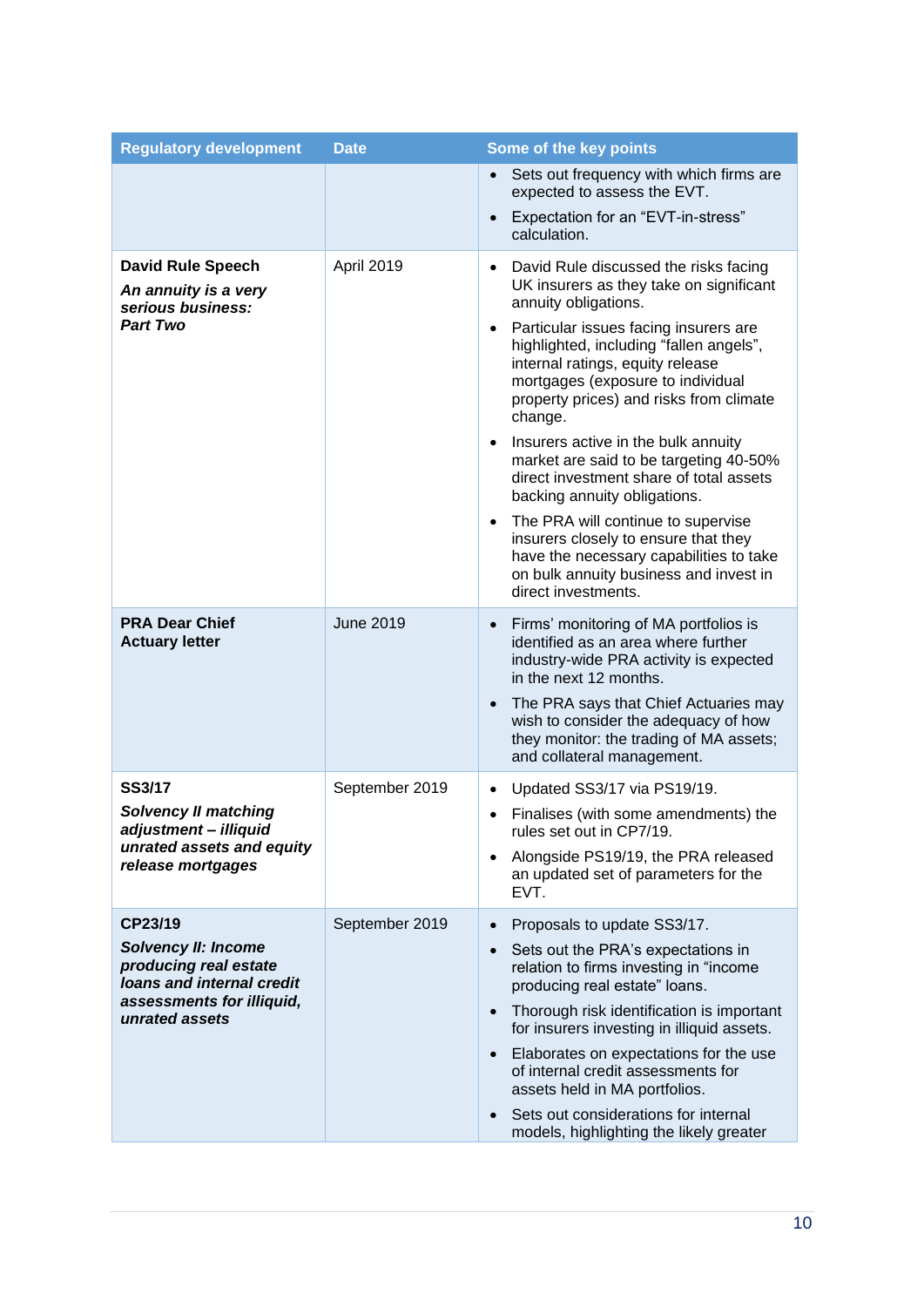| <b>Regulatory development</b>                                                                                           | <b>Date</b>  | Some of the key points                                                                                                                                                                                                                                                                                                                                                                                                                                      |
|-------------------------------------------------------------------------------------------------------------------------|--------------|-------------------------------------------------------------------------------------------------------------------------------------------------------------------------------------------------------------------------------------------------------------------------------------------------------------------------------------------------------------------------------------------------------------------------------------------------------------|
|                                                                                                                         |              | role of expert judgements in the<br>calibration vs. other assets.                                                                                                                                                                                                                                                                                                                                                                                           |
| <b>EIOPA consultation on</b><br><b>Solvency II 2020 Review</b>                                                          | October 2019 | EIOPA sets out proposals to allow<br>$\bullet$<br>restructured assets into MA portfolios.<br>This is subject to insurers "looking-<br>$\bullet$<br>through" to the underlying assets to<br>ensure (amongst other things) that the<br>cash flows on those assets are<br>sufficiently fixed.<br>EIOPA also proposes to allow Standard<br>$\bullet$<br>Formula firms to recognise<br>diversification between the MA portfolio<br>and the rest of the business. |
| <b>SS3/17</b><br><b>Solvency II matching</b><br>adjustment - illiquid<br>unrated assets and equity<br>release mortgages | April 2020   | Updated and final version of SS3/17 via<br>PS9/20.<br>PS9/20 provides feedback on CP23/19<br>$\bullet$<br>("Income producing real estate loans<br>and internal credit assessments for<br>illiquid unrated assets").                                                                                                                                                                                                                                         |

## <span id="page-10-0"></span>**1.4 Evolution of the Matching Adjustment – Market developments**

As well as developments on the regulatory side, we have also seen developments in capital markets, with financial instruments being refined to better serve the needs of UK insurers operating MA portfolios.

For example, "standard" prepayment conditions traditionally found in long-dated assets may not be sufficient to meet MA requirements. And, until recently, some borrowers may not even have been aware of their ability to link repayments to an inflation index or a fixed rate for the lifetime of the loan (for example, because existing bank-dominated markets are not set up in this way).

Therefore, we have seen annuity writers seeking to overcome these restrictions by working directly with borrowers or by liaising with originators who have strong, long-established relationships with borrowers. As a result, insurers are finding more and more ways to source assets with cash flow profiles that provide a better match for their annuity outflows. Some examples of recent transactions are shown in the table below.

One noticeable, more recent development relates to assets that provide cash flows linked to Consumer Price Inflation (CPI). Further information on this, together with some examples, can be found in Appendix 2.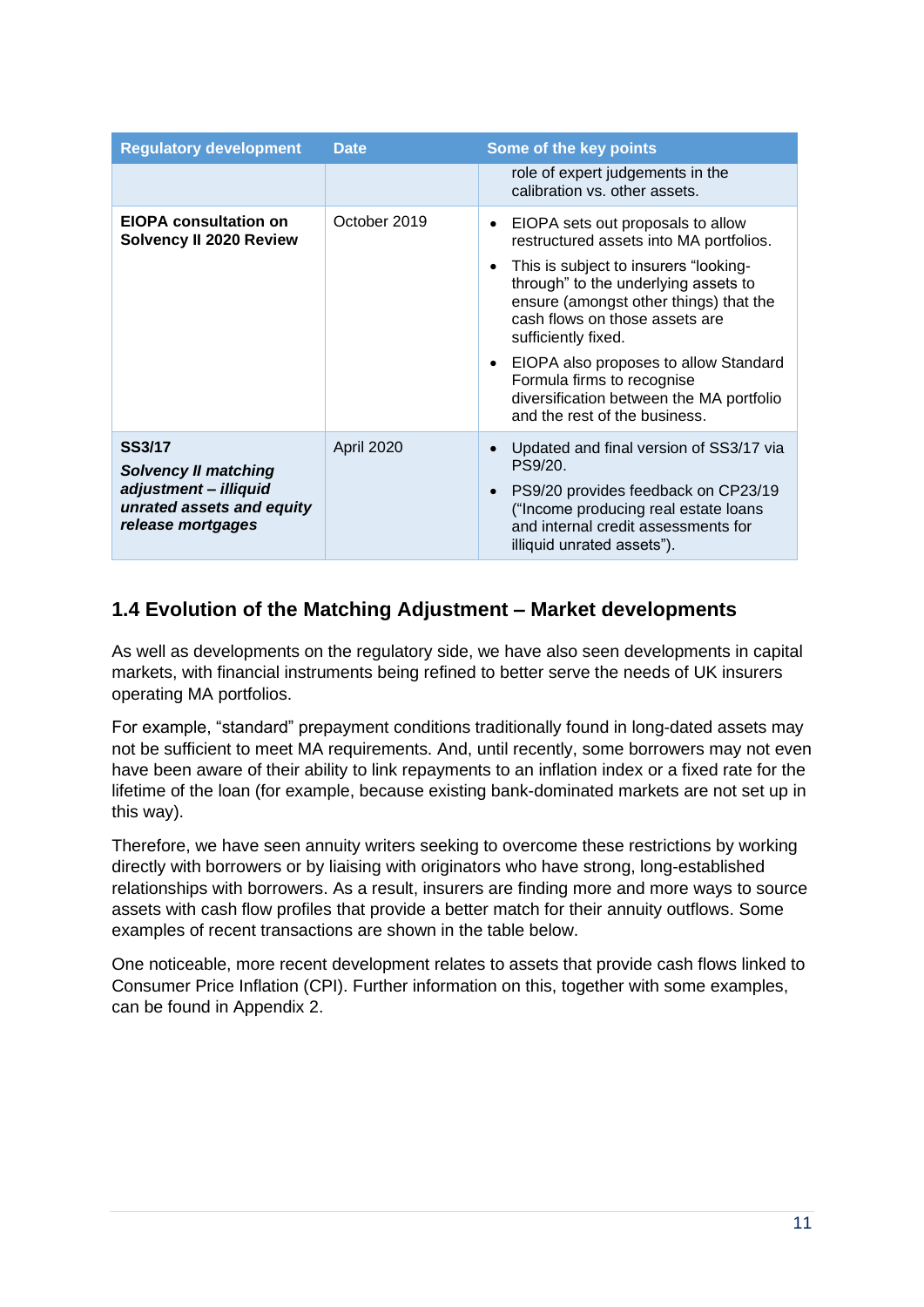| <b>Insurer</b>              | <b>Transaction details</b>                                                                                                                                                                                                             |
|-----------------------------|----------------------------------------------------------------------------------------------------------------------------------------------------------------------------------------------------------------------------------------|
| Legal &<br>General          | March 2020   £22m lending to Croydon Council for the construction of 250 homes<br>for homeless families.                                                                                                                               |
|                             | "The investment is made on behalf of Legal & General Retirement Institutional and<br>it provides an excellent match for L&G's long-term annuity and pension<br>commitments." $6$                                                       |
| <b>Pension</b><br>Insurance | December 2019   £160 million debt investment in student accommodation for the<br>University of York.                                                                                                                                   |
| Corporation                 | "The senior secured bond spans 45 years, and has a maturity tailored to a year<br>when it is hard to find cashflows in the public debt markets." 7                                                                                     |
| Aviva                       | July 2020   £60m private corporate debt facility with Coastal Housing Group                                                                                                                                                            |
|                             | "The investment in the 30-year debt facility is part of Aviva Investors' strategy of<br>investing in long dated secured investments that seek to provide illiquidity premium<br>and enhance risk adjusted returns to its investors." 8 |

## <span id="page-11-0"></span>**1.5 Purpose of this paper**

It is clear that the MA is of vital importance to UK insurers, UK defined benefit pension schemes and individuals. And its value to the UK insurance industry is only expected to get bigger as a result of continued strong growth in the bulk annuity market.

However, running MA portfolios on a day-to-day basis is far from plain sailing, for example:

- Firms have to monitor and report on ongoing compliance with their regulatory approvals – typically every month;
- New business and new investments have to be screened for eligibility prior to inclusion in the portfolio – both in principle and with regard to the approval already granted by the PRA;
- Changes to the ways in which the portfolios are managed may require prior regulatory approval; and
- Surplus can only be extracted from the portfolios after a rigorous profit and loss attribution exercise and, even then, only specific categories of surplus arising can be extracted.

The aim of this paper is therefore to summarise some of the challenges firms are encountering on a day-to-day basis – using examples to bring them to life – and to put forward high-level thoughts on some potential ways in which firms may be able to overcome them.

<sup>6</sup> (Insurance Asset Risk, 2020)

<sup>7</sup> (property funds world, 2019)

<sup>8</sup> (property funds world, 2020)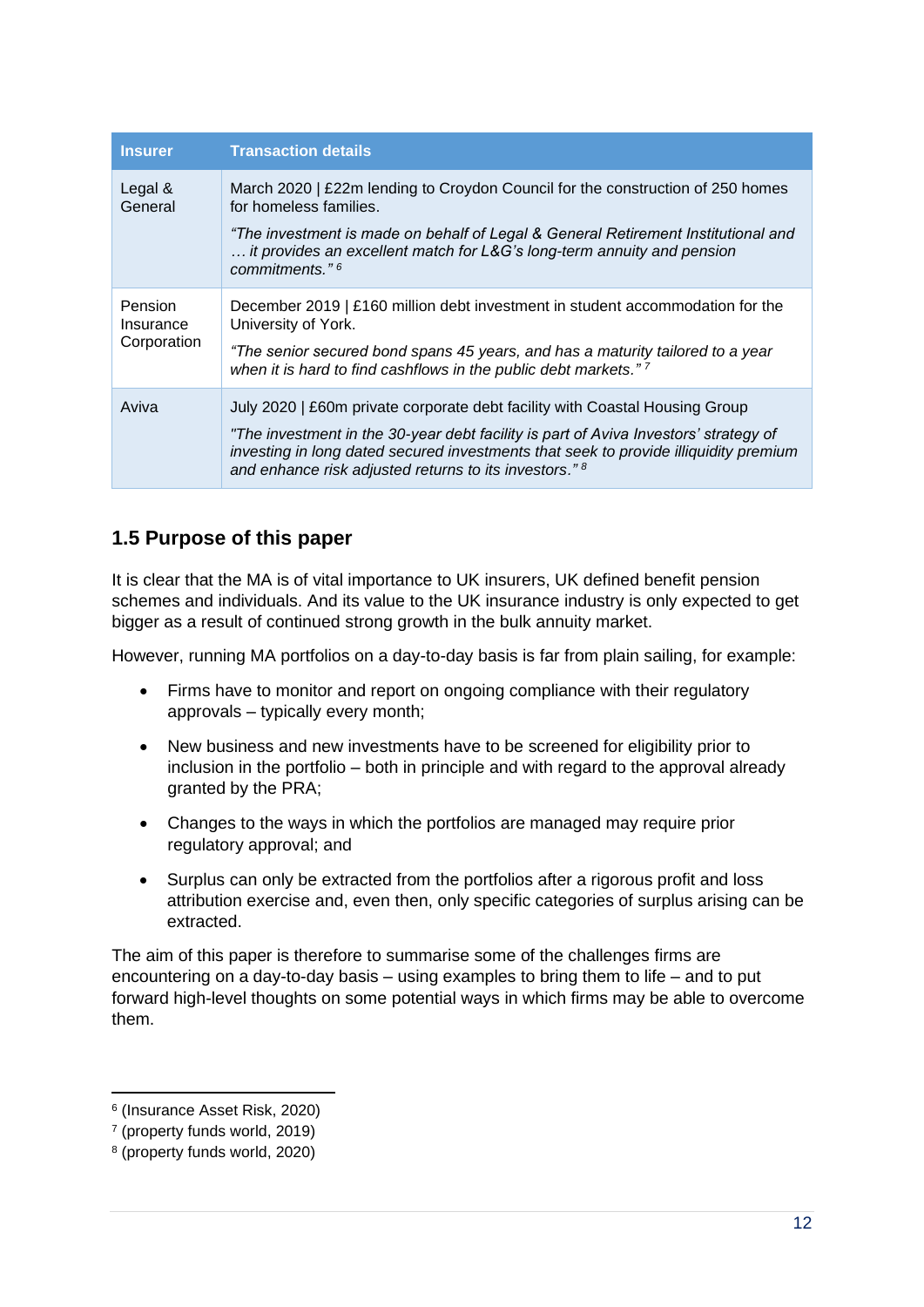2020 will clearly be a very important year for the MA. Firstly, the resilience of MA portfolios will be tested by the COVID-19 pandemic, which could lead to downgrades and defaults in certain sectors (e.g. retail, manufacturing, leisure, travel). And secondly, there may also be changes on the horizon following the end of the Brexit transition period (which is due to last until 31 December 2020).

In this paper we will therefore consider what may be achievable within the confines of the current Solvency II regulatory framework, and we will also consider what life may look like after the Brexit transition period.

Based on feedback from industry, including a poll conducted at the 2018 Life Conference, below are some of the more topical challenges that we will cover in this paper:

## *1. New asset features – Early repayment options*

Assets may contain early repayment features which affect the "fixity" of cash flows – a requirement of the MA rules. Where this optionality exists, the asset is only MA eligible if "sufficient compensation" is received in the event of early repayment to allow the insurer to replace the lost cash flows by reinvesting in an asset of same or better credit quality.

A key challenge for firms is the wide range of potential early repayment terms – every asset is unique and early repayment terms tend to be bespoke – therefore it is not possible for firms to foresee every possible early repayment feature in their MA applications. It could become very onerous if a firm needed to seek regulatory approval (via a request to make changes to its MA application document) every time it wanted to invest in a new asset with a slightly different early repayment option compared to those present in its existing portfolio of assets.

## *2. Defined benefit pension scheme liabilities – Surrender options and liability management exercises*

Given the strong growth we are seeing in the bulk annuity market, surrender options and liability management exercises are becoming ever more commonplace for MA portfolios. This is partly being driven by the growth in the buy-out market – deferred pensioners with different retirement options are increasingly being transferred to insurers. But there are also increasingly innovative transactions, where liability management exercises are carried out as part of a buy-in or buy-out.

The MA rules state that an insurer should not offer policyholders (or pension scheme members) the option to take out a surrender value that exceeds:

*"…the value of the assets […] covering the insurance or reinsurance obligations at the time the surrender option is exercised."<sup>9</sup>* 

Some insurers may interpret this as not being allowed to pay out more than the value of the Best Estimate Liabilities (BEL). This interpretation could result in restrictions being placed on what can be paid to individual policyholders. It could also mean that liability management exercises (which typically improve pension scheme funding and buy-out affordability) are harder to conduct or more costly to achieve post a buy-in/buy-out.

<sup>9</sup> (Directive 2009/138/EC - Article 77b, 2009)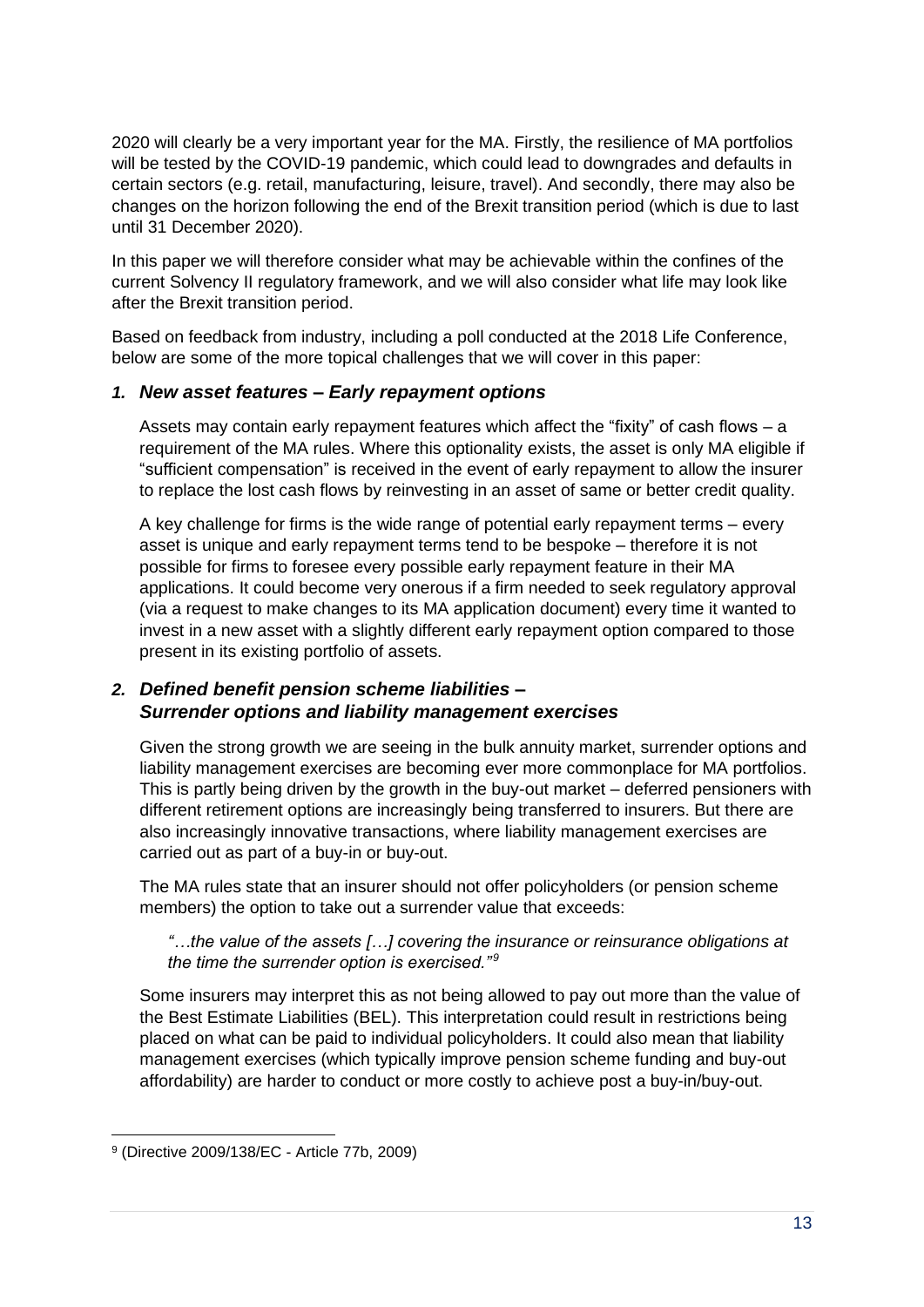## *3. Asset types with uncertain cash flows*

As noted in 1 above, fixity of asset cash flows is a requirement under MA. Restructuring of assets (which is potentially complex and expensive) can potentially be used to achieve fixed cash flows, but as the Treasury Select Committee stated in its October 2017 report:

*"In developing the future regulatory model, specific efforts should be made to avoid creating situations where artificial structures are encouraged to achieve an appropriate regulatory treatment for any class of assets or liabilities." <sup>10</sup>*

Therefore, after the Brexit transition period (which is due to last until 31 December 2020), we may be able to take a step back and consider assets that do not deliver fixed cash flows, but which provide highly predictable cash flows – in which case they may still be considered to provide a good match to annuity liabilities.

We consider two examples: callable bonds; and real estate/commercial property.

## *4. Making changes to existing MA approvals*

Existing approvals to apply the MA to a portfolio of annuity liabilities can be considered to cover future assets and liabilities that are added to that MA portfolio, provided that the firm can demonstrate that: (i) the future obligations and assets have the same features as the assets and liabilities included in the MA portfolio for which the approval was granted; and (ii) the MA portfolio continues to meet the relevant conditions of Directive 2009/138/EC. In all other cases, a new application is required to modify/extend the original approval.

Firms are encountering a number of challenges in this area. Firstly, "features" is not a well-defined term. Secondly, there can be ambiguity as to what is required when making a new application to the PRA – for example is adding a small additional section sufficient, or does the existing application document need a full overhaul and update? Thirdly, and arguably most important, is the time required to turn-around a new application – allowing for pre-engagement with the PRA, it could take as long as 12 months to obtain approval to make a change.

## <span id="page-13-0"></span>**1.6 Making changes to the MA framework post Brexit**

Underpinning the MA is the requirement for close cash flow matching between asset cash flows and expected liability outgo. Matching asset inflows with liability outflows enables the insurer to adopt a buy-and-hold investment strategy, meaning that it is not a forced seller of its assets. Under this approach, the insurer is not exposed to short-term fluctuations in asset values arising from exaggerations of spreads on fixed income assets – and the MA ensures the Solvency II balance sheet reflects this.

Therefore, any proposals to amend any of the rules and guidance for the MA must consider the extent to which they would expose the insurer to short-term fluctuations in asset values

<sup>10</sup> (House of Commons Treasury Committee, 2017)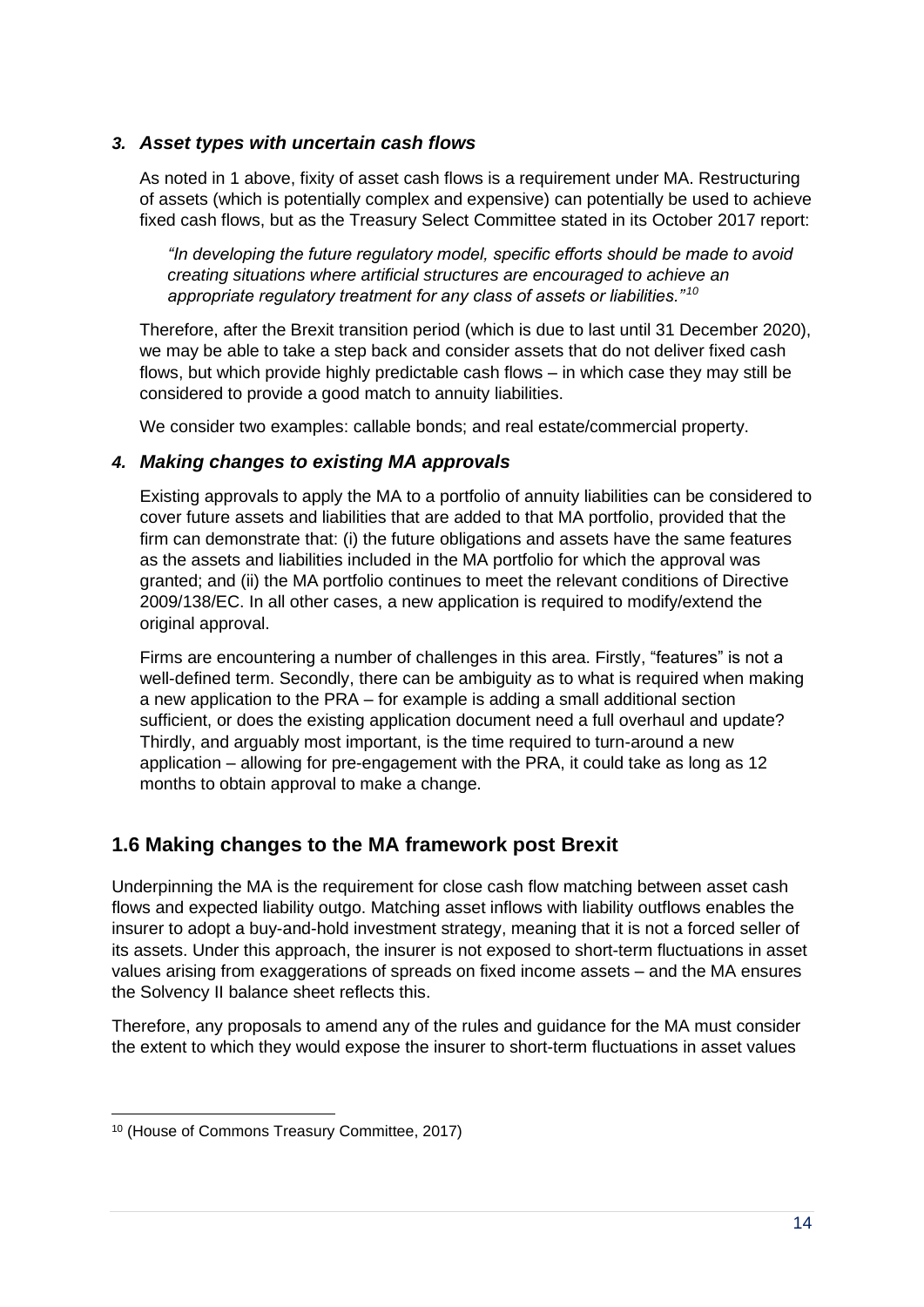arising from exaggerations of spreads on fixed income assets. Where this is the case, this risk exposure would need to be addressed.

In a speech given to the London Business School in March 2017<sup>11</sup>, Sam Woods (Deputy Governor, Prudential Regulation and Chief Executive Officer, PRA) said that "given a completely free hand I would probably make modest design changes to the MA, perhaps with ... a greater allowance for unexpected credit defaults". We understand the reference to unexpected credit defaults to be in relation to the fundamental spreads under Solvency II, which are risk-adjustments for defaults and downgrades. Care needs to be taken that any change to the fundamental spreads does not introduce pro-cyclical effects (i.e. forcing firms to sell credit risky assets during a period of market downturn).

<sup>11</sup> (Woods, 2017)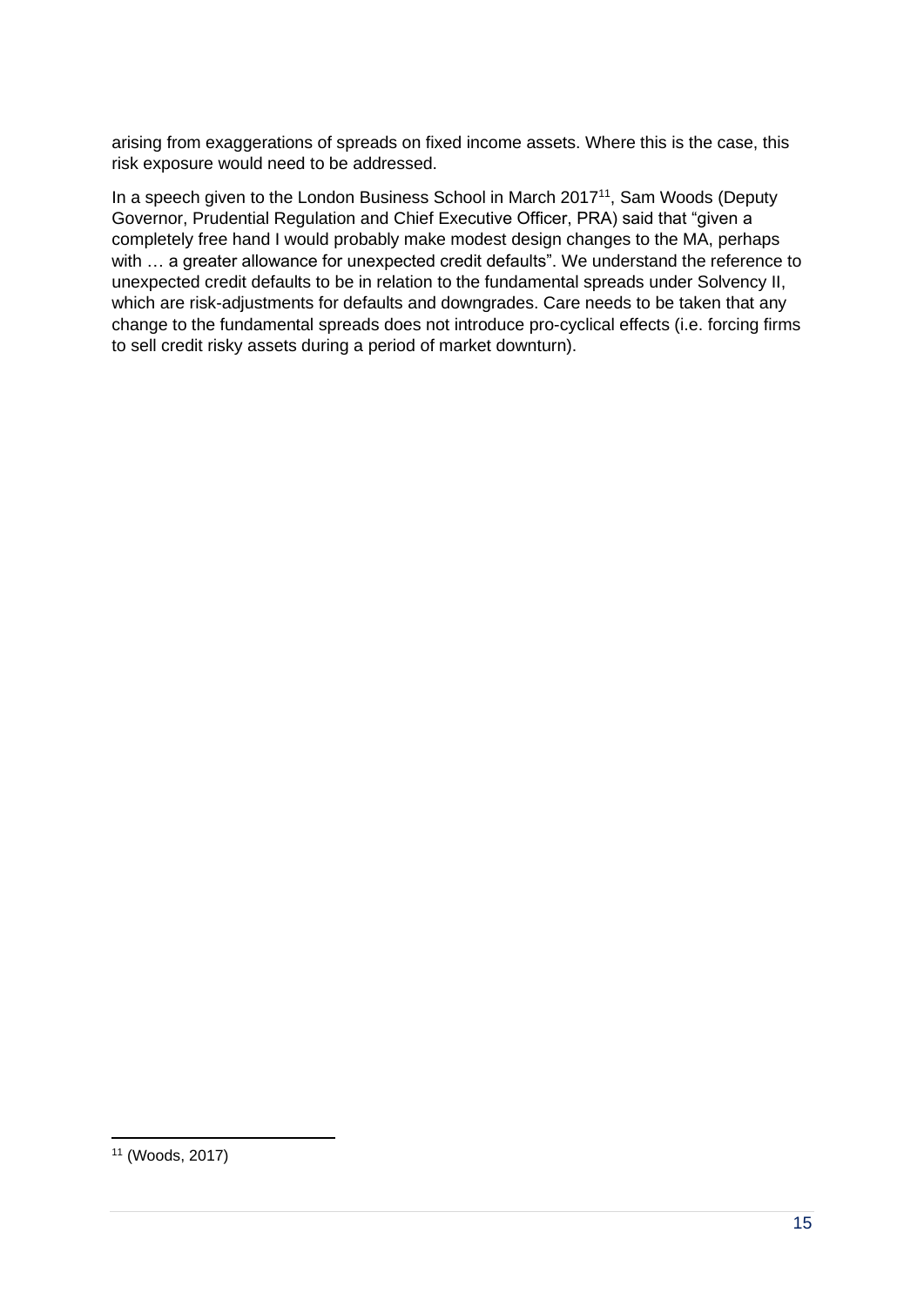## <span id="page-15-0"></span>**2. Assets with early repayment features**

## <span id="page-15-1"></span>**2.1 Description of the challenge**

Assets may contain early repayment optionality which impacts on the "fixity" of cash flows (a requirement under the MA rules).

Compared to Solvency I, the MA rules under Solvency II place much more focus on prepayment risks, which is a positive development.

Where optionality exists, an asset is only deemed to be MA eligible if the compensation received is sufficient to allow reinvestment (into an asset of the same or better credit quality) to replace the lost cash flows. In particular, the MA rules state that:

*"In the event that issuers or third parties have the right to change the cash flows of an asset in such a manner that the investor receives sufficient compensation to allow it to obtain the same cash flows by re-investing in assets of an equivalent or better credit quality, the right to change the cash flows shall not disqualify the asset for admissibility…" <sup>12</sup>*

This reflects a material concern where economically driven prepayments could occur as issuers/borrowers may find it attractive to refinance when interest rates and/or spreads are at low levels.

In broad terms, early repayment clauses can be considered to be either:

- 1. Optional (at the discretion of the issuer/borrower); or
- 2. Non-optional (triggered by external events).

In respect of optional prepayments, lenders are typically paid compensation for loss of future interest based on the discounted value of the future cash flows. These are known as "makewhole" or "spens" or "modified spens" clauses.

Most insurers with MA portfolios have (independently) set limits on the spread<sup>13</sup> that can be used to calculate the compensation received to ensure they can replace cash flows using assets of equivalent credit quality, even in a time of historically low spreads.

For non-optional prepayments, where compensation to the lender is typically a return of the amount originally lent ("principal" / "at par" in corporate bond language), firms have had to justify that the events triggering prepayment are outside the control of the issuer/borrower. For example, many index-linked bonds have clauses where the cessation of publication of the inflation index triggers prepayment.

There are many clauses that fall in a grey area between these two classifications. For example, there may be prepayment clauses included for credit protection purposes (e.g. following a rating downgrade of the issuer) or for practical reasons (e.g. if the issuer is

<sup>12</sup> (Directive 2009/138/EC - Article 77b, 2009)

<sup>&</sup>lt;sup>13</sup> Assets that have a modified spens clause will provide to the insurer, when called, the present value of the future cash flows discounted at a reference rate (typically gilts) plus a spread.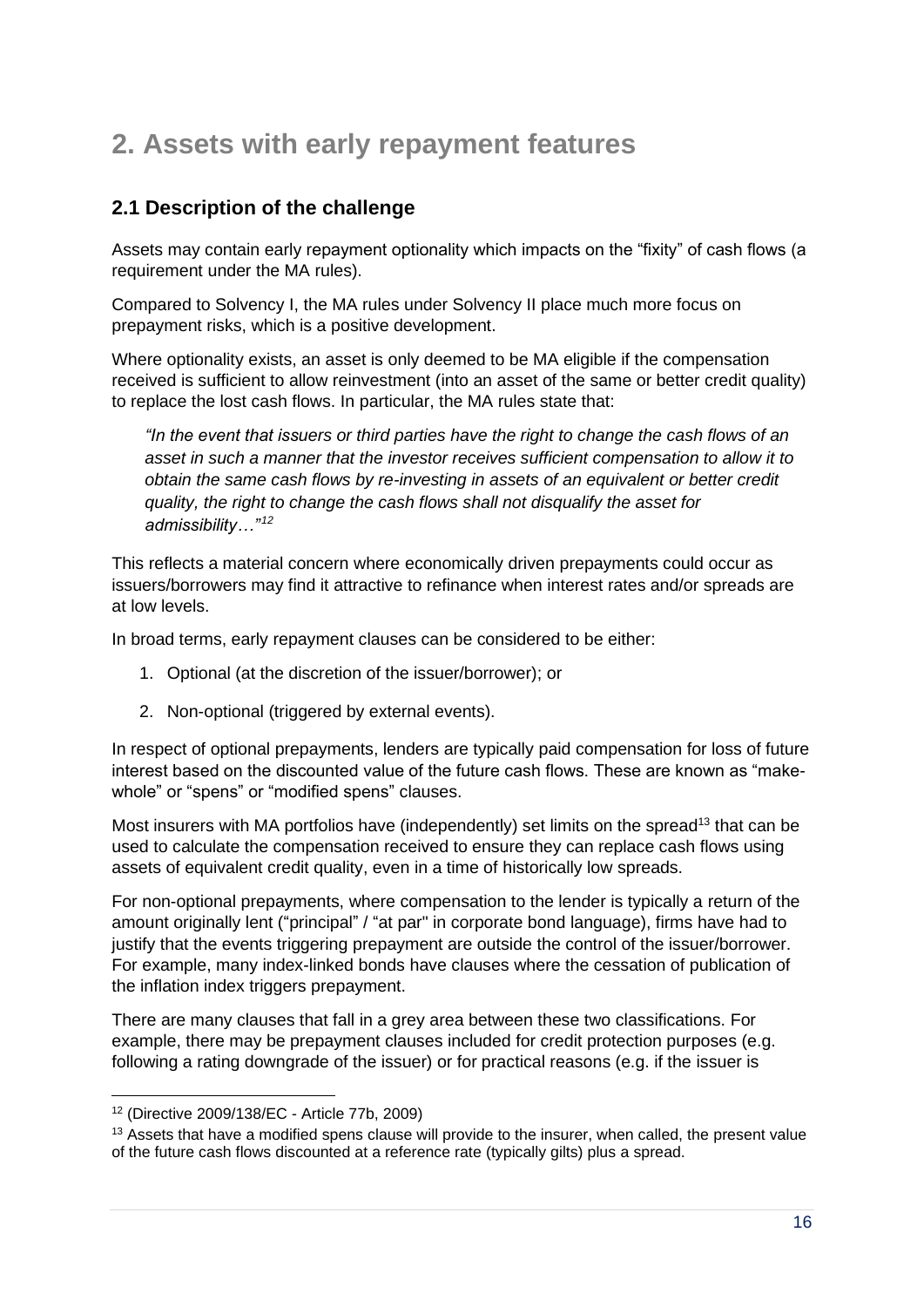subject to sanctions). Firms can make reference to some of these grey area clauses in their MA applications, but in practice every asset is different and hence it is not possible for firms to describe every possible prepayment clause in an application.

## <span id="page-16-0"></span>**2.2 Which firms does this impact?**

A significant proportion of the sterling fixed interest bond and loan universe (public and private) contains some form of early repayment clause.

Fortunately, many of the assets which have early repayment optionality and are typically held by annuity providers do include make-whole language or can be judged only to repay in circumstances outside the control of the borrower – and are therefore MA eligible.

There are large groups of assets, however, that are problematic for annuity providers using MA portfolios. These include various types of structured finance/asset-backed securities (where "default risk" – which is permitted by the MA rules – is replaced by "non-performance risk" – which is not permitted by the MA rules) and callable bonds.

Firms looking to invest in alternative asset classes, such as secondary market private loans, may also be affected. This is because early repayment terms are more likely to be bespoke and hence: (i) more work is needed to demonstrate how they comply with the MA rules; (ii) they may not be captured by the firm's approved MA application.

## <span id="page-16-1"></span>**2.3 Practical examples**

Three examples are considered below to show how these early repayment clauses can work in practice and their interaction with the MA requirements.

## **2.3.1 An asset with an optional prepayment clause outside of a firm's limits agreed in its MA application**

Consider a 5-year bond with principal of 100 paying annual 5% coupons in arrear. Here the prepayment amount is calculated using a modified spens clause<sup>14</sup> with a spread of 0.75%.

The prepayment amount would be based on the discounted value of these cash flows.



<sup>14</sup> Assets that have a modified spens clause will provide to the insurer, when called, the present value of the future cash flows discounted at a reference rate (typically gilts) plus a spread.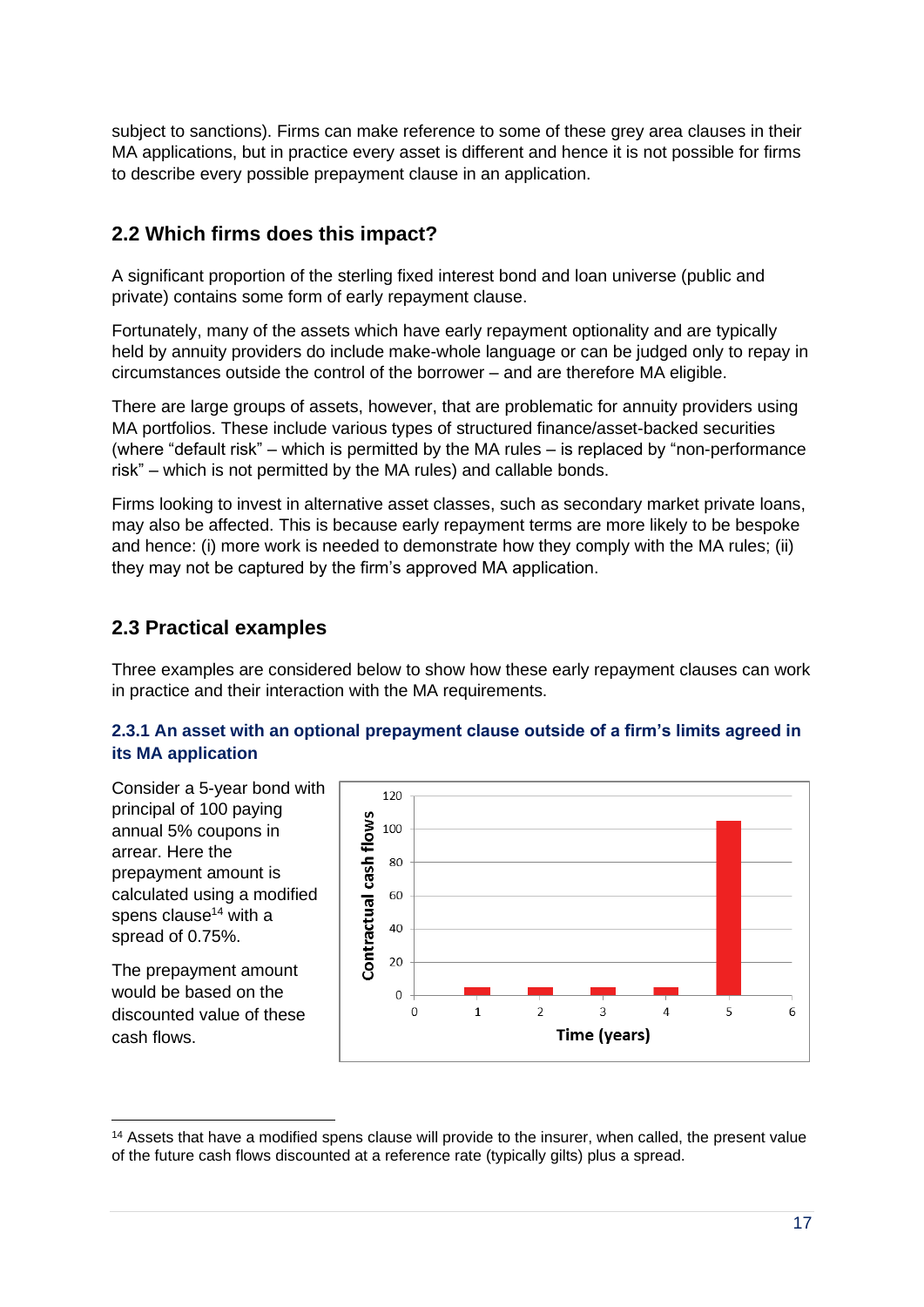For example, assuming a risk-free reference rate of 1% p.a. the prepayment amount at inception would be 115.43.

There is concern that, if spreads on similar assets fell to, say, 70 basis points (0.7% p.a.) and early repayment occurred, it would cost more (i.e. 115.69) to replace the asset cash flows and hence a loss would occur.

Where a firm cannot show that it should be able to fully replace the lost cash flows using the early repayment proceeds, a firm may not be able to put the asset into its MA portfolio. This is despite early repayment being considered to be unlikely (it is typically rare for issuers/ borrowers to enact these clauses) and, in the example above, potential losses being small.

Fortunately, updated guidance from the PRA, issued as part of SS7/18 in July 2018, clarified that firms could include assets like this in their MA portfolios by only recognising part of the cash flows for the purpose of the MA calculation and for cash flow matching – see section 2.5 below for further details.

#### **2.3.2 Commercial mortgage prepayment clauses**

Some commercial mortgages include prepayment clauses that are based on the cost of replacement with another mortgage asset. For example, this could be calculated in the following manner:

- (a) Calculate the contractual cash flows
- (b) Calculate the cash flows of a replacement mortgage, based on "current market lending conditions"

The prepayment penalty (or "compensation") is set equal to:

$$
\max[Present\ Value(a) - Present\ Value(b); 0]
$$

It could be the case that the interest rate for calculating both of the present values in the formula above is the original mortgage rate. This means that if current interest rates are below the original rates at the time of prepayment, we may not receive adequate compensation to replace the lost cash flows.

As noted in section 2.3.1 above, updated guidance from the PRA may allow firms to include this form of asset in their MA portfolios by only recognising part of the asset's cash flows for the MA calculation and for cash flow matching purposes.

#### **2.3.3 CPI-linked asset where prepayment clause relies on an assumed RPI-CPI wedge**

Where asset cash flows are linked to CPI, which is a relatively new reference index, there is limited market data on long term expectations of the index. As a result, many market participants use RPI expectations (where there is more market data) less the "wedge" (i.e. the expected difference between RPI and CPI).

However, there are reasons why the wedge used in the calculation of the early repayment amount needs to be lower than the market expectation in order to meet the MA guidance, including: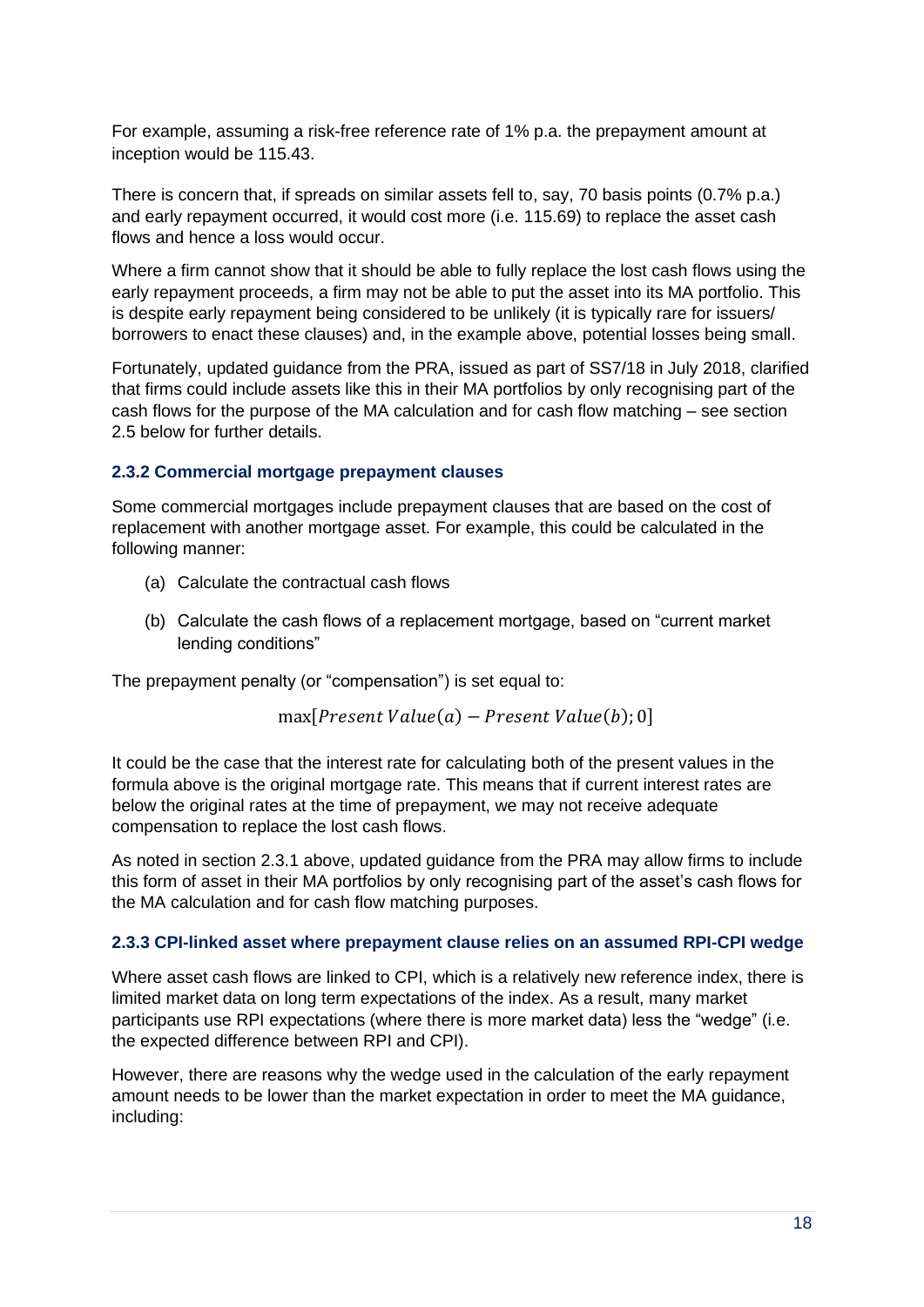- 1. The wedge is not stable (as evidenced by the recent proposed reforms to RPI see box below) and therefore firms may need to allow for the risk of being selected against by the borrower; and
- 2. There are currently relatively few CPI-linked assets in the market, meaning a lender subject to early repayment may have additional costs associated with trying to replace the asset.

This means that firms may need to set a prudent limit on the size of the wedge used in the calculation of early repayment amounts in make-whole clauses.

Additionally, the inclusion of the wedge in the calculation of the early repayment amount may be seen as a new asset feature (see section 1.5 above). If so, this would require firms to go through the MA application process in order to obtain approval to add assets with this feature to the MA portfolio – and this will take time and resource.

Whilst there is some risk of loss in the event of early repayment, the better matching offered by CPI-linked assets for MA portfolios with CPI-linked liabilities may be argued to outweigh this risk. Where firms need to set a limit on the wedge that can be used in the calculation of the early repayment amount, and this is below the market expectation, this may inhibit improved cash flow matching.

## **Recent developments in RPI**

In January 2019, the House of Lords Economic Affairs Committee<sup>15</sup> recommended to the UK Government that the "problems" with RPI be "fixed". Then, in March 2019, the UK Statistical Authority<sup>16</sup> proposed that the publication of RPI should be ceased. Responding to these proposals, the UK Government launched a consultation in March 2020 to gauge whether alignment between RPI and CPI-H $17$  should occur between 2025 and 2030 – this consultation is due to close in August 2020. Under this proposal, the wedge between RPI and CPI would become much smaller (as RPI and CPI-H converge – noting that CPI and CPI-H are strongly correlated).

## <span id="page-18-0"></span>**2.4 Implications for other parties: customers, UK economy**

The risk of significant early repayments on bonds and loans may be considered to be small – especially across a large portfolio of well diversified assets.

Some in the industry argue that imposing these restrictions reduces the universe of eligible assets available to insurers. This, in turn, may have an effect on annuity prices available to individuals and to defined benefit pension schemes. Furthermore, it limits the wider benefits that investment in these asset classes can have on the economy.

To some extent, these challenges have been addressed by the updated guidance issued by the PRA in July 2018 (see section 2.5 below), permitting firms to take partial credit for an

<sup>15</sup> (House of Lords Economic Affairs Committee, 2019)

<sup>16</sup> (UK Statistics Authority, 2019)

<sup>&</sup>lt;sup>17</sup> CPI-H is based on the CPI measure of inflation but includes an allowance for owner-occupied housing.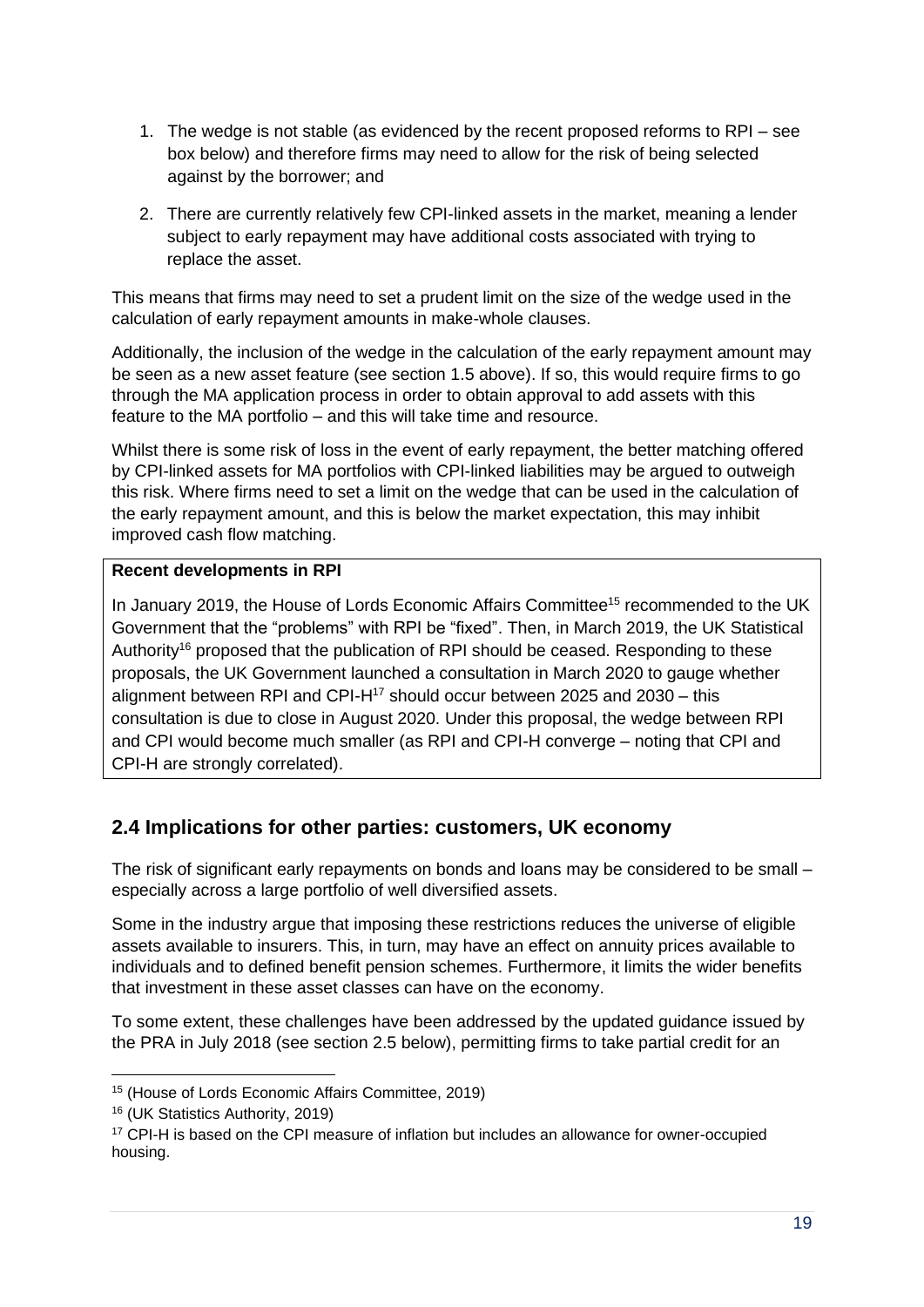asset's cash flows (in the MA calculation and cash flow matching tests) where the early repayment amount does not provide sufficient compensation.

## <span id="page-19-0"></span>**2.5 Considerations for firms**

#### *1. Market standard redemption clauses*

PRA guidance states that early repayment clauses triggered by events that fit the following criteria may be able to be considered MA eligible:

- 1. Outside the issuer or third party's control;
- 2. Cannot be avoided by the issuer or third party; and
- 3. Would otherwise materially change the nature or substance of the obligations of the issuer or counterparty under, or as a result of, the contract.

#### *2. Sufficient compensation*

In addition to the situations above, early repayment (or a change in cash flows) could be triggered at the discretion of the borrower. In such cases, to be considered MA eligible, a firm must demonstrate that it receives sufficient compensation "to obtain the same cash flows by reinvesting in assets of equivalent or better credit quality".<sup>18</sup>

Below we set out some thoughts on how firms can ensure sufficient compensation.

- Firms could consider using a more principles-based approach in their MA applications for how they assess "sufficient compensation", rather than setting out specific early repayment clauses. However, it may be difficult to get the PRA to agree to such an approach. Notwithstanding this, when submitting MA applications, firms should consider a wide range of early repayment circumstances to limit the need to re-apply to the PRA in the future.
- Where possible, firms should negotiate with borrowers to ensure MA compliant early repayment clauses. This is clearly not possible in the secondary market and may be hard to achieve in the primary market in practice (e.g. with a public bond issuance or a syndicated loan).
- In July 2018, the PRA released updated MA rules and guidance in SS7/18. Paragraph 2.41 says that firms may be able to satisfy the sufficient compensation requirement by recognising only a proportion of the asset's cash flows (in the MA calculation and cash flow matching tests). This is equivalent to saying that the firm can recognise that proportion of the asset cash flows that it would be able to replace in the event of early repayment. Note, however, that the full market value of the asset still needs to be reflected in the MA calculation – so although you can include the asset in the MA portfolio, the effective yield is reduced by only taking credit for a proportion of the cash flows.

<sup>18</sup> (Prudential Regulation Authority, 2018)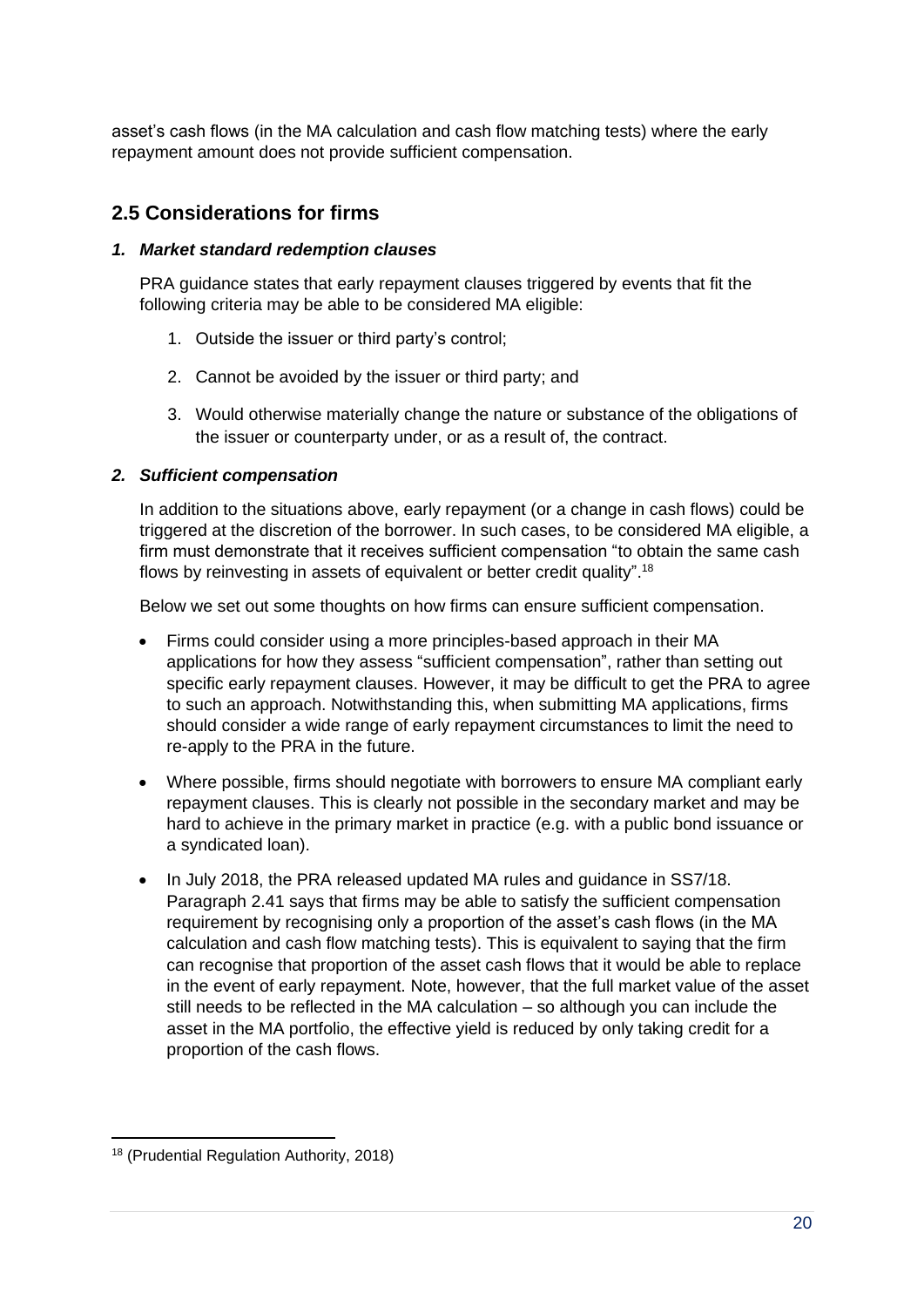## <span id="page-20-0"></span>**2.6 Looking ahead – post Brexit transition period**

Below we set out thoughts on potential amendments to the current MA framework that could be considered after the end of the Brexit transition period.

## *1. Internal governance*

One example of where greater flexibility could be applied is to allow firms to determine internally – through their governance frameworks – whether an early repayment clause provides them with sufficient compensation, rather than needing to apply to the PRA for each individual circumstance.

## *2. Materiality considerations*

Firms could also be allowed to take into account materiality, in terms of the quantum of early repayment risk across the entire portfolio. For example, where early repayment risk is specific to an individual asset, or applies only to a small number of similar assets/clauses, the risk of material loss to the portfolio (even in a mass early repayment scenario, including at a time when replacement is difficult/expensive) may be small.

In a similar way to making minor changes to internal models, firms could be allowed to determine this internally, up to a certain level, at which point fresh approval would have to be sought from the PRA.

## *3. Capital*

Where firms are exposed to early repayment risk (i.e. they do not receive "sufficient compensation"), they could hold additional capital (in the form of additional BEL and/or Solvency Capital Requirement (SCR) as appropriate), rather than needing to consider such assets to be MA ineligible. This capital could be used to fund any shortfalls in compensation in the event of early repayments.

Where appropriate, any capital allowance could also be set at a level which reflects the overall risk profile of the firm – e.g. early repayment risk is normally considered to be highest when spreads are narrow, whereas the firm in question may (at an overall level) be exposed to spreads widening.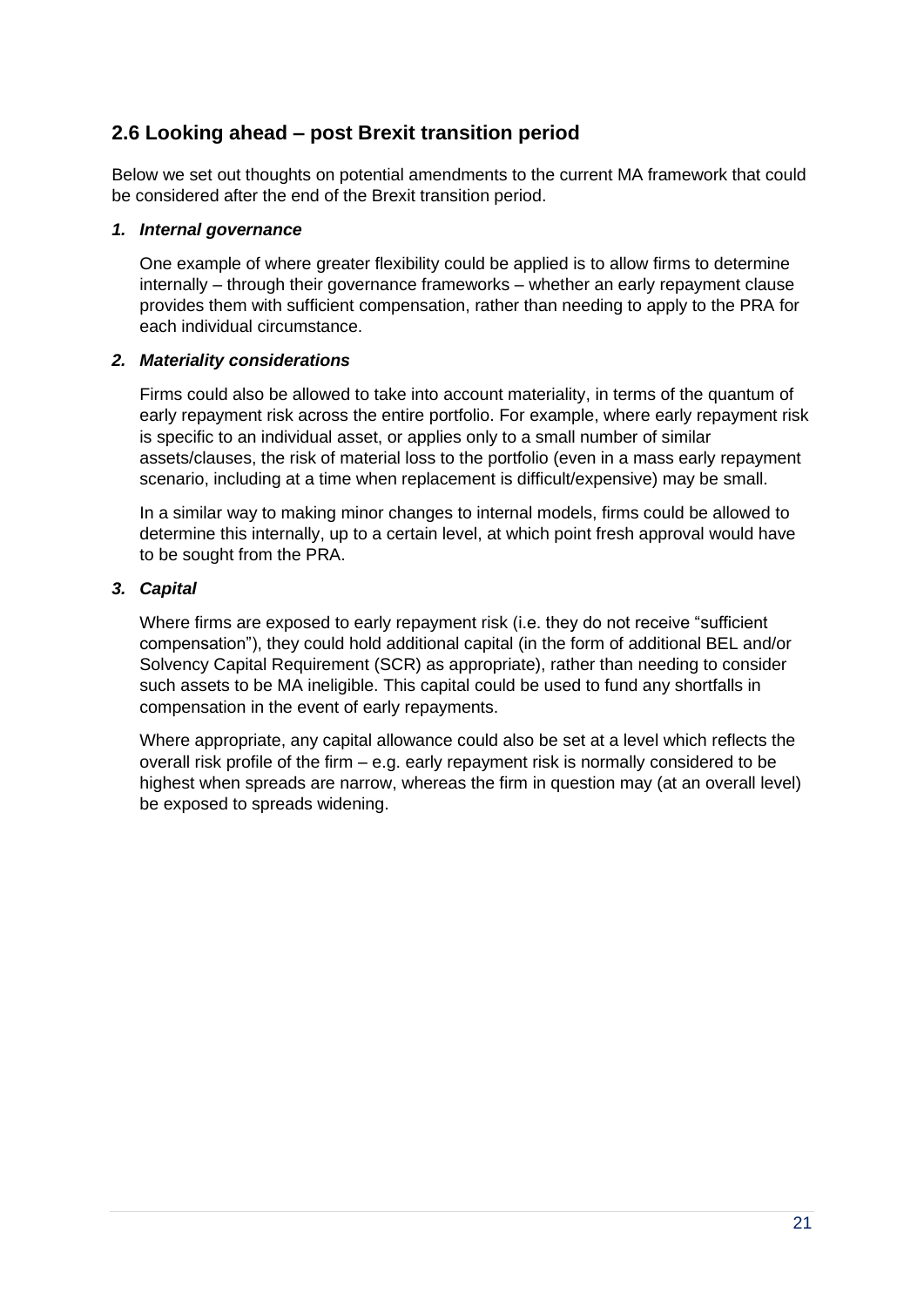## <span id="page-21-0"></span>**3. Defined benefit pension scheme liabilities – Surrender options and liability management exercises**

*The ideas discussed in this section reflect discussion amongst working party members about possible alternative ways of dealing with some of the restrictions imposed by the current MA framework.*

*It is intended that such ideas might help inform the debate in the event that changes to MA rules come under consideration.*

*Please note that the ideas are not presented as ways of dealing with the issues outlined under current MA rules and should not be interpreted as recommendations or advice.*

*Attention is also drawn to the disclaimer on page 2 of this paper.*

## <span id="page-21-1"></span>**3.1 Introduction**

Surrender options typically arise in respect of liabilities that transfer across to insurance company balance sheets from defined benefit pension schemes – i.e. as part of a buy-in or buy-out.

In this section we consider the following two categories of optionality:

- 1. Individual policyholders (or pension scheme members) with options relating to their future annuity income; and
- 2. Pension schemes running liability management exercises on their defined benefit pension scheme books, after having bought a buy-in contract from an insurer to cover those liabilities.

The PRA has done much to clarify its expectations around eligibility of surrender options under the MA rules – in particular, within SS7/18. In general, quite a wide range of options are now allowed in MA portfolios, with many insurers having approval to include deferred annuitants, for example.

This section outlines some key challenges around satisfying MA eligibility requirements for liabilities that give policyholders the option to surrender. It also sets out how firms may look to overcome these challenges.

## <span id="page-21-2"></span>**3.2 What the MA rules say**

The MA rules<sup>19</sup> state that an insurer should not offer policyholders (or pension scheme members) the option to take a surrender value that exceeds:

<sup>19</sup> (The Solvency 2 Regulations 2015, 2015)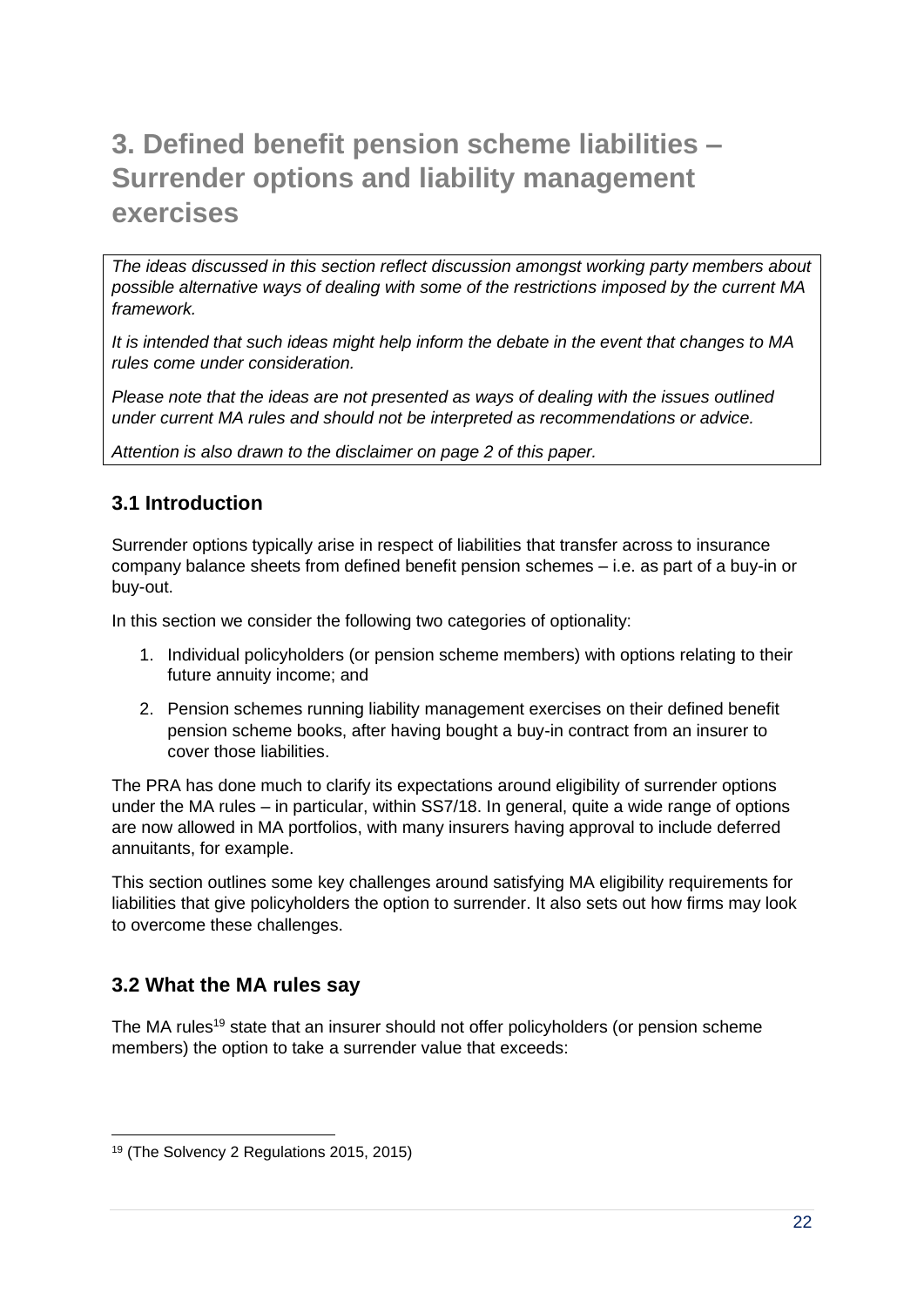*"…the value of the assets […] covering the insurance or reinsurance obligations at the time the surrender option is exercised."*

Some insurers may interpret this as not being allowed to pay out more than the value of the BEL in respect of those insurance or reinsurance obligations.<sup>20</sup> This interpretation could mean that:

- Material restrictions may be placed on what can be paid out to individual policyholders (or pension scheme members); and
- Liability management exercises, which typically improve pension scheme funding and buy-out affordability, may be hard to conduct or more costly to achieve after having implemented a buy-in.

## <span id="page-22-0"></span>**3.3 What are the most common types of individual surrender option?**

Typical options offered under defined benefit pension schemes include:

- Ill health or early retirement;
- Late retirements:
- Discretionary/Non-discretionary<sup>21</sup> transfer values; and
- Discretionary/Non-discretionary cash commutation.

In addition, individual with-profits pensions business may also include:

- Guaranteed annuity options (GAOs for example, S226 contracts);
- Guaranteed minimum pensions (GMPs for example, S32 contracts); and
- Guaranteed cash options.

Further details on these various options can be found in Appendix 1.

## <span id="page-22-1"></span>**3.4 What is a liability management exercise?**

The three most common types of liability management exercise are:

- Enhanced Transfer Values (ETVs);
- Pension Increase Exchanges (PIE); and

 $20$  In SS7/18, the PRA also confirmed that this is how it considers whether the requirement of Regulation 42 is satisfied – *"For the purposes of assessing whether the surrender value exceeds the value of the assets held, the PRA's preferred approach is for the surrender value to be compared against the best estimate of liabilities."* (SS7/18 Paragraph 3.13)

<sup>&</sup>lt;sup>21</sup> For example, fixed factor commutations (e.g. 10 x pension at age y, which doesn't change with market conditions).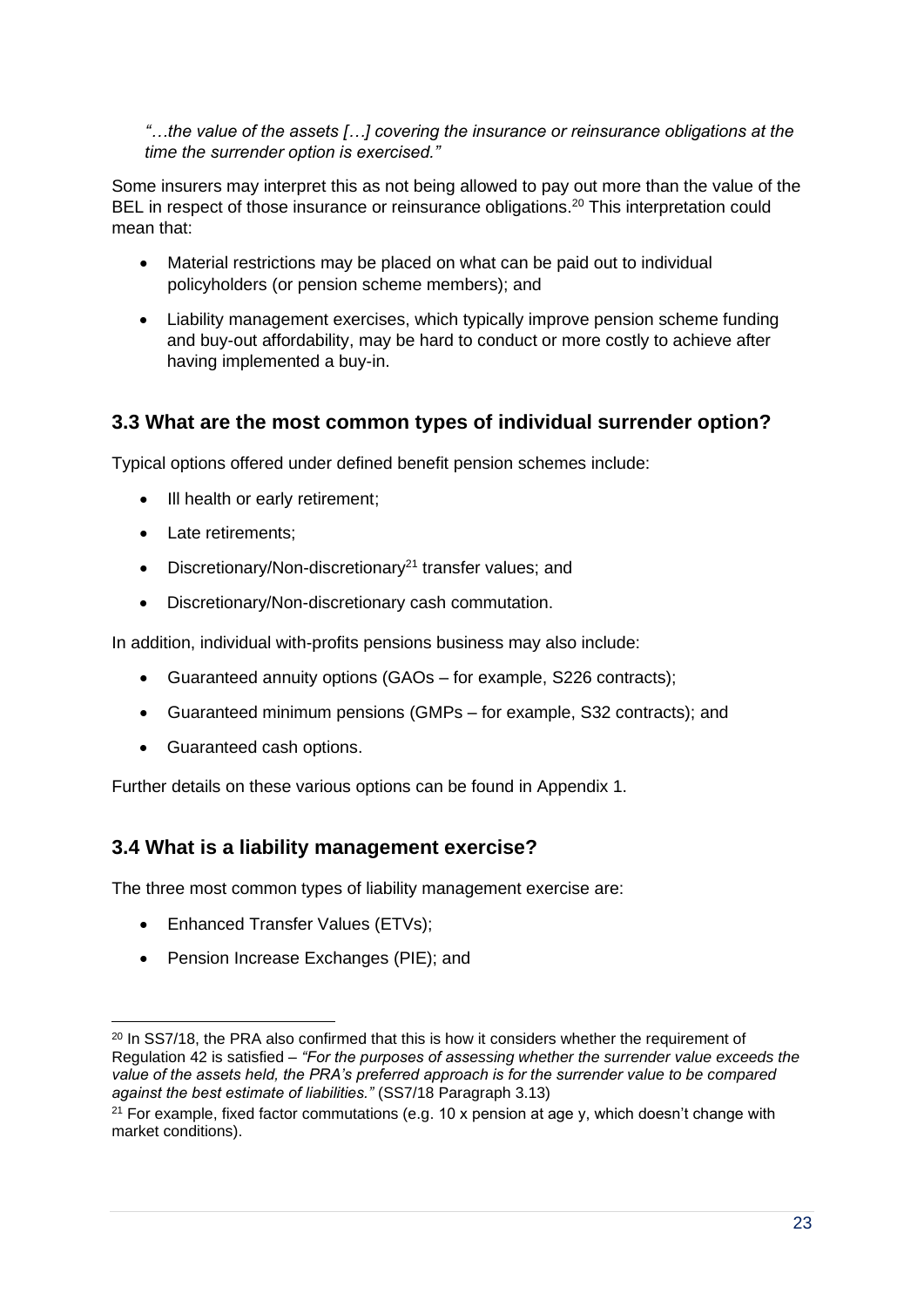• Winding up lump sums (WULS).

These exercises should usually be undertaken in accordance with the spirit of the pension industry's Code of Good Practice.<sup>22</sup> The responsibility for running these exercises sits with pension scheme trustees.

Further details of these liability management exercises can be found in Appendix 1.

Liability management exercises can have a number of impacts on the profile of the liabilities, given they are usually aimed at changing the nature of benefits covered by contracts (e.g. PIE) or reducing the members covered (e.g. ETVs/WULS). They can therefore impact the level of matching or liquidity in the MA portfolio.

Typically, past exercises need to be disclosed by pension schemes prior to entering into a buy-in, while future exercises (post buy-in) would require consent from the insurer.

## <span id="page-23-0"></span>**3.5 What are the benefits of allowing more flexibility?**

## **3.5.1 Individual options**

Options embedded within occupational retirement provisions are intended, in most cases, to reflect aspects of the benefits to which an individual member is entitled (for example, illhealth provisions), natural differences in the way that members choose to retire (for example, due to early- or late- retirement) or differences in the way that members use their benefits (for example, transfers or commutation).

For the bulk annuity market to be a viable de-risking option for defined benefit pension schemes, it is important that insurers are able to uphold members' entitlements in this regard. Ideally, provision of such benefits would not come at a cost which is prohibitive to the ceding pension scheme.

## **3.5.2 Liability management exercises**

Liability management exercises are typically carried out prior to buy-in.

The ability to do liability management post buy-in would be particularly beneficial for pension schemes that offer non-statutory increases, or for those schemes that have entered pension protection fund (PPF) assessment following the sponsor running into financial difficulty. It is also beneficial for increasing buy-in and buy-out affordability, and hence increasing the security of benefits for remaining members.

The Nortel UK pension scheme is an example where a scheme carried out liability management exercises while in PPF assessment for several years, enabling it to subsequently buy-out member benefits (in 2018) at higher than PPF levels.<sup>23</sup>

In general, when a scheme is in PPF assessment, some members may receive reduced benefits (i.e. at the PPF levels specified in schedule 7 of the Pensions Act 2004). Securing a buy-in earlier, with the flexibility to carry out liability management exercises thereafter (and

<sup>22</sup> (Incentive Exercises Monitoring Board, 2016)

<sup>23</sup> (IPE, 2018)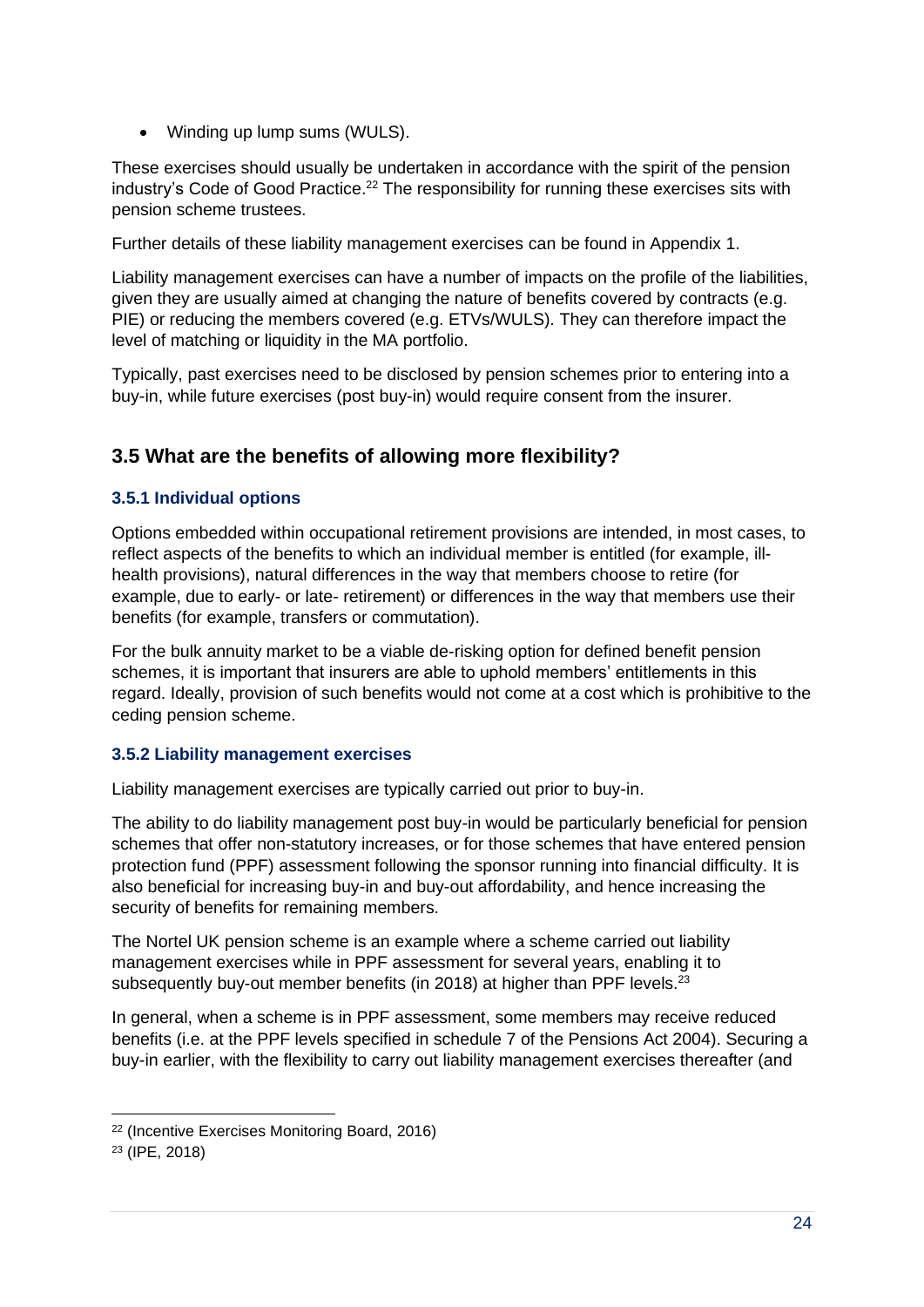then also reflecting any subsequent recoveries made against the sponsoring employer) could, therefore, lead to better outcomes for members in some circumstances.

The table below sets out an illustrative level of price saving that could potentially be achieved from different liability management exercises, relative to a buy-out basis. (Note that this assumes that the exercises are carried out based on offer terms aligned with the scheme, i.e. prior to a buy-in.)

| <b>Exercise</b> | <b>Illustrative</b><br>saving per<br>member | <b>Assumed %</b><br>of total<br>benefit | <b>Assumed %</b><br>of liabilities | <b>Assumed</b><br>take-up | <b>Illustrative</b><br>pricing<br>benefit |
|-----------------|---------------------------------------------|-----------------------------------------|------------------------------------|---------------------------|-------------------------------------------|
| <b>PIE</b>      | 12%                                         | 67%                                     | 65%                                | 35%                       | 2.0%                                      |
| <b>ETV</b>      | 40%                                         | 100%                                    | 30%                                | <b>20%</b>                | 2.5%                                      |
| <b>WULS</b>     | <b>20%</b>                                  | 100%                                    | 5%                                 | 50%                       | 0.5%                                      |

*Source: Hymans Robertson LLP. Figures are illustrative only, based on a hypothetical defined benefit pension scheme. Impacts will differ from those presented here, and will vary by scheme. Figures are not advice and should not be relied upon, or quoted, without the prior permission of Hymans Robertson LLP. Hymans Robertson LLP accepts no liability for errors or omissions in these figures.*

## *1. PIE*

Our understanding is that PIE exercises are typically offered at around 70 to 90 per  $cent<sup>24</sup>$  of the value of the pension increase that is given up (where value is typically measured on the scheme's best estimate basis). Take-up could be in the region of 20<sup>25</sup> to 40<sup>26</sup> per cent. The saving to buy-out cost could therefore be around 2 per cent.

## *2. ETV*

Savings on ETV exercises could be significant. The impact of transfers should improve a scheme's funding position and reduce buy-out cost, as ETVs are likely to be paid out at a lower level than the buy-out price. We estimate that with 20 per cent take-up the savings could be around 2.5 per cent on the typical buy-out price. It is worth noting that ETV exercises can often also trigger early retirements, which themselves could slightly improve the buy-out position by removing some of the cash flow uncertainty associated with deferred members.

## *3. WULS*

Savings on WULS in proportion to individual benefits would be lower than transfers as WULS are also available to retired members (for whom the savings against buy-out are lower) and on a much smaller portion of the scheme's total liabilities (given only small pots are eligible). Savings of around 0.5 per cent may still be possible.

<sup>24</sup> (Pensions Expert, 2018)

<sup>25</sup> (KPMG, 2014)

<sup>26</sup> (Actuarial Post, 2018)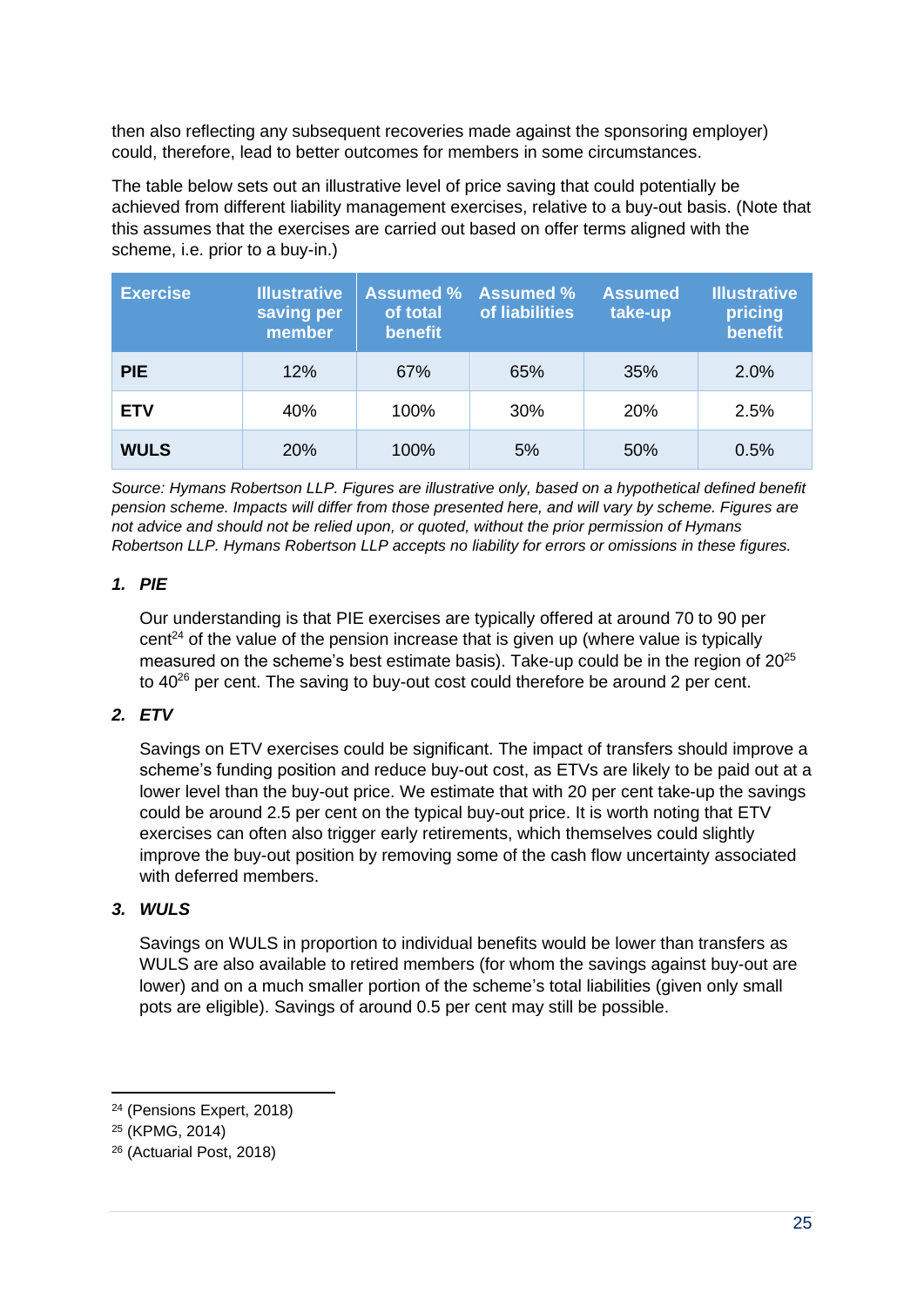## <span id="page-25-0"></span>**3.6 What are the challenges?**

A key consideration for individual options or liability management exercises, with respect to the MA, is surrender risk. This is the risk that the MA portfolio might face losses if, for example:

- Option take-up rates are different to expected: or
- Pay-outs are more than the assets held in relation to the liabilities being surrendered or restructured.

Paying out amounts greater than BEL (from the MA portfolio) is generally difficult to justify under the MA rules. SS7/18 states that, when assessing surrender values:

"…*the PRA's preferred approach is for the surrender value to be compared against the best estimate of liabilities. Where firms have compared against the best estimate of liabilities plus risk margin, the PRA expects firms clearly to demonstrate that the contribution of an MA portfolio to any surrender pay-out would be limited to the amount of assets held in that MA portfolio in respect of the surrendered contract(s), in order to demonstrate compliance with Regulation 42(4)(j)(ii). For the avoidance of doubt, the PRA considers that including the contract's contribution to the SCR in the cost-neutrality assessment would be appropriate only in exceptional circumstances.*"

Furthermore, when demonstrating compliance with the eligibility conditions in Regulation 42(4)(j)(i) and (ii), the PRA expects firms to:

*"…demonstrate that none of the contracts proposed for inclusion could cause a surrender loss that is material in the context of an MA portfolio*<sup>27</sup>*, including under stressed conditions"; and*

*"… provide a detailed description of how the surrender basis is set and the controls in place around this to manage the risk of loss on surrender".* 

In respect of liability management exercises, or pension scheme options, SS7/18 further notes that:

"…*where a single contract covers a number of individual scheme members or beneficiaries, the PRA would expect the points above to be considered in respect of these individual members or beneficiaries*."

(Underlining indicates working party emphasis.)

For individual policyholders, it would need to be argued that potential surrender losses are not material in the context of the wider MA portfolio. This may be challenging when the surrender basis is guaranteed or remains static over time. Under stressed conditions, it may become even more difficult to demonstrate that surrender losses are not material.

For liability management exercises, although the basis would reflect most recent market conditions, there is a risk that actual experience is different to expected. This could have a

<sup>&</sup>lt;sup>27</sup> SS7/18 further clarifies that this assessment should be done both in the context of base conditions, as well as under stress. However, materiality is to be assessed in the "context of an MA portfolio", so it could be interpreted that if only a few members have, for example, guaranteed or static surrender benefits, then that would not be deemed material.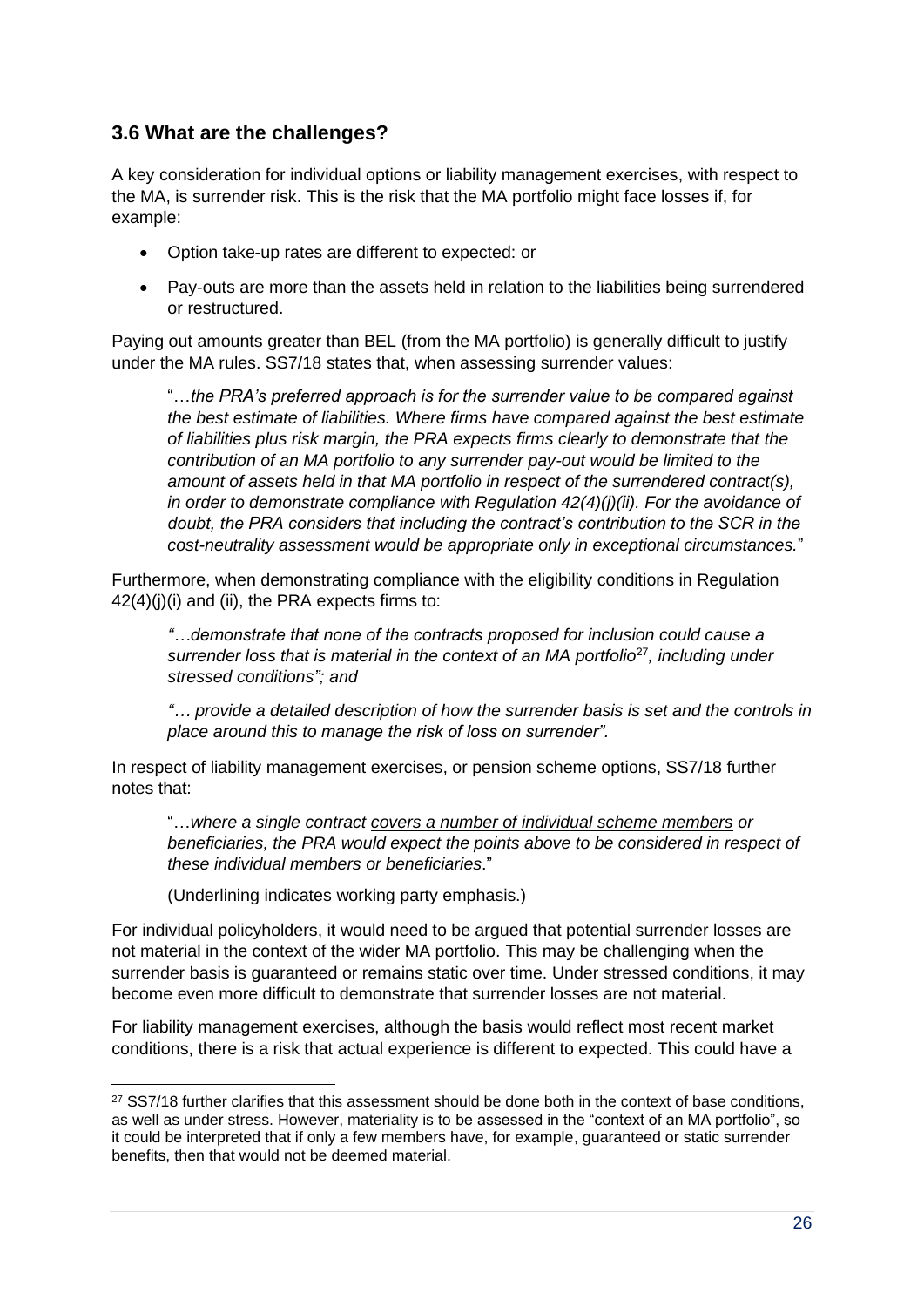one-off impact on the cash-flow matching profile of the MA portfolio or the profitability of the exercise.

Overcoming these challenges therefore requires careful assessment of the following:

- Surrender basis;
- Risk of loss;
- Matching and liquidity impacts; and
- Liability eligibility.

## <span id="page-26-0"></span>**3.7 How firms might look to overcome these challenges**

*The working party expects that any changes to a firm's approach for managing its MA portfolio(s) will be accompanied by dialogue with the firm's usual supervisory contacts.*

*Attention is also drawn to the disclaimer on page 2 of this paper.*

In this section we consider four possible approaches for firms to consider:

- 1. Defining an appropriate surrender basis;
- 2. Putting in place appropriate mitigating factors against risk of loss;
- 3. Separate MA and non-MA contracts; and
- 4. Holding capital against residual risk.

#### **3.7.1 Surrender basis**

Where the basis is discretionary, insurers typically offer surrender pay-outs that are cost neutral relative to the BEL. So, a policyholder would (on average) receive a cash amount equal to his or her BEL. These options should be MA eligible, as they closely follow the PRA's interpretation of the MA rules.

However, it is also informative to consider the levels at which insurers might transact annuity business when thinking about cost neutrality. Annuity premiums would typically be higher than BEL, as insurers need to set aside risk capital and hold a risk margin. Paying out cash amounts equal to BEL would therefore lead to a release of Solvency II surplus for insurers. (The same is likely to be the case on an accounting or internal economic basis.)

So, it may be possible for insurers to set surrender values at a level that is higher than the BEL, without generating a surrender loss. In practice, this is more likely to be the case for liability management exercises than it is for individual options.

#### *1. Individual options*

A surrender value would typically be based on a firm's best estimate mortality basis, best estimate expense basis etc. and a discount rate reflecting its MA. This would effectively mean paying out an amount equal to the BEL on surrender. This should be accompanied by appropriate modelling to ensure that there is no material surrender loss under stress.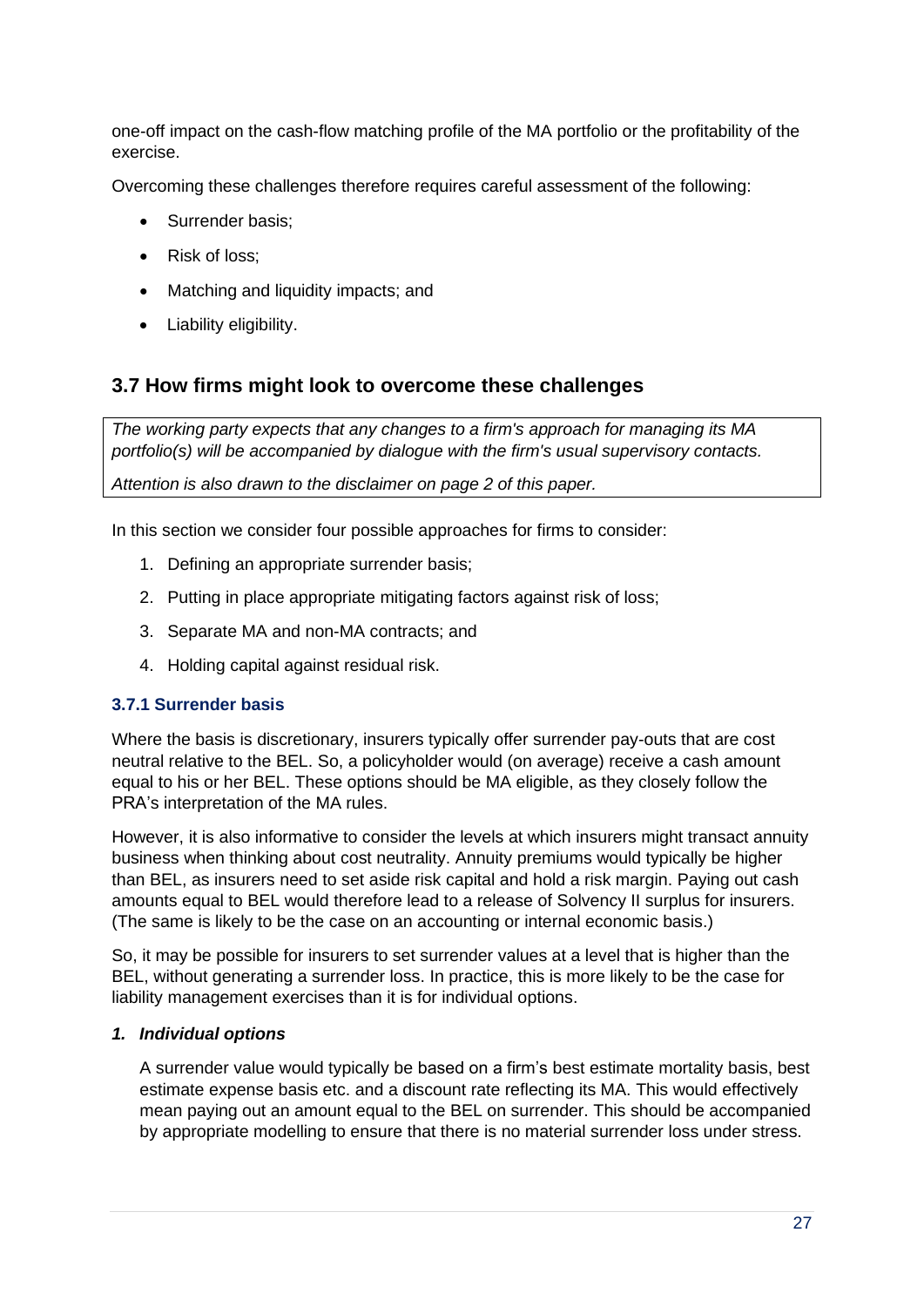Pay-outs may be restricted by practical constraints. Although companies might be able to justify paying more than BEL (for example, BEL + risk margin) it may be hard to monitor this in practice. Examples of practical constraints include:

- The "current" MA spread for out-of-cycle of reporting commitments may need to be calculated using representative indices rather than yields on actual holdings at the time of the calculation; and
- Surrender values for individual options are typically guaranteed for a period of time, e.g. 3 months.

Paying more than BEL on individual options may therefore be possible, but practically could be difficult to monitor. One potential alternative – discussed in section 3.7.3 below – could be to have a separate non-MA contract to cover any excess payments.

## *2. Liability management exercises*

Liability management exercises are typically one-off, and they could have a material impact on a scheme and its members. There is therefore an argument for considering surrender payments in excess of BEL.

Insurers will typically have more discretion over the basis for agreed, one-off liability management exercises, compared to exercises which are permitted on an ongoing basis. Since all of the conversions and pay-outs may occur on a specified date (or over a short, specified period of time), the insurer should have more control over its risks and can set aside appropriate liquidity in the short term.

The premium an insurer charges for a buy-in or buy-out is expected to be below the total Solvency II resource requirement. (This follows from the Solvency II new business strains that insurers have reported in the past.) Where the business is already insured (e.g. via a buy-in), the insurer may therefore generate Solvency II surplus (as opposed to suffering a "surrender loss") if the liability management exercises are done at a level below the insurance premium, but above the BEL.

## **3.7.2 Putting in place mitigating factors against risk of loss**

Below we list potential sources of loss and how firms may seek to mitigate them.

#### *1. Pay-outs lead to a strain*

This could arise due to market movements or because of changes in longevity or expense assumptions, resulting in divergence between reserving and surrender bases.

The risk is larger for options where the basis is non-discretionary (vs. discretionary), given that pay-out factors cannot be updated.

Insurers should put in place appropriate trigger levels at which bases are revisited to reflect material (market or other) movements.

#### *2. Restructuring of liabilities leads to a strain*

Liability management exercises may involve restructuring of future pay-outs (e.g. PIE). The insurer's balance sheet position (both own funds and Solvency II surplus) may therefore look different after the exercise. For example, where policyholders exchange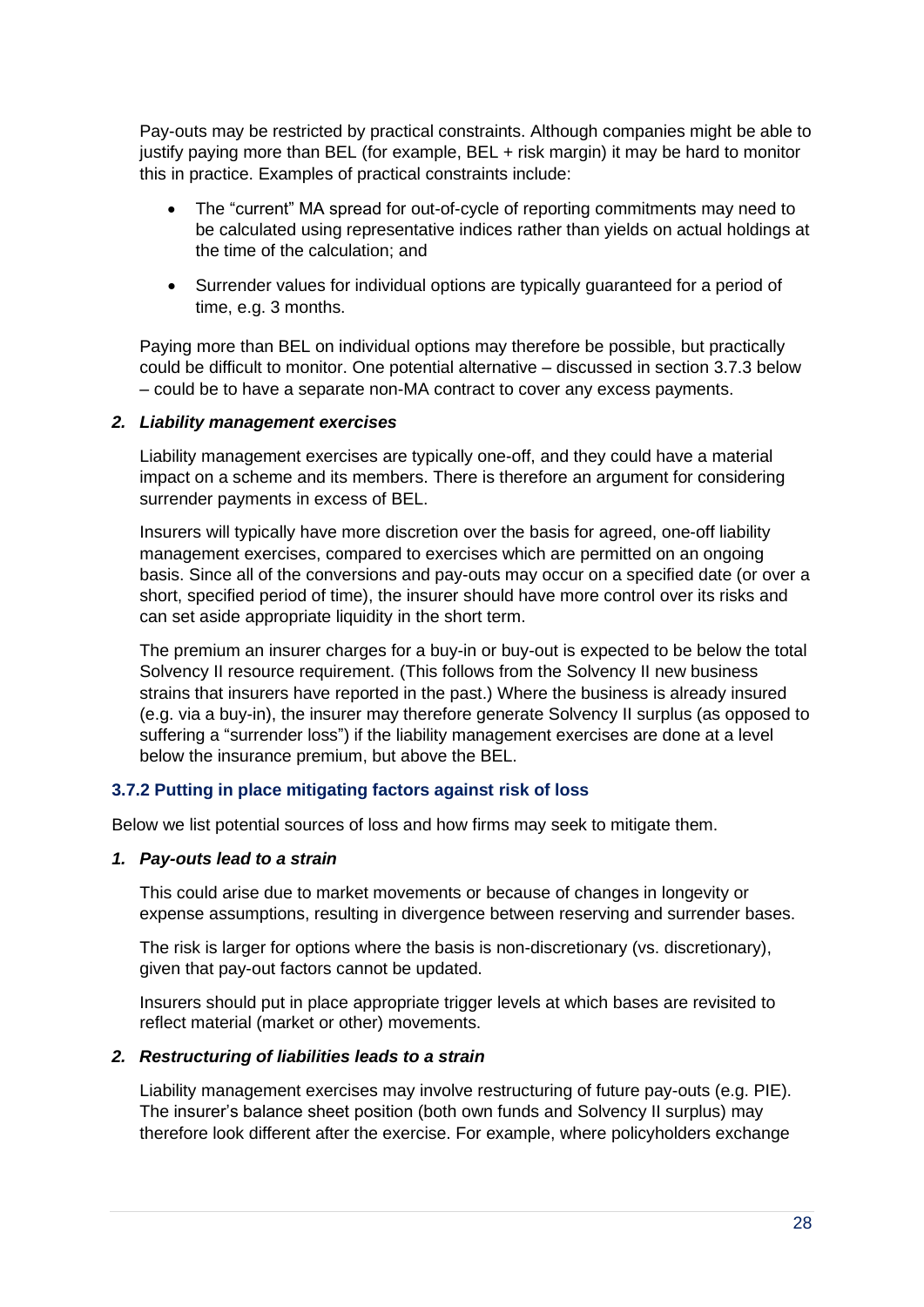inflation linkage for a higher fixed annuity, this could result in changes to: the duration of the liabilities; capital requirements; and the risk margin.

It is therefore important to work through the practical considerations and potential risks arising from such an exercise. Insurers should put in place appropriate safeguards to prevent an increase in Solvency II resource requirements.

## *3. Liquidity*

Physical cash payments (e.g. transfers out or WULS in the case of liability management exercises) require liquidity to be held in the MA portfolio.

SS7/18 states that companies need to carefully assess the risks associated with the exercise of surrender options, including (amongst others):

*"…the impact of increased or reduced surrenders on cash flow matching; and any liquidity strain associated with increased or reduced surrenders."*

(Underlining indicates working party emphasis.)

A lack of liquidity in the MA portfolio could lead to losses – for example if insurers need to sell down credit assets at inopportune times. Firms should therefore carefully assess the extent to which they have sufficient liquidity to fund surrender payments (alongside their other liquidity requirements) under both base and stressed conditions. This may be captured within the firm's liquidity plan, as part of its ongoing monitoring in respect of the MA portfolio.

While liability management exercises are ongoing, insurers may need to include additional, appropriately sized liquidity buffers in the MA portfolio. This is especially relevant to firms that have material allocations to illiquid asset classes. Where liability management exercises are funded by divesting from liquid assets, this may result in a higher allocation to illiquid assets following the exercise.

#### *4. Hedging requirements*

Changes to duration, or inflation linkage, could mean that existing hedges are no longer appropriate and need to be rebalanced. This could lead to additional costs.

This needs to be carefully considered when setting the surrender/restructuring basis.

#### **3.7.3 Separate MA and non-MA contracts**

Separate contracts for MA eligible and MA ineligible components could be explored by firms. For example, under a buy-in, surrender pay-outs above the cost neutral level could be covered by a separate non-MA contract.

However, this adds complexity for both the insurer and the pension scheme. In addition, the non-MA contract will be more capital intensive, potentially increasing the buy-in/buy-out cost.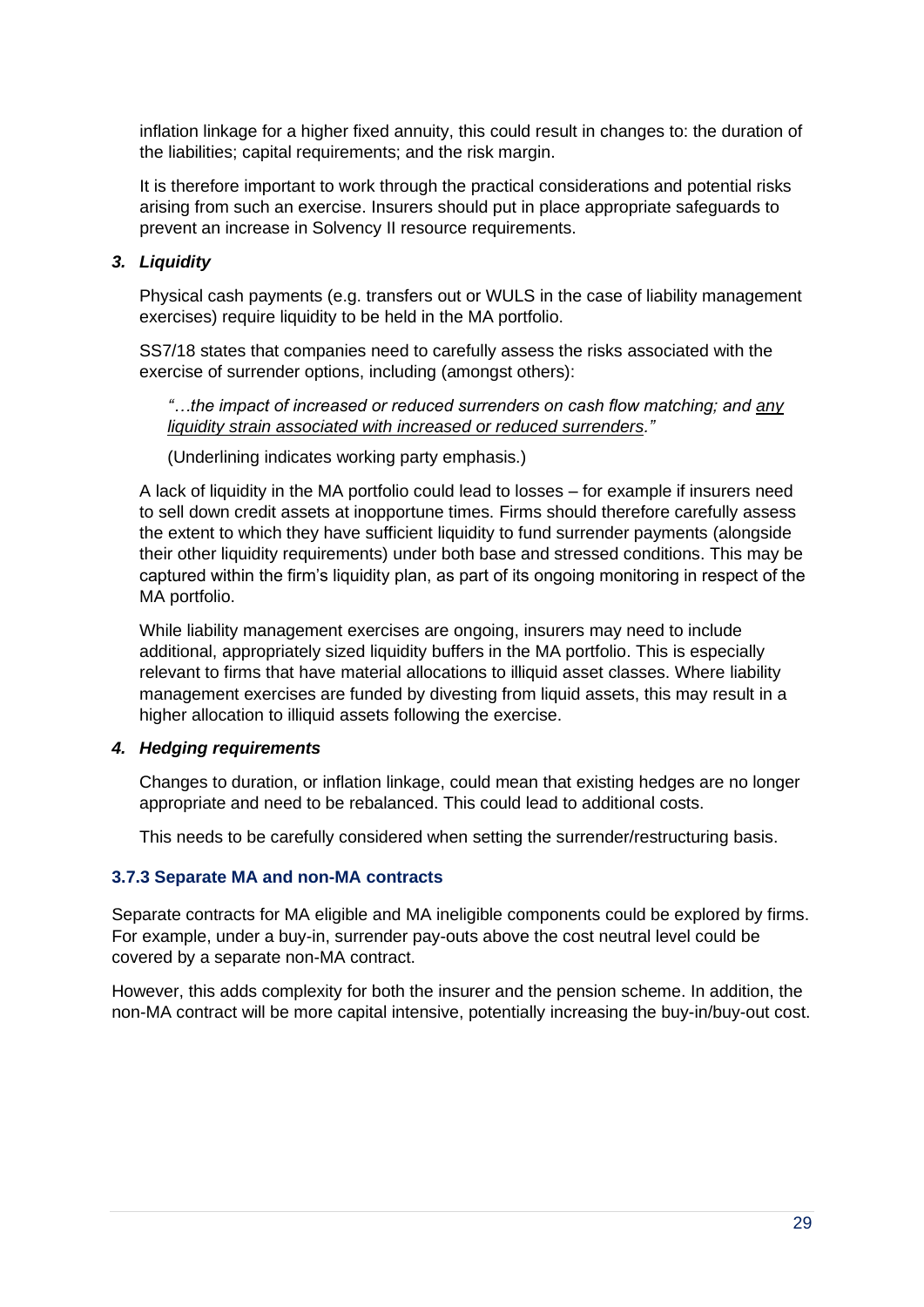## <span id="page-29-0"></span>**3.8 Looking ahead – post Brexit transition period**

Below we set out thoughts on potential amendments to the current MA framework that could be considered after the end of the Brexit transition period.

## *1. Flexibility for liability management exercises*

Liability management exercises are an important tool for many pension schemes on their journey to buyout. Member benefits could potentially be secured earlier, if trustees were given more flexibility to trigger exercises post a buy-in. (Such flexibility is unlikely to be compatible with the current MA rules, e.g. given the potential for surrender risk or future premiums).

If there was greater flexibility after the end of the Brexit transition period, a framework would need to be put in place by firms governing how exercises are conducted – to ensure any risks for the MA portfolio can be appropriately mitigated and managed.

## *2. Sharing of excess surplus realised on surrender*

Where a buy-in is in place, insurers could consider arrangements with the pension scheme to share any excess surplus realised on surrender. An analogy to this is when insurers pay out cost neutral surrender values to pension schemes under a buy-in, and the schemes then pay surrender values based on their own commutation factors.

This idea could possibly be extended to buyout, where any excess surplus realised on surrender could be shared with the new policyholders or original sponsor (or an SPV set up for this purpose), instead of the pension scheme which would no longer exist.

#### *3. Surrender risk capital*

One potential alternative way to mitigate the risk of loss on surrender could be to hold additional capital (either in the form of a higher BEL or SCR). This may not be permitted under the current MA rules, but may be something that could be considered after the end of the Brexit transition period.

We note there may be some practical challenges, for example limited experience data from which to determine appropriate stresses. If an overly prudent approach is adopted, the additional surrender risk capital required could negate any additional MA benefit. For example, many with-profits funds that have (typically in-the-money) guaranteed annuity rates (GARs) include a lapse assumption in their best estimate basis. This reflects the fact that they do not expect to have to pay out on all of their GARs. However, a prudent calibration may require them to hold enough capital to cover a 0% lapse assumption, which is akin to calculating their best estimate on this basis – this is no different to the current MA rules which require no surrender risk.<sup>28</sup> In this case, the additional MA benefit could be more than offset by the additional capital requirements.

 $28$  The working party considers the firm may need to cover a 0% lapse assumption as a result of Article 77b 1.(g) which states *"the contracts underlying the portfolio of insurance or reinsurance obligations include no options for the policyholder or only a surrender option where the surrender value does not exceed the value of the assets, valued in accordance with Article 75, covering the insurance or reinsurance obligations at the time the surrender option is exercised;"*.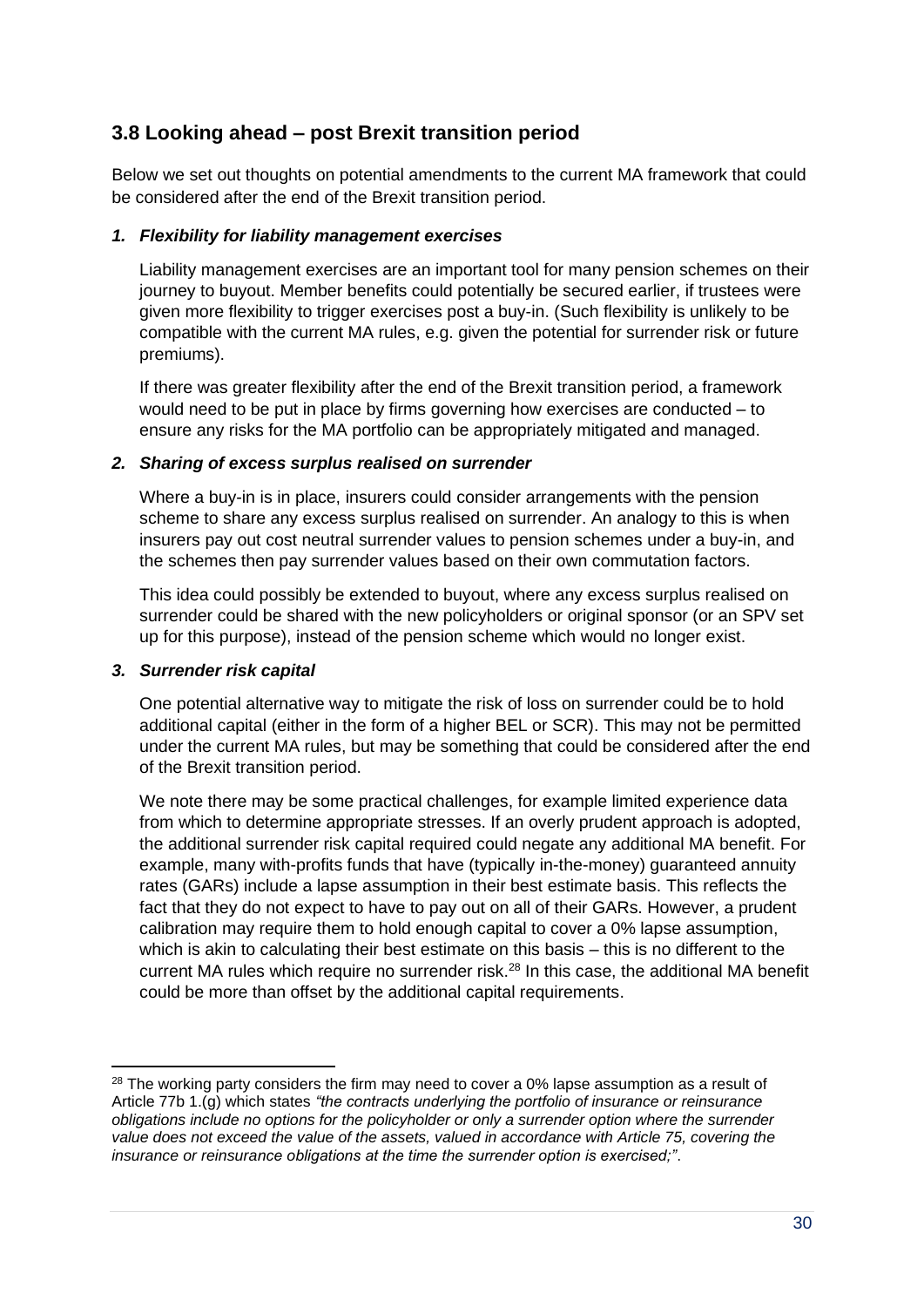## <span id="page-30-0"></span>**4. Asset types with uncertain cash flows**

*The ideas discussed in this section reflect discussion amongst working party members about possible alternative ways of dealing with some of the challenges posed by the current MA framework.*

*It is intended that such ideas might help inform the debate in the event that changes to MA rules come under consideration.*

*Please note that the ideas are not presented as ways of dealing with the issues outlined under current MA rules and should not be interpreted as recommendations or advice.*

*Attention is also drawn to the disclaimer on page 2 of this paper.*

## <span id="page-30-1"></span>**4.1 Description of the challenge**

In this section, we consider assets that do not satisfy the requirements of the MA under Solvency II, but that provide predictable (if not certain) cash flows.

These assets may be considered to provide a good match to annuity liabilities, and after the end of the Brexit transition period (due to last until 31 December 2020) there could be scope to consider allowing firms to hold these within MA portfolios in a way that does not impact the protection of policyholder benefits.

In particular, we consider two asset classes:

- 1. Callable bonds; and
- 2. Real estate / Commercial property.

Whilst neither of these assets provide certain cash flows, they may provide diversification and the potential for greater risk-adjusted returns to insurers if appropriately understood (i.e. risk assessed) and managed (e.g. limiting amounts held within the portfolio to prudent levels). In fact, the requirement to only invest in assets if the firm can identify, measure, monitor, manage, control and report on the risks of those assets is an established part of Solvency II, as enshrined in the Prudent Person Principle.<sup>29</sup>

In the case of callable bonds, any cash flow between the first call date and the final maturity date can be considered uncertain. Whilst collectively the PRA and industry have come up with a solution within Solvency II to allow firms to hold them within MA portfolios, this results in recognition of cash flows below what is considered to be a reasonable economic assessment.

In the case of property, cash flows take the form of (certain) rent payments up to the end of a lease, plus an uncertain sale value (a single cash flow) or an uncertain set of cash flows based on re-letting the property.

<sup>&</sup>lt;sup>29</sup> In May 2020 the PRA issued Supervisory Statement SS1/20, setting out its expectations for investment by firms in accordance with the Prudent Person Principle [\(https://www.bankofengland.co.uk/prudential-regulation/publication/2020/solvency-ii-prudent-person](https://eur03.safelinks.protection.outlook.com/?url=https%3A%2F%2Fwww.bankofengland.co.uk%2Fprudential-regulation%2Fpublication%2F2020%2Fsolvency-ii-prudent-person-principle-ss&data=02%7C01%7CRoss.Evans%40hymans.co.uk%7C8767c7f9ba3347e5bb8508d828c23031%7Ca2276d23b28149629c993c5c8d9895c5%7C0%7C0%7C637304161782454480&sdata=Sy26RBSvj3BSJy%2FPElp%2Fc9%2Bu3ygMl%2FDrC09LpVGAhTE%3D&reserved=0)[principle-ss\)](https://eur03.safelinks.protection.outlook.com/?url=https%3A%2F%2Fwww.bankofengland.co.uk%2Fprudential-regulation%2Fpublication%2F2020%2Fsolvency-ii-prudent-person-principle-ss&data=02%7C01%7CRoss.Evans%40hymans.co.uk%7C8767c7f9ba3347e5bb8508d828c23031%7Ca2276d23b28149629c993c5c8d9895c5%7C0%7C0%7C637304161782454480&sdata=Sy26RBSvj3BSJy%2FPElp%2Fc9%2Bu3ygMl%2FDrC09LpVGAhTE%3D&reserved=0).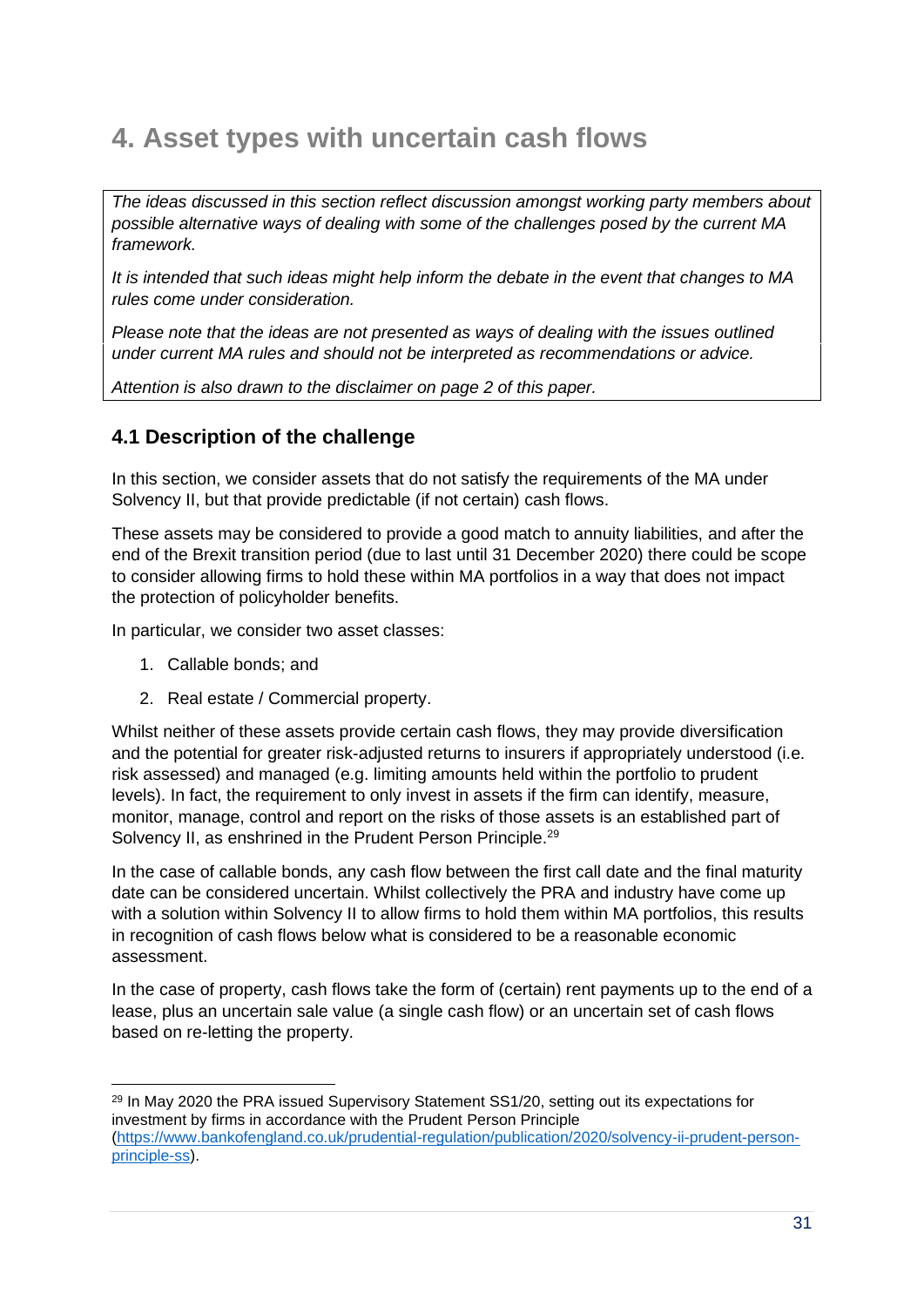Rental cash flows often have some form of inflation linkage included in the contractual terms (e.g. rent will increase by RPI, floored at 2% and capped at 5%), giving a stream of cash flows that can provide a good match to certain annuity liabilities – especially those arising from the bulk annuity market. However, given the inherent uncertainty within the sale value at the end of the lease term (or the cash flows arising from the property being re-let), such property assets do not meet the MA rules.

Consequently, only the contractually certain cash flows from the property can be assigned against the market value of the property. Therefore, similar to callable bonds, this results in recognition of cash flows below what is considered to be an economic assessment.

In this section, we consider each of these assets in turn. We look at the cash flows they provide, how they are treated under current MA rules, and we provide some thoughts on potential alternative treatments after the end of the Brexit transition period.

## <span id="page-31-0"></span>**4.2 Callable bonds**

## **4.2.1 Callable bond example**

We consider below a hypothetical callable bond, and examine the impact that the treatment under Solvency II (and specifically the MA) has on the recognition of cash flows.

- Current coupon 5% fixed to first call (annually in arrear)
- Current price 100
- First call date 15 years from now
- Subsequent call date (and final maturity) 20 years from now
- Coupon reset  $-5$ -year gilt  $+8\%$
- Current 15-year forward 5-year gilt rate  $-2\%$

The coupon after the first call date is set at a punitive level above a variable risk-free reference rate – this is designed to ensure that the investor does not lose out if interest rates increase rapidly.

The graph below shows the cash flows from the bond in three scenarios:

- 1. The bond is called on the first call date;
- 2. The bond is called on the final maturity date (coupon resets at 10% in year 15);
- 3. The Solvency II scenario the bond is called at the final maturity date, but no cash flow is assumed to be received between the first and final call dates.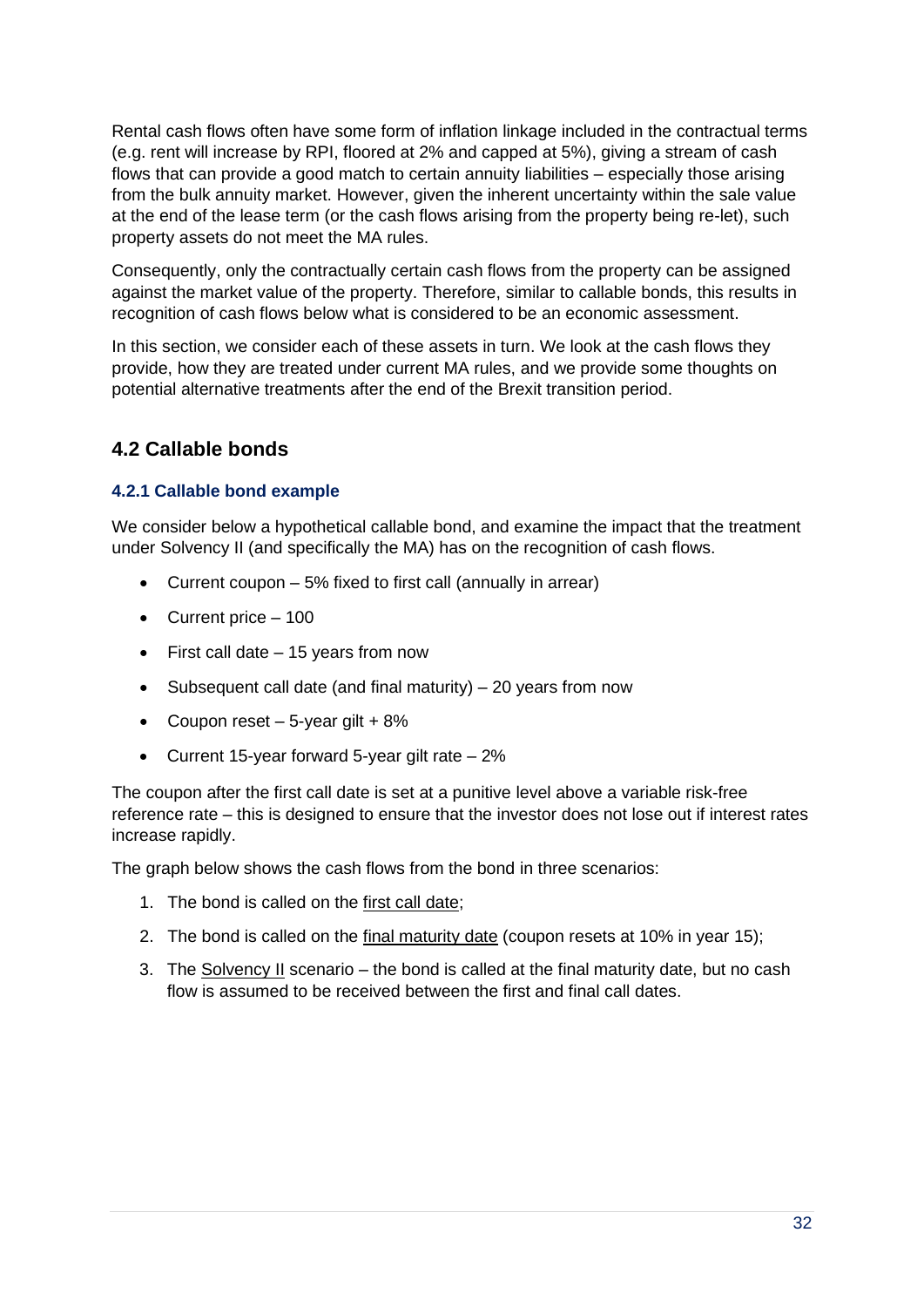

The cash flows in the first 14 years are the same under all scenarios. However, there are differences for years 15 to 20.

- In the "first call" scenario, the return of principal is received in year 15.
- In the "final maturity" scenario, the investor receives the higher coupon in years 15 to 20, plus the principal back in year 20.
- In the "Solvency II" scenario there are no coupons in years 16 to 20, and the principal is paid back in year 20.

The calculated gross yield of the bond in each of these scenarios is as follows:

- Gross yield to first call  $-5\%$
- Gross yield to final maturity  $-6\%$
- Gross yield under current MA rules 4.1%

The insurer may therefore expect to achieve a gross yield of at least 5% in practice, however the gross yield under the MA rules is 0.9% lower than this.

#### **4.2.2 Alternative modelling approaches**

There are a number of methods that may be used to assess the yield for callable bonds:

*1. Yield to first*

Assume that the bond will be re-paid at the first possible occasion, reflecting what is commonly observed for many of these bonds.

#### *2. Yield to final maturity*

Assume that the bond will not be re-paid until the last possible occasion.

#### *3. Yield to worst*

Assume that the borrower, as the entity with the optionality, repays the bond at the point that is most advantageous for them. The insurer would project the cash flows to all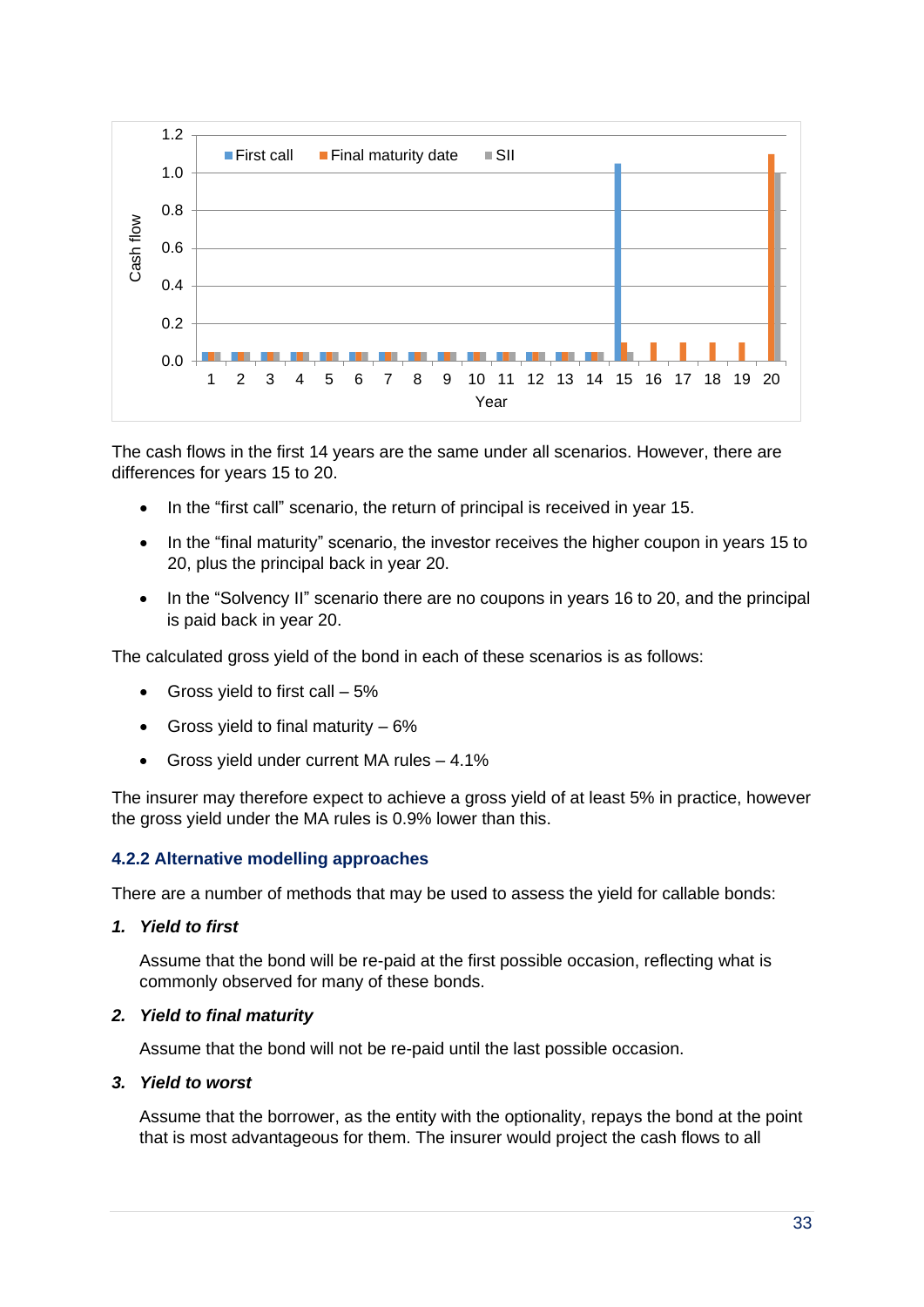possible maturity dates, and then take the result that gives the lowest resulting gross redemption yield. This would then determine the maturity date to be used in cash flow projections and modelling.

## *4. "Best estimate" maturity date*

Here, asset managers/credit analysts are asked to provide "expert judgement" on the most likely date of repayment. The asset managers/credit analysts would be able to leverage information such as current market practice, indications from the borrower, current borrowing power of the borrower etc. to formulate their judgement.

Each of these methods could be argued to provide a set of cash flows that more closely aligns to the economic substance of the asset.

## **4.2.3 Considerations of each methodology**

We now consider the pros and cons of the different methods, from the perspective of an insurer matching annuity liabilities. The areas we have considered are shown in the table below:

| <b>Prudence</b>                                       | It is important that any method is suitably prudent to avoid overstating<br>the MA benefit from the asset, otherwise there could be a risk of the<br>insurer not being able to meet its obligations as they fall due.                                                                                  |
|-------------------------------------------------------|--------------------------------------------------------------------------------------------------------------------------------------------------------------------------------------------------------------------------------------------------------------------------------------------------------|
| <b>Alignment to</b><br>reality                        | Ideally, the method should align to the "reality" of the expected cash<br>flow profile. This meets the criteria for the projected asset cash flows<br>to be best estimate.                                                                                                                             |
| <b>Alignment with</b><br>liquidity risk<br>management | The liquidity risk framework an insurer has in place for assets with<br>uncertain cash flows will include making assessments of any large<br>cash flows and their likelihood of being paid. Where a large cash flow<br>may not be made, the insurer will need to put in place suitable<br>mitigations. |
| <b>Stability of</b><br>results                        | How consistent will the MA result be month to month for the asset?                                                                                                                                                                                                                                     |
| <b>Computational</b><br>ease                          | Today this may be less critical, given advancements in technologies<br>and computational power. The ease of implementing a method is<br>nevertheless still an important factor for actuarial departments.                                                                                              |
| Objectivity vs.<br>assumptions<br>required            | Ideally, the method will not rely heavily on assumptions/judgements,<br>and instead be objective such that multiple firms holding the same<br>asset end up with a consistent MA benefit for that asset.                                                                                                |

The table overleaf summarises our subjective assessments for each method against the criteria in the table above.

(The colour scheme used in the table provides an indication of the working party's subjective views on whether the points raised for the various methods are advantages, disadvantages, or require consideration.)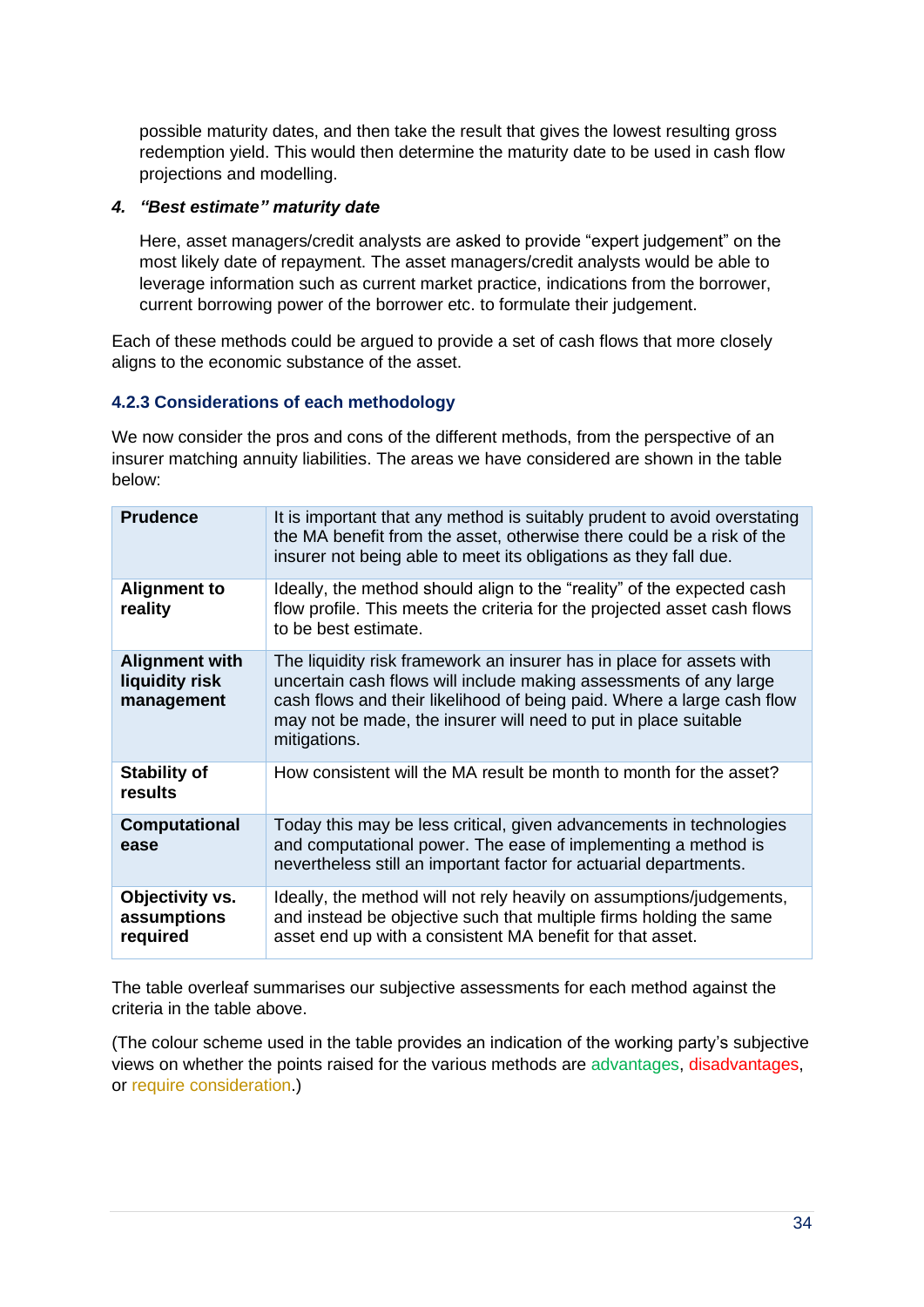|                                     |                                                                                                                                                                                                                                                                                         |                                                                                                                                                         |                                                                                                                                                                                                                 | advantages disadvantages<br>requires consideration                                                                                                     |
|-------------------------------------|-----------------------------------------------------------------------------------------------------------------------------------------------------------------------------------------------------------------------------------------------------------------------------------------|---------------------------------------------------------------------------------------------------------------------------------------------------------|-----------------------------------------------------------------------------------------------------------------------------------------------------------------------------------------------------------------|--------------------------------------------------------------------------------------------------------------------------------------------------------|
|                                     | <b>Yield to first</b>                                                                                                                                                                                                                                                                   | <b>Yield to final maturity</b>                                                                                                                          | <b>Yield to worst</b>                                                                                                                                                                                           | <b>Best estimate</b>                                                                                                                                   |
| <b>Prudence</b>                     | Reduces the duration over<br>which the insurer recognises<br>the spread on the asset.<br>Avoids the insurer taking<br>credit for high coupon re-sets.<br>Could understate capital,<br>especially if the bond is close<br>to the first call date and the<br>market expects an extension. | Could give a result that is<br>more favourable than what<br>occurs in practice. This is<br>especially true where "coupon<br>resets" are at high levels. | Gives a prudent assessment<br>of the yield available on the<br>asset.                                                                                                                                           | No guarantee of prudence, as<br>this may result in a maturity<br>date being chosen that gives<br>a less prudent result than<br>other scenarios.        |
| <b>Alignment to</b><br>reality      | Reflects the most likely<br>scenario for most bonds, but<br>this is not guaranteed.                                                                                                                                                                                                     | Not considered to be the most<br>likely scenario for the majority<br>of bonds.                                                                          | May not reflect reality as, in<br>practice, a number of issues<br>impact the decision to re-pay<br>- not just optimal economics.                                                                                | Should reflect reality as<br>closely as possible, assuming<br>expert judgement is sound.                                                               |
| <b>Liquidity risk</b><br>management | Could result in a liquidity<br>strain if the bond is not called<br>and the redemption cash flow<br>is needed to meet liabilities.                                                                                                                                                       | Prudent assessment of when<br>the large redemption cash<br>flow will be received.                                                                       | May result in the firm<br>assuming the redemption<br>proceeds are received at the<br>first call date, but no<br>guarantee that this will be the<br>$case - in$ which case there<br>could be a liquidity strain. | Result should align with what<br>is expected. However, the<br>result is not guaranteed and<br>so could give rise to an<br>unexpected liquidity strain. |
| <b>Stability of</b><br>results      | Results should be stable<br>month on month.                                                                                                                                                                                                                                             | Results should be stable<br>month on month.                                                                                                             | Results may fluctuate month<br>to month, as the assumed<br>maturity date can change.                                                                                                                            | Results may vary month on<br>month if the best estimate<br>changes, however this would<br>be explained via the expert<br>judgements.                   |
| Computational<br>ease               | Straightforward to model -<br>same as a standard bond.                                                                                                                                                                                                                                  | Need to be able to model the<br>step-up, with the step-up<br>possibly determined by<br>dynamic inputs.                                                  | More complicated to model,<br>with multiple projections and<br>comparison logic required.                                                                                                                       | May need to be able to model<br>the step-up, with the step-up<br>possibly determined by<br>dynamic inputs.                                             |
| Objectivity                         | No assumptions required.                                                                                                                                                                                                                                                                | Requires assumptions about<br>future risk-free rates.                                                                                                   | Requires assumptions about<br>future risk-free rates.                                                                                                                                                           | Requires assumptions about<br>next call date, which are<br>potentially subjective.                                                                     |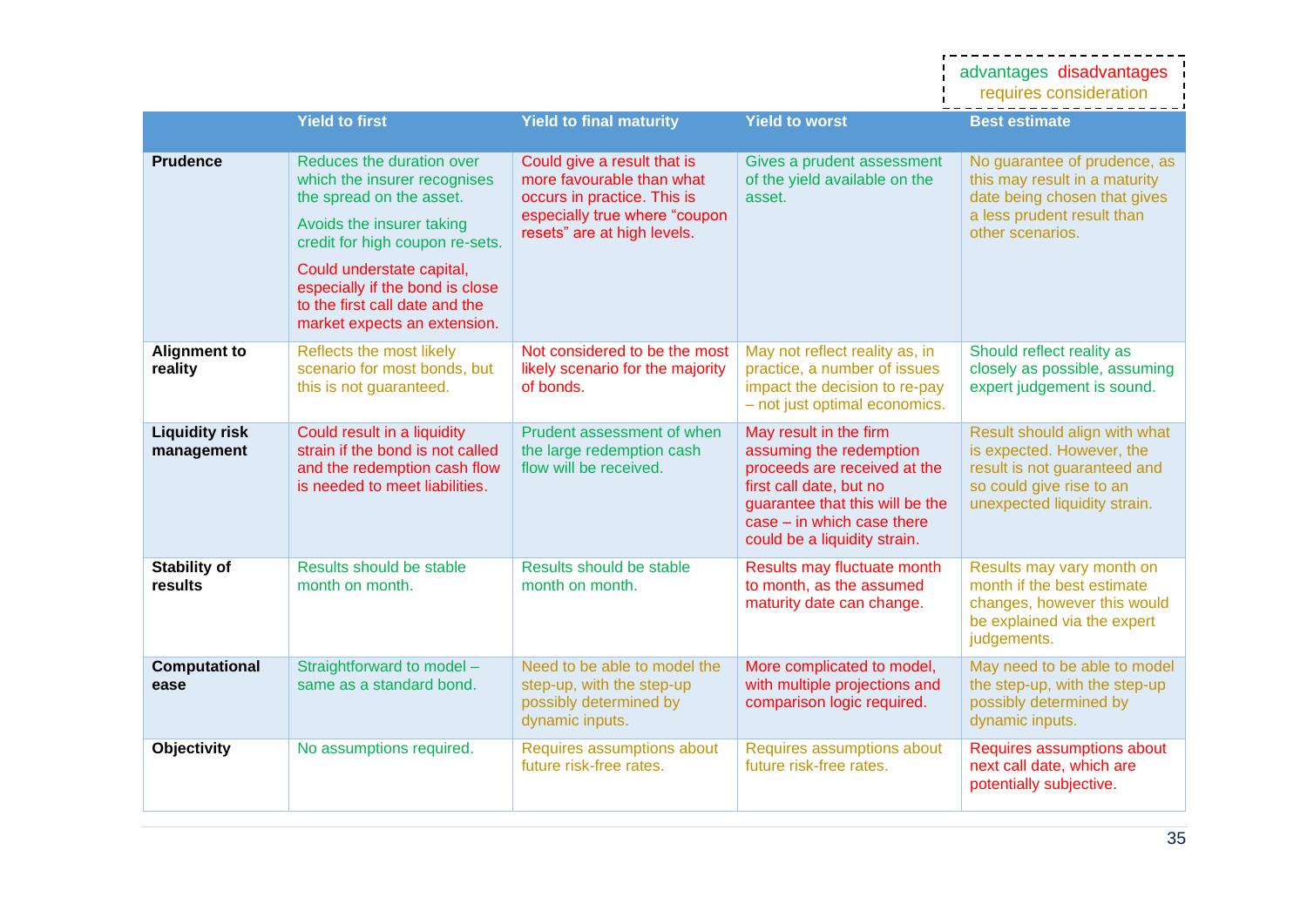## **4.2.4 Concluding remarks**

For a solvency calculation, the working party considers that the "yield to worst" method would provide a suitably prudent assessment. This should then be supported by a sound liquidity risk management framework, with suitable mitigations in place to allow for the risk of cash flows not being received in line with what is being assumed.

In practice, firms may want to have the flexibility to use a combination of the methods, to enable them to balance liquidity risk against the risk of overstating the future spreads they will earn on the assets.

## <span id="page-35-0"></span>**4.3 Property**

## **4.3.1 Real estate example**

We consider below an office building that an insurer has invested in. The insurer holds the freehold, and there is currently a single tenant in the building with 10 years remaining on the lease.

- Property market value £10m
- Rent  $£600k$  p.a.
- Lease annual upward only rent reviews, linked to RPI and capped at 5%

The only contractually certain cash flows are the rental payments. Every other cash flow is uncertain, and therefore cannot be taken into account in the MA calculations.

The impact of this asset in the MA calculation is therefore:

- Liability cash flows you can "match"  $-$  £6m (being the sum of 10 years of £600k)
- Market value of the asset £10m
- MA on the asset  $=$  negative (and getting more negative each year)

Given this, it is more likely that:

- 1. The asset would be held outside of the MA portfolio; or
- 2. The insurer would need to restructure the asset (which could be complex and costly) to separate it into two parts:
	- (a) An asset whose cash flows are the future rent payments only this could then be an MA eligible asset; and
	- (b) An asset with a single future cash flow, that being the future value of the property at the expiry date of the lease – this asset would need to be held outside of the MA portfolio.

#### **4.3.2 Alternative modelling approaches**

There are a number of methods that may be used to assess the yield on the property, including: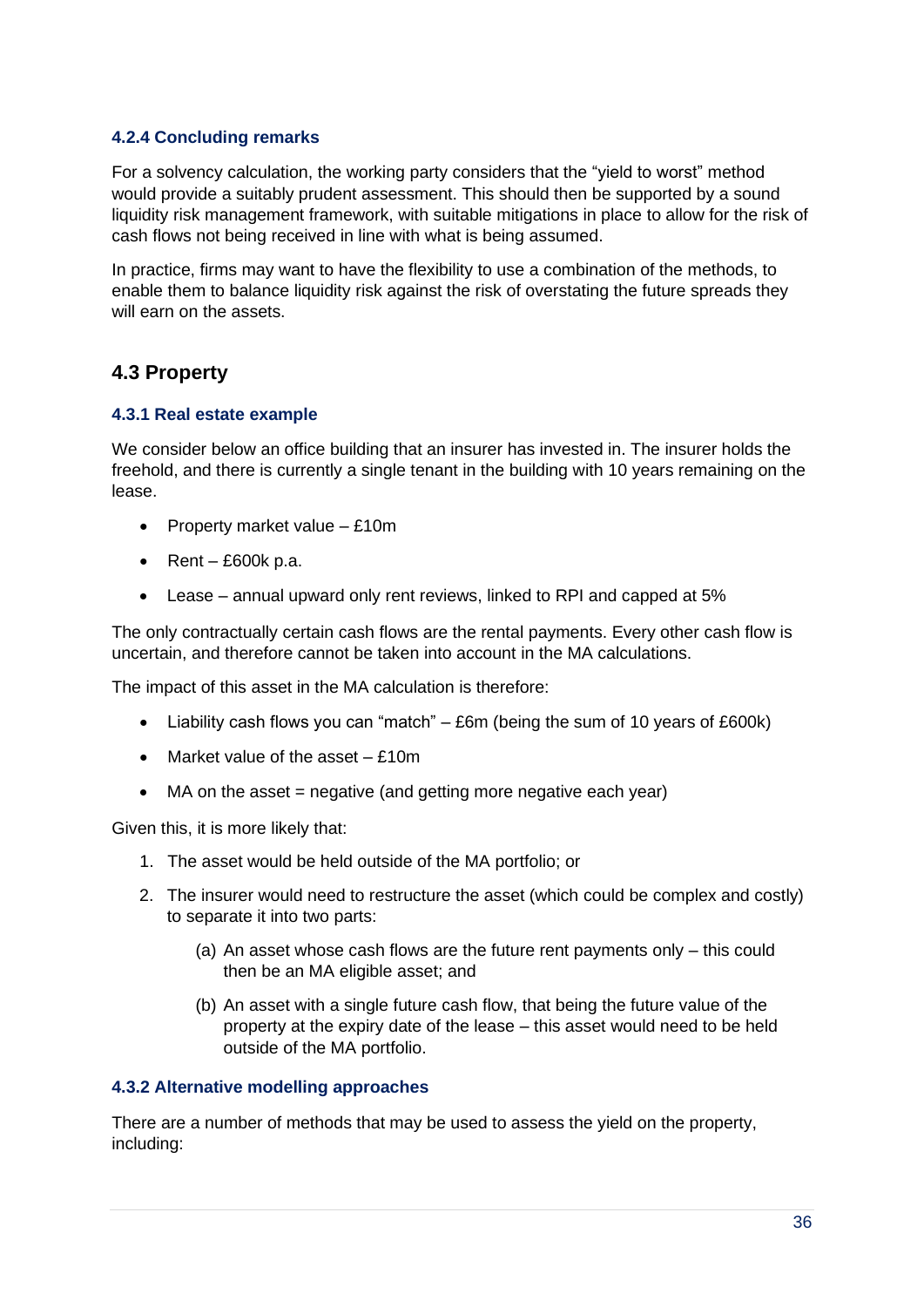- 1. Running yield
- 2. Assumed sale at end of current lease
- 3. Assume re-let at end of current lease

Below we consider how the example property asset set out in section 4.3.1 above looks under each of these three methods. In doing so we make the following assumptions:

- Current vacant possession value £5m
- Risk-free rate  $-2.5%$
- Assumed future RPI 2%
- Rental voids / Fundamental spread 10% of rental cash flow

#### *1. Running yield approach*

This is the Solvency I method, where the "current" rent is divided by the market value of the property.

The current rent can be based on factual information (e.g. last quarter's income × 4, last year's income, next quarter's income × 4), or any minimum/maximum of these as is considered to be appropriate. It can also take into account any expected or known changes in the future (e.g. falling rents for a shop in a declining location).

There remains the question as to what duration of cash flows to include (as this method does not lend itself well to a cash flow-based approach), which will impact the level of MA benefit. Below we have assumed a 5-year duration.

|                             | <b>Result</b> | <b>Calculation</b>           |
|-----------------------------|---------------|------------------------------|
| <b>Gross yield</b>          | 6.0%          | £600k / £10m                 |
| <b>Risk-adjusted yield</b>  | 5.4%          | (£600k × (1 - 10%)) / £10m   |
| <b>Risk-adjusted spread</b> | 2.9%          | $5.4\% - 2.5\%$              |
| <b>Value of MA benefit</b>  | £1.45m        | $2.9\% \times 5 \times$ £10m |

The results are as follows:

#### *2. Assumed sale at end of current lease*

With this method, cash flows are projected to the end of the current lease (i.e. contractual rent), with an assumed sale of the property at the end of this period.

The projection would take into consideration any contractual future rent increases, which could be aligned to the insurer's liability valuation model (e.g. for future inflation assumptions).

The future sale value of the property could be determined based on a number of possible inputs, including: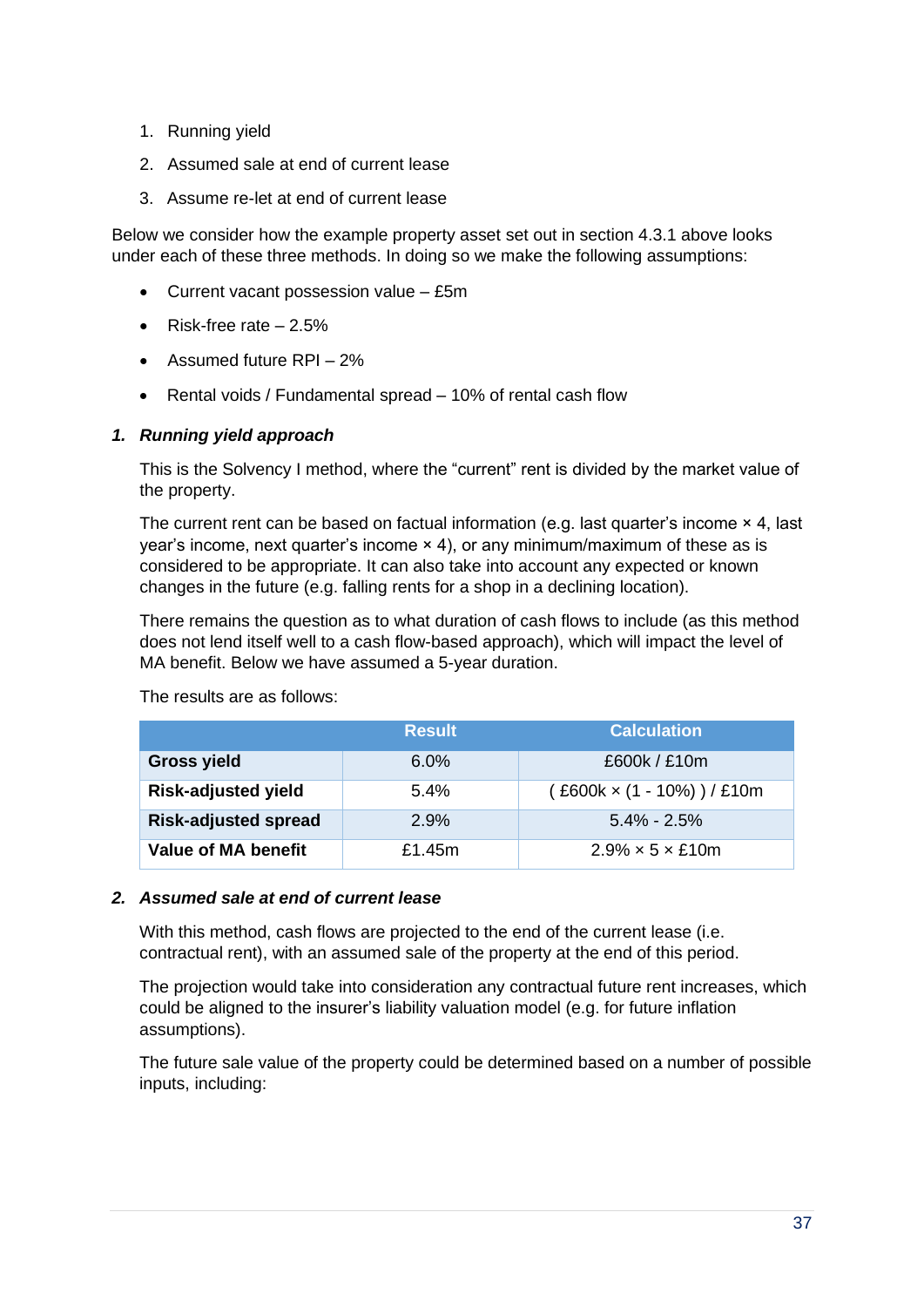- Current market value;
- Current vacant possession value (an assessment of the underlying value of the property if it was not occupied); and
- Value of potential future leases.

(These inputs can be adjusted for growth, market shocks, dilapidation etc.)

Variations of the method include:

- 1. Assume a delay between the end of the lease and the sale of the property (e.g. two years); and
- 2. Assume the property is sold over a number of years (e.g. four years) to avoid over-reliance on "lumpy" cash flows in matching.

(We provide sensitivities against the base method using these variations below.)

For the "base" method, we have assumed sale at the end of the lease period for 90% of the current market value (i.e. we have applied the 10% void rate assumption to the property value for fundamental spread purposes).

| Year | Gross cash flow (£m) | Net of fundamental spread (£m) |
|------|----------------------|--------------------------------|
|      | 0.60                 | 0.54                           |
| 2    | 0.61                 | 0.55                           |
| 3    | 0.62                 | 0.56                           |
| 4    | 0.64                 | 0.57                           |
| 5    | 0.65                 | 0.58                           |
| 6    | 0.66                 | 0.60                           |
|      | 0.68                 | 0.61                           |
| 8    | 0.69                 | 0.62                           |
| 9    | 0.70                 | 0.63                           |
| 10   | 10.72                | 9.65                           |

Below are the projected cash flows (allowing for annual RPI increases):

The results are as follows:

|                                | <b>Base</b> | <b>Variation 1</b> | <b>Variation 2</b> |
|--------------------------------|-------------|--------------------|--------------------|
| <b>Gross Yield</b>             | 6.5%        | 5.7%               | 5.9%               |
| <b>Risk-adjusted yield</b>     | 5.1%        | 4.4%               | 4.6%               |
| <b>Risk-adjusted</b><br>spread | 2.6%        | 1.9%               | 2.1%               |
| <b>Value of MA</b><br>benefit  | £2.18m      | £1.85m             | £1.93m             |

## *3. Assume re-let at end of current lease*

With this method, cash flows are projected to the end of the current lease based on the contractually agreed rent. At this point, an allowance for the property to be re-let is made, instead of assuming the property is sold (and therefore a large single cash flow).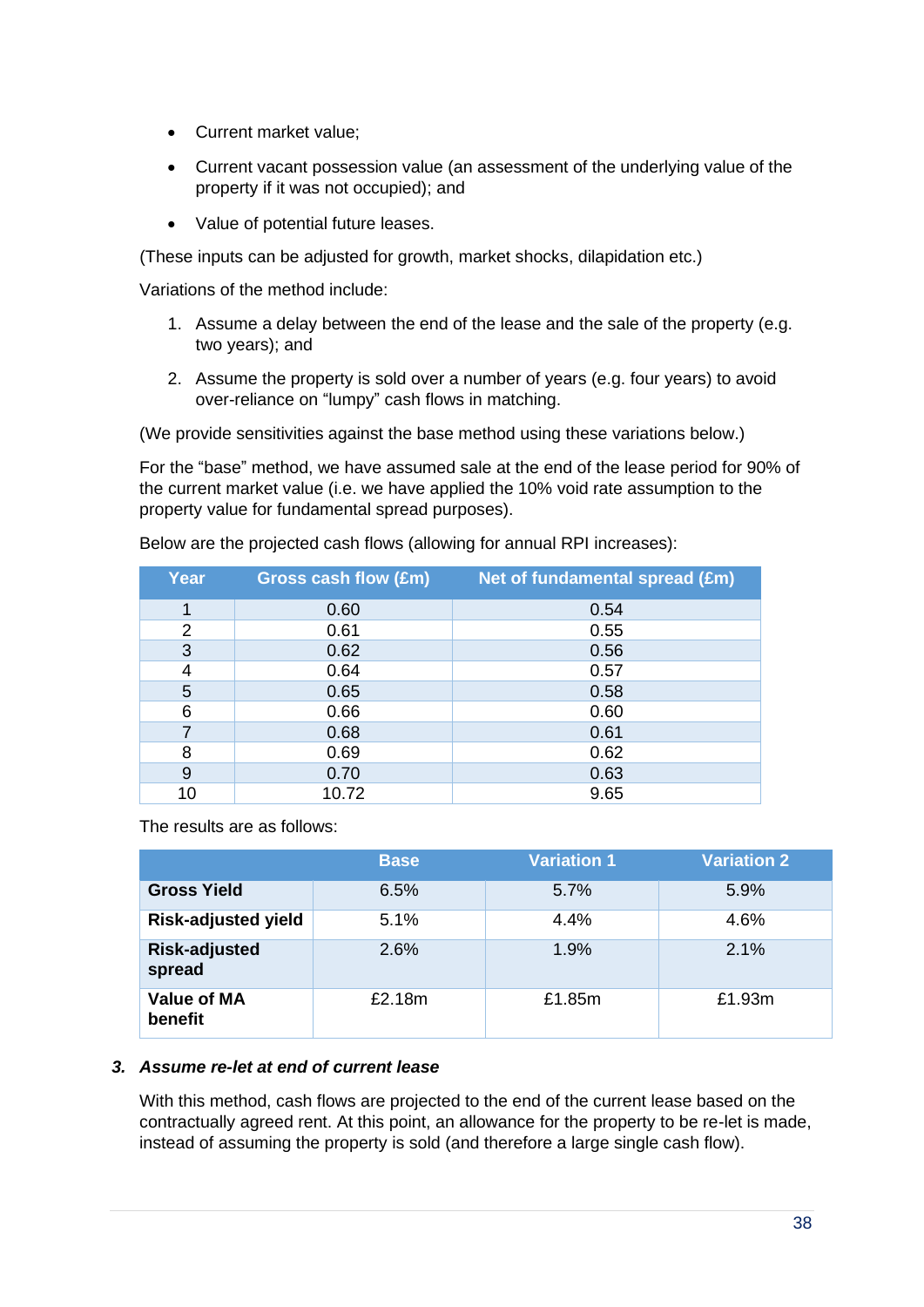As with the "assumed sale at end of lease" method, the firm would need to consider making allowances for possible periods of vacancy, the likelihood of re-letting to the current tenant, length of future lease etc.

For this method, a further set of assumptions are required. For our example, we have made the following assumptions:

- Period of vacancy 1 year
- Re-let at same terms as currently, for another 10 years
- Final sale value (in 21 years' time) vacant possession value (£6m)

The projected cash flows, net of the Fundamental Spread, are shown in the table below:

| <b>Year</b>    | Net of fundamental spread (£m) |
|----------------|--------------------------------|
| 1              | 0.54                           |
| $\overline{2}$ | 0.55                           |
| 3              | 0.56                           |
| 4              | 0.57                           |
| 5              | 0.58                           |
| 6              | 0.60                           |
| $\overline{7}$ | 0.61                           |
| 8              | 0.62                           |
| 9              | 0.63                           |
| 10             | 0.65                           |
| 11             | 0.00                           |
| 12             | 0.67                           |
| 13             | 0.68                           |
| 14             | 0.70                           |
| 15             | 0.71                           |
| 16             | 0.73                           |
| 17             | 0.74                           |
| 18             | 0.76                           |
| 19             | 0.77                           |
| 20             | 0.79                           |
| 21             | 6.20                           |

The results are as follows:

|                             | <b>Result</b> |
|-----------------------------|---------------|
| <b>Gross yield</b>          | 5.7%          |
| <b>Risk-adjusted yield</b>  | 4.8%          |
| <b>Risk-adjusted spread</b> | 2.3%          |
| Value of MA benefit         | £3.25m        |

## **4.3.3 Considerations of each methodology**

The table overleaf summarises our subjective assessments for each method against the same criteria we considered for callable bonds, namely: prudence; alignment to reality; liquidity risk management; stability of results; computational ease; and objectivity.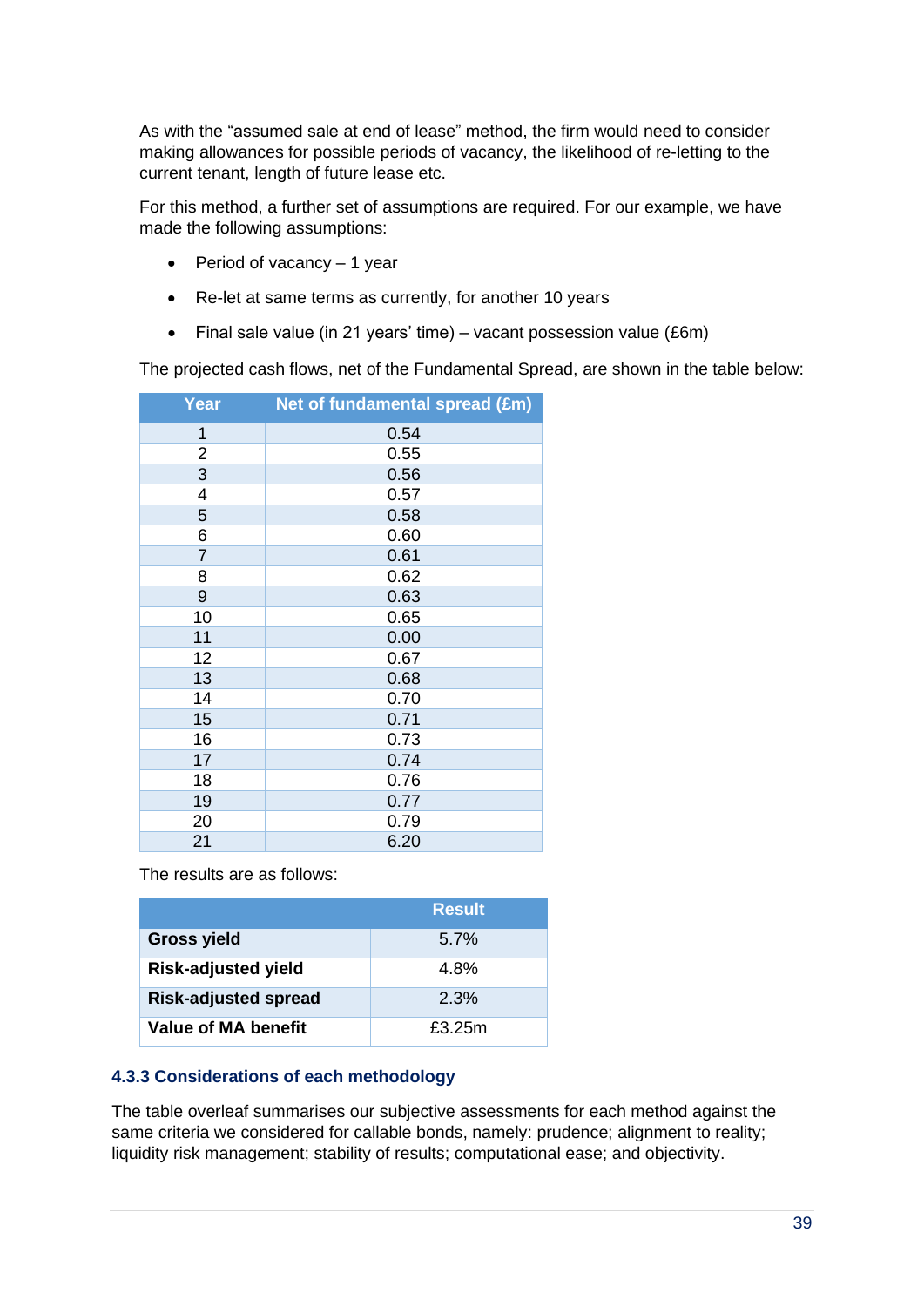|                                     |                                                                                                                                                                                                |                                                                                                                                                                                                                                                                                                                                                                                                                           | advantages disadvantages<br>requires consideration                                                                                                                                                                                                                           |
|-------------------------------------|------------------------------------------------------------------------------------------------------------------------------------------------------------------------------------------------|---------------------------------------------------------------------------------------------------------------------------------------------------------------------------------------------------------------------------------------------------------------------------------------------------------------------------------------------------------------------------------------------------------------------------|------------------------------------------------------------------------------------------------------------------------------------------------------------------------------------------------------------------------------------------------------------------------------|
|                                     | <b>Running yield</b>                                                                                                                                                                           | Sale at end of lease                                                                                                                                                                                                                                                                                                                                                                                                      | <b>Re-let at end of current lease</b>                                                                                                                                                                                                                                        |
| <b>Prudence</b>                     | Method does not allow for contractual<br>rental increases, which adds prudence.<br>However, care is needed with the<br>assumed duration, which will be a key<br>driver of the MA benefit.      | The method can be adjusted to allow for<br>a prudent future value of the property<br>market, either for best estimate or<br>capital purposes.<br>The modelled cash flow profile is in line<br>with contractually agreed rental periods.                                                                                                                                                                                   | The method can be adjusted to allow for<br>a prudent future value of the property<br>market, either for best estimate or for<br>capital purposes.<br>However, the modelled cash flow profile<br>may exceed that realised in practice<br>(e.g. if property cannot be re-let). |
| <b>Alignment to</b><br>reality      | Method does not allow for contractual<br>rental increases, which adds prudence.                                                                                                                | Makes allowance for contractual rental<br>increases.                                                                                                                                                                                                                                                                                                                                                                      | Makes allowance for contractual rental<br>increases.                                                                                                                                                                                                                         |
|                                     | Ultimately, it is likely that the firm will<br>need to "sell" the property at some point.                                                                                                      | The firm does have the option to sell the<br>property at the end of the lease.                                                                                                                                                                                                                                                                                                                                            | For firms who are writing new business,<br>they may wish to re-let the property to<br>avail of longer-dated cash flows.                                                                                                                                                      |
| <b>Liquidity risk</b><br>management | No reliance on a large, one-off payment<br>to meet liability payments.                                                                                                                         | Liquidity risk can emerge, especially if<br>the large, one-off sale value is required<br>to pay liability cash flows.                                                                                                                                                                                                                                                                                                     | No reliance on a large, one-off payment<br>to meet liability payments.                                                                                                                                                                                                       |
| <b>Stability of</b><br>results      | Results should be relatively stable,<br>however the method could result in a<br>step change in results if, for example,<br>there is a period of vacancy or a large<br>step up in current rent. | Results should be stable, and only<br>influenced by changes in the quality of<br>the asset.<br>The MA run-off might not be smooth,<br>depending on the level of prudence<br>within the assumed property sale value<br>at the end of the lease term.<br>As the maturity date approaches the<br>rental element will contribute a smaller<br>proportion of the overall market value,<br>and the residual a larger component. | Results should be relatively stable, and<br>only change as the economic situation<br>changes.                                                                                                                                                                                |
| Computational<br>ease               | Straightforward to calculate.                                                                                                                                                                  | Straightforward to calculate.                                                                                                                                                                                                                                                                                                                                                                                             | Straightforward to calculate.                                                                                                                                                                                                                                                |
| Objectivity                         | This method is not intended to be a<br>cash flow projection, so it is not clear for<br>how long to project the rental cash<br>flows.                                                           | Some level of expert judgement is<br>required to determine an assumed sale<br>value for the property at the end of the<br>lease term.                                                                                                                                                                                                                                                                                     | Expert judgement is required to<br>determine the assumptions for re-letting<br>the property at the end of the existing<br>lease term.                                                                                                                                        |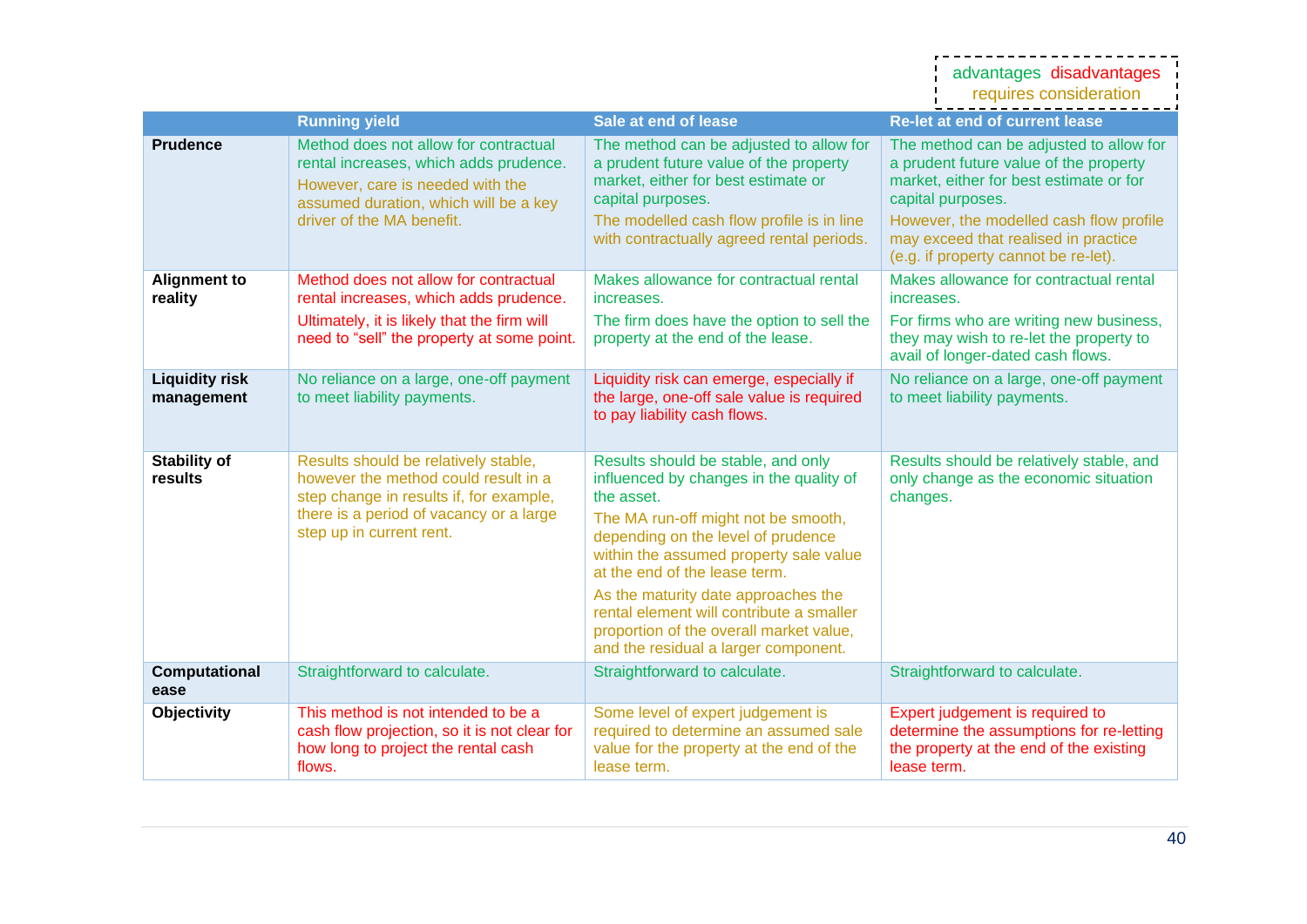## **4.3.4 Concluding remarks**

From a solvency perspective, the working party considers that the "assumed sale at end of lease" method, with suitable prudence built into the assumed sale value, strikes a balance between policyholder protection and enabling the insurer to invest in this long-dated asset.

Were any of these methods to be used in the future, firms will need careful portfolio-level controls to manage both liquidity risk and exposure to re-let market conditions.

## <span id="page-40-0"></span>**4.4 Implications for other parties: customers, UK economy**

In general, firms have moved away from investing in such assets, especially for new annuity business (where transitional measures do not apply).

To the extent these assets offer attractive risk-adjusted returns, and assuming the insurer is able to satisfy the requirements of the Prudent Person Principle, being able to add them to the MA portfolio – without having to exclude certain cash flows – could result in improved prices for both bulk and individual annuities.

In addition, placing restrictions on assets such as these is likely to increase the demand for other assets that do satisfy the MA requirement for fixed cash flows, which could have the effect of pushing down available returns on these other assets (relative to the risks they present).

As described in section 1.1, bulk annuity flows continue to be large, with more than £40bn of transactions completed in 2019. This makes insurers – particularly annuity providers – an important source of lending for the UK economy. Callable bonds (which provide a flexible source of financing for companies) and commercial property are two examples of important lending that are now more difficult for annuity providers under Solvency II.

## <span id="page-40-1"></span>**4.5 Looking ahead – post Brexit transition period**

In a speech given to the London Business School in March 2017<sup>30</sup>, Sam Woods (Deputy Governor, Prudential Regulation and Chief Executive Officer, PRA) said that "given a completely free hand I would probably make modest design changes to the MA, perhaps with slightly greater flexibility around the definition of "fixity" ...".

As per the ideas we have outlined in this section of the paper, an approach that begins by ascribing some value to those cash flows that are not fixed, and making an appropriate allowance for liquidity and other risks, may help to achieve this.

<sup>30</sup> (Woods, 2017)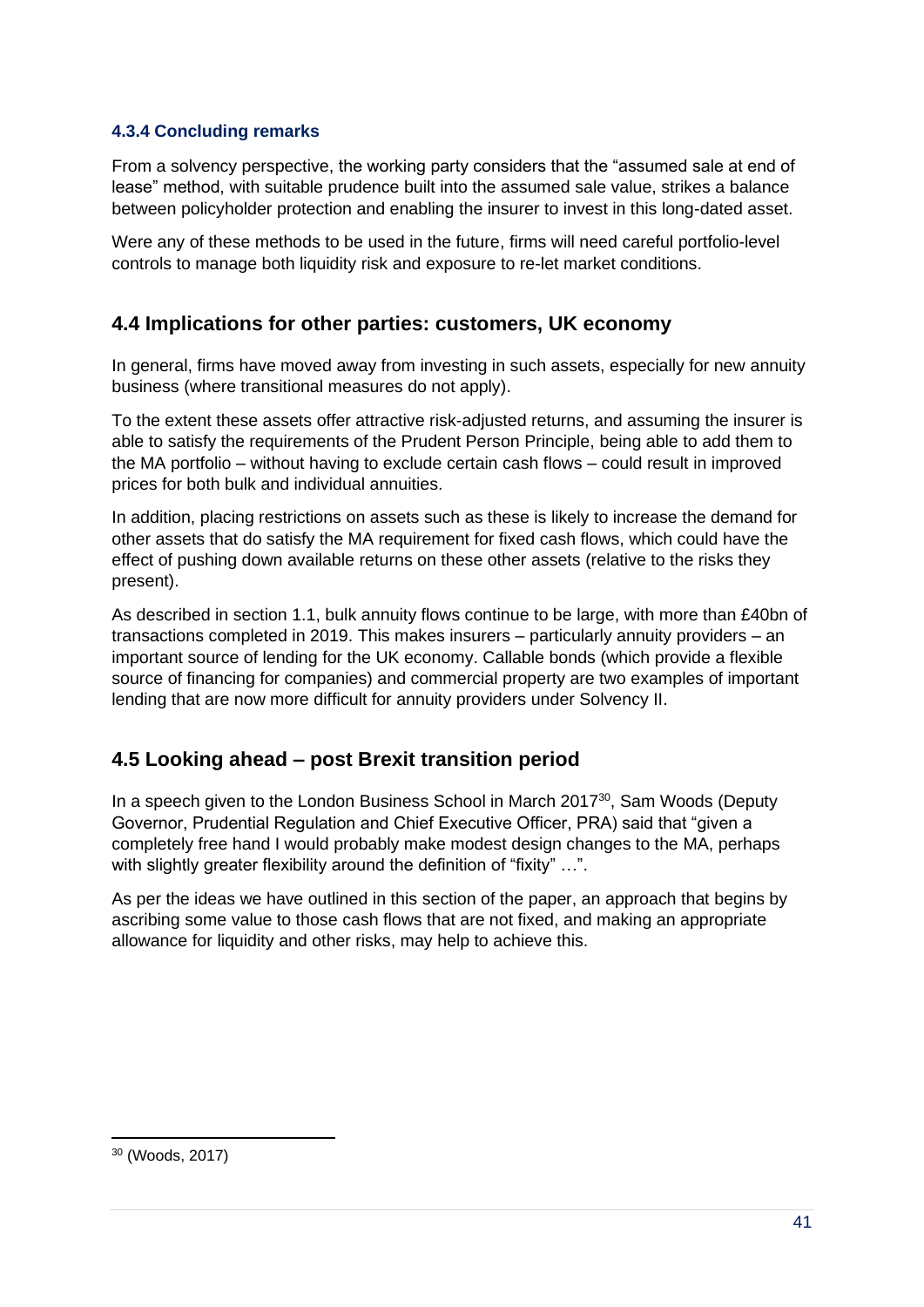## <span id="page-41-0"></span>**5. Making changes to existing MA approvals**

## <span id="page-41-1"></span>**5.1 Introduction**

Many firms received their MA approvals from the PRA prior to the implementation of Solvency II on 1 January 2016. Since then, this working party understands that several firms have made changes to their MA portfolios.

These changes could range from adding new assets and/or liabilities, to merging one or more MA portfolios, to making changes to the ways in which the MA portfolio is managed. Some of these changes may require a new approval from the PRA, whereas others may not.

The ability to make changes to existing MA portfolios and approvals, in as efficient a manner as possible, is very important to firms – for example:

- New investment opportunities may present themselves, and these will typically only be available for a limited period of time;
- Pension scheme trustees may be looking to implement a buy-in or buy-out within a defined period of time;
- Market conditions may present windows of opportunities to firms; and
- There has been lots of M&A activity relating to UK annuity books over the past few years – requiring merging of MA portfolios.

Despite many firms having successfully made changes to existing MA portfolios, the working party understands through its research that the ability to make changes, and the process for doing so, has been one of the most challenging areas for firms.

As noted above, needing to apply to the PRA to make a change to an MA portfolio could result in a firm missing out on an opportunity. At its extreme, some firms might even take the decision not to make changes to their MA portfolios on the basis of the significant time and effort required to do so, especially when there is no guarantee the approval will be granted.

This section therefore sets out some of the challenges associated with making changes to MA portfolios. There are no obvious and easy means of solving all of these, at least not within the confines of the current Solvency II framework. The PRA has done much to clarify its expectations (see section 5.4 below) and it is important that any process for making changes ensures firms act in a prudent manner and in the best interests of policyholders.

## <span id="page-41-2"></span>**5.2 Description of the challenges faced by firms**

## **5.2.1 Determining whether a new application is required**

The PRA has provided firms with additional guidance in SS7/18<sup>31</sup> on situations where a new approval application may need to be submitted, for example:

<sup>31</sup> (Prudential Regulation Authority, 2018)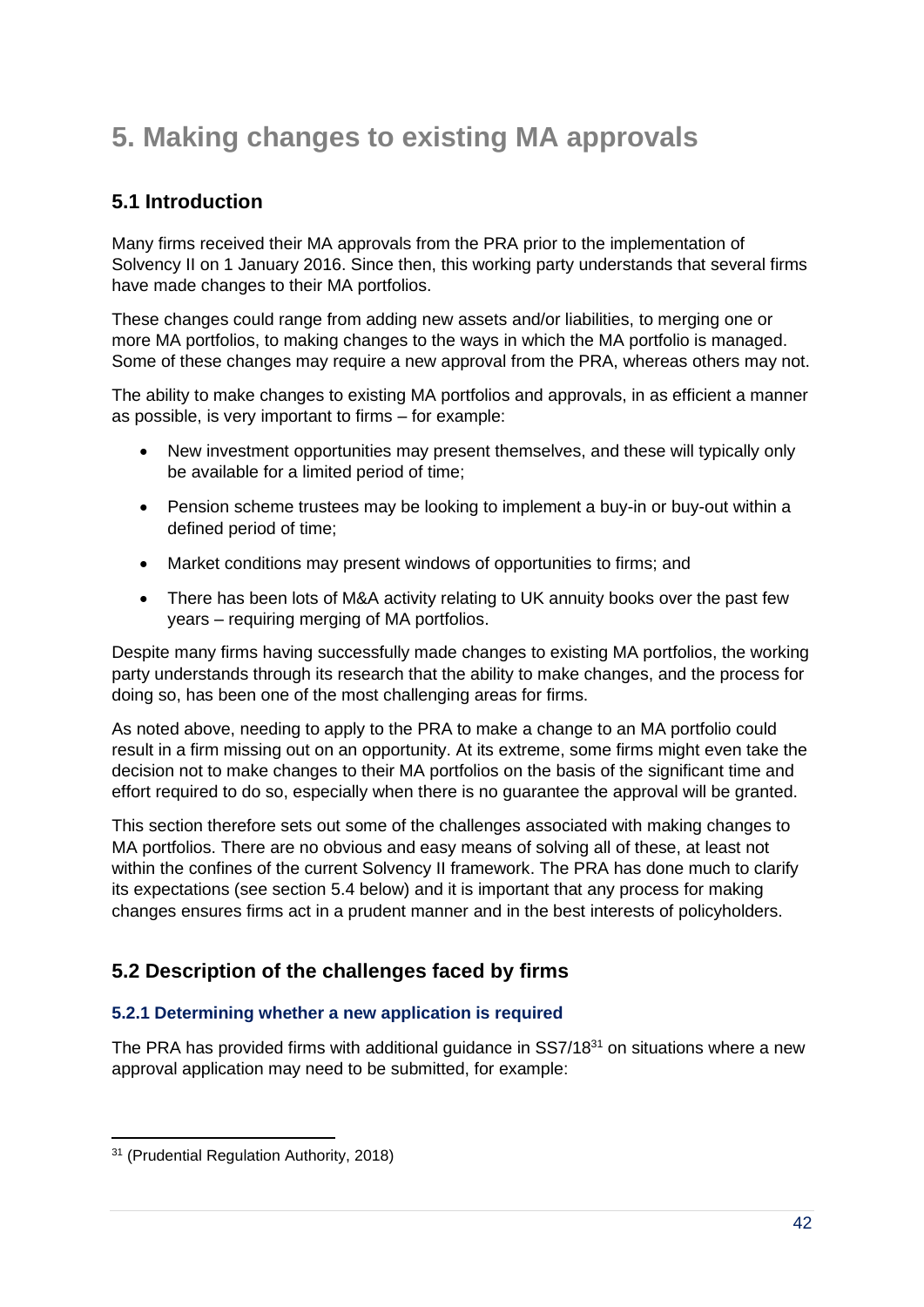- Restructurings, mergers or disposals;
- The entry into new, or changes to existing, reinsurance and other risk transfer arrangements; and
- Changes to the scope of the MA portfolios, including the addition or removal of MA assets or liabilities.

Given the nature of annuity portfolios and their evolution over time, it is not possible for the PRA to give an exhaustive list of potential changes requiring new approvals.

This means that firms, as they make changes to their MA portfolios on an ongoing basis, need to carefully decide whether or not they require prior regulatory approval. This is not always straightforward. There will inevitably be grey areas, and judgement will need to be applied based on the content of the existing MA approval.

In part this is due to the challenge of determining when something constitutes a new "feature", as discussed in section 5.2.3 below.

Where a firm does not believe a new approval application is required, it may still produce an "application-like" document and send it to the PRA – to give advance notice of the changes that it is planning on implementing.

## **5.2.2 Timescales for getting regulatory approval to make a change**

Where a new application is required to be made to the PRA, the end-to-end process can be lengthy – potentially far greater than the maximum six months that the PRA has to respond to a "complete" application document submitted by a firm.



Once an application is submitted, the PRA has six months to approve the application or otherwise. The clock only begins counting if the PRA views the submitted application as complete.

It may be possible for the PRA to approve an application in less time than six months, for example if the firm is looking to make a relatively simple change to its existing MA portfolio, and/or a change that the PRA has already seen on multiple occasions with other firms.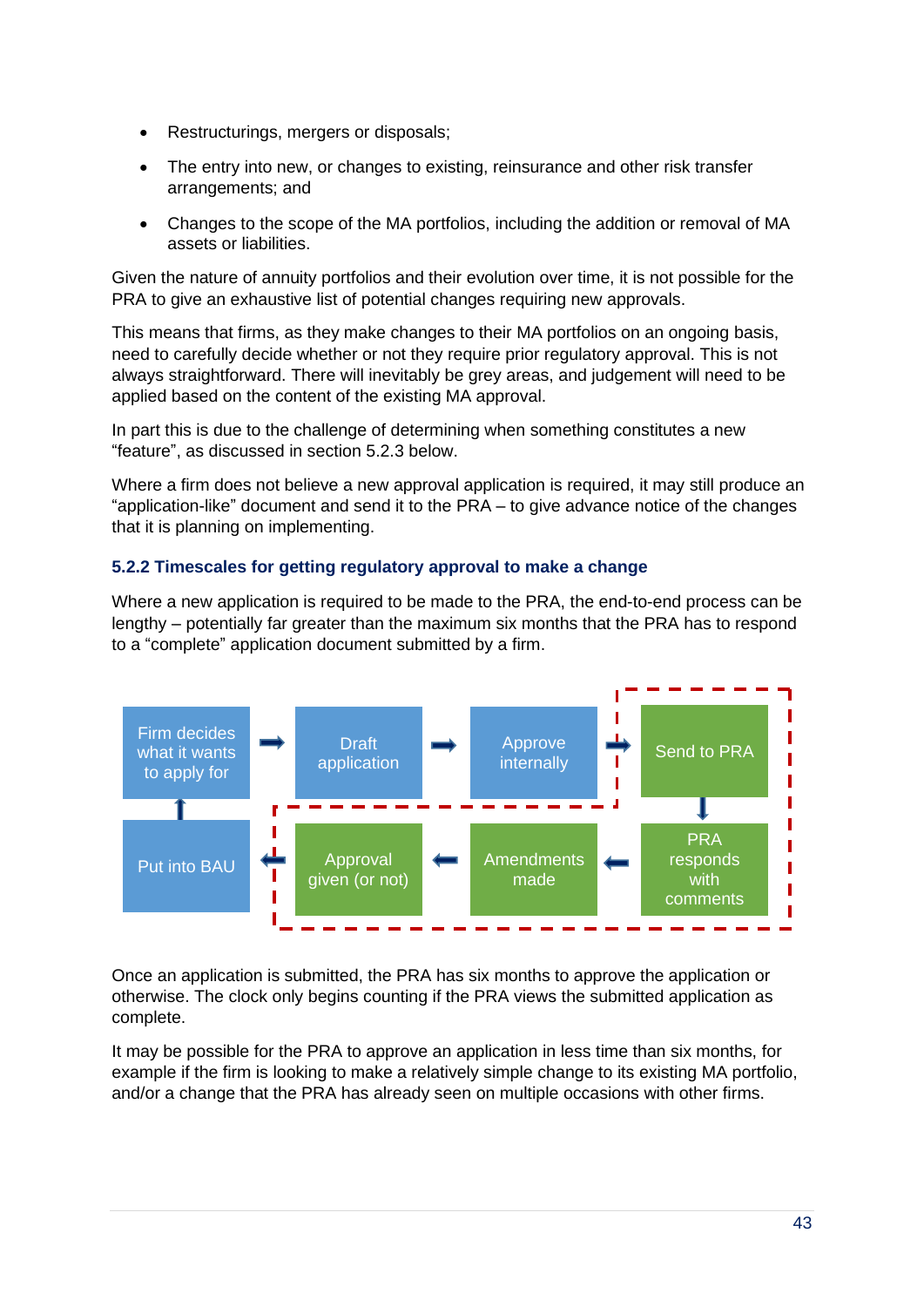Prior to submitting an application, however:

- The firm will put the proposed changes through its internal governance; and
- The firm and the PRA are likely to engage in various discussions on the forthcoming changes that the firm is seeking regulatory approval for.

All of this could be more complicated if the change being proposed for the MA portfolio will also necessitate a change to the firm's full or partial internal model.

There is no limit to how long this period of "pre-engagement" with the PRA may take. We understand from our research that it can be several months, perhaps longer for more complex and material changes that the firm is proposing.

As a consequence of all this, it is possible for the end-to-end process for making a change to an MA portfolio to take between 9-12 months.

## **5.2.3 New features**

Existing approvals to apply the MA to a portfolio of assets and liabilities can be considered to cover future assets and liabilities that are added to that MA portfolio, provided that firms can demonstrate:

- 1. The assets and liabilities to be added have the same features as the assets and liabilities already included in the MA portfolio; and
- 2. The MA portfolio continues to meet the relevant conditions of Directive 2009/138/EC. 32

However, there is no formal definition of what constitutes a new "feature".

This was emphasised by the PRA in SS7/18, where it made reference to there being no prescribed "closed list" of features, and it went on to say that what constitutes a new feature needs to be reviewed on a case-by-case basis.

Consequently, this is an area that will require judgement from firms. We expect firms to use their own internal governance frameworks to determine whether a feature is already present in the existing MA portfolio and whether a new regulatory approval is required.

SS7/18 usefully provides some examples of what the PRA believes might constitute a new feature, for example:

- Bulk annuity deals with collateralisation, where existing deals within the MA portfolio are not collateralised;
- Assets that require restructuring to make them MA eligible;
- Assets with different forms of early repayment compensation clauses to those already included in the MA portfolio; and
- New reinsurance arrangements with different features to those already included in the MA portfolio.

<sup>32</sup> (Directive 2009/138/EC - Article 77b, 2009)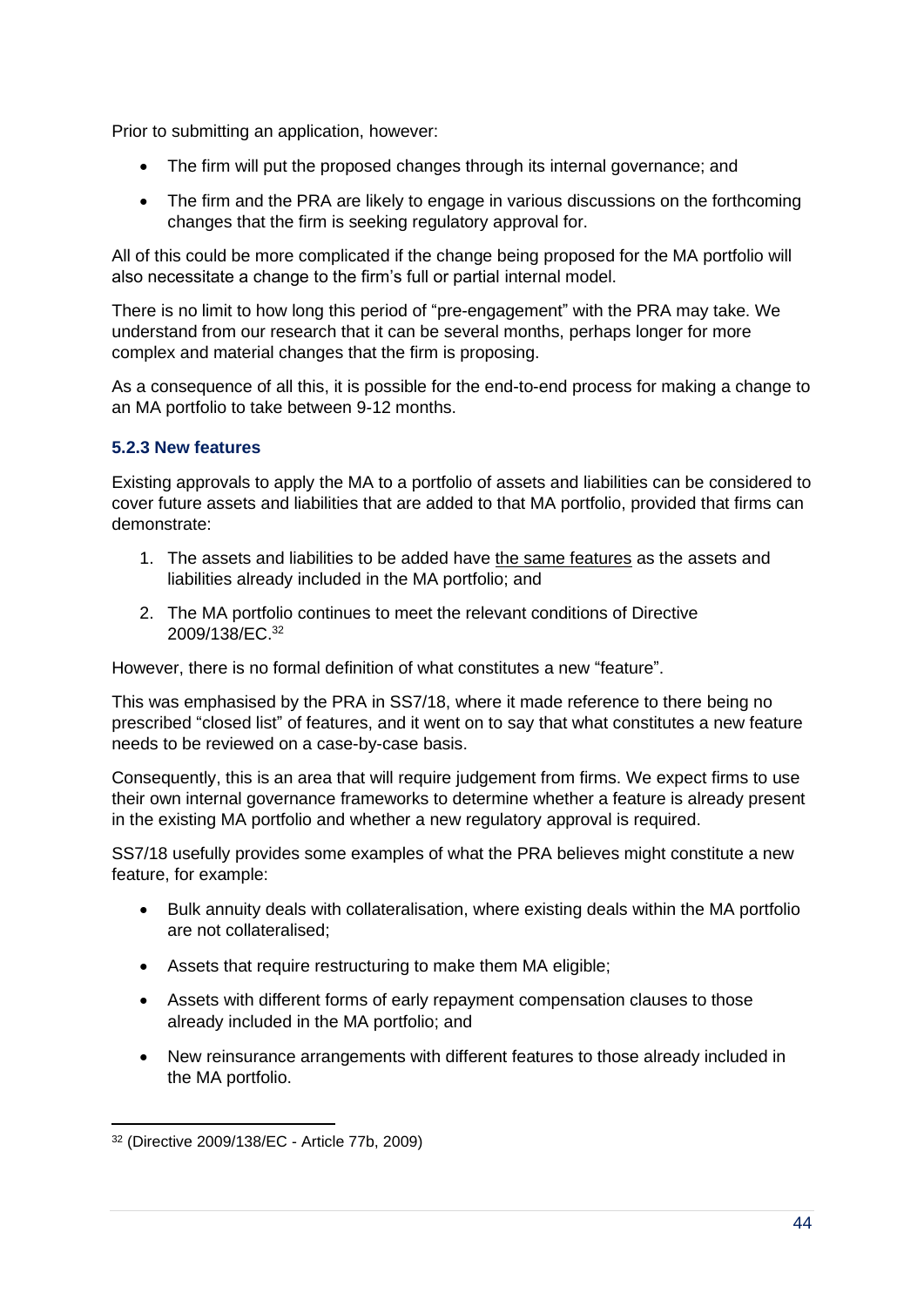Whilst this provides firms with some helpful guidance, the view of the working party is that the examples serve to demonstrate the potential high bar for demonstrating that a new approval is not required.

Should a firm decide to make a change to its portfolio without seeking regulatory approval (on the basis that it believes the change to be within the scope of its existing approval), it takes the risk of the PRA reviewing that change at some point in the future and determining that approval would have been required. The PRA has usefully clarified in SS7/18 that this situation would not constitute a breach of MA, but the implications of having to undo the change could, of course, be significant.

Some firms may prefer to invest in a (small amount) of an asset before seeking approval from the PRA to add that asset to the MA portfolio. In this case the asset would need to be held outside the MA portfolio for a period of time. This will have capital implications for the firm, and there is no guarantee the approval will be granted.

## **5.2.4 Format of required approval application document**

Initial MA application documents (e.g. prior to 1 January 2016) were very long and detailed, and today they potentially contain out-of-date information – given most were submitted several years ago. Updating the entire document is a potentially significant undertaking at each subsequent application to make one or make changes.

The working party's experience is that it is now generally accepted that firms do not need to update their entire applications, particularly when only applying for small changes.

The PRA has made some movement towards streamlining applications, including only requiring updates to sections relating to the changes being made (see section 5.4 below). However, as every change is unique, and firms have individual applications, there remains uncertainty as to what is required.

In addition, firms may feel obliged to update out-of-date information when submitting revised applications, for fear that this will for example introduce apparent inconsistencies causing confusion (e.g. quoting figures at different valuation dates).

Submitting addendums to existing applications may be easier for firms.

## <span id="page-44-0"></span>**5.3 Potential implications for firms**

There could be a variety of potential impacts on firms due to the above challenges:

- Missed investment opportunities e.g. some private loans may transact within a matter of weeks, let alone months;
- Unable to quote on certain buy-in / buy-out deals;
- Some firms electing not to make certain changes to their MA portfolios because of the significant effort involved;
- Some assets warehoused outside of the MA portfolio pushing up the firm's cost of capital;
- Some liabilities having to be held outside of the MA portfolio; and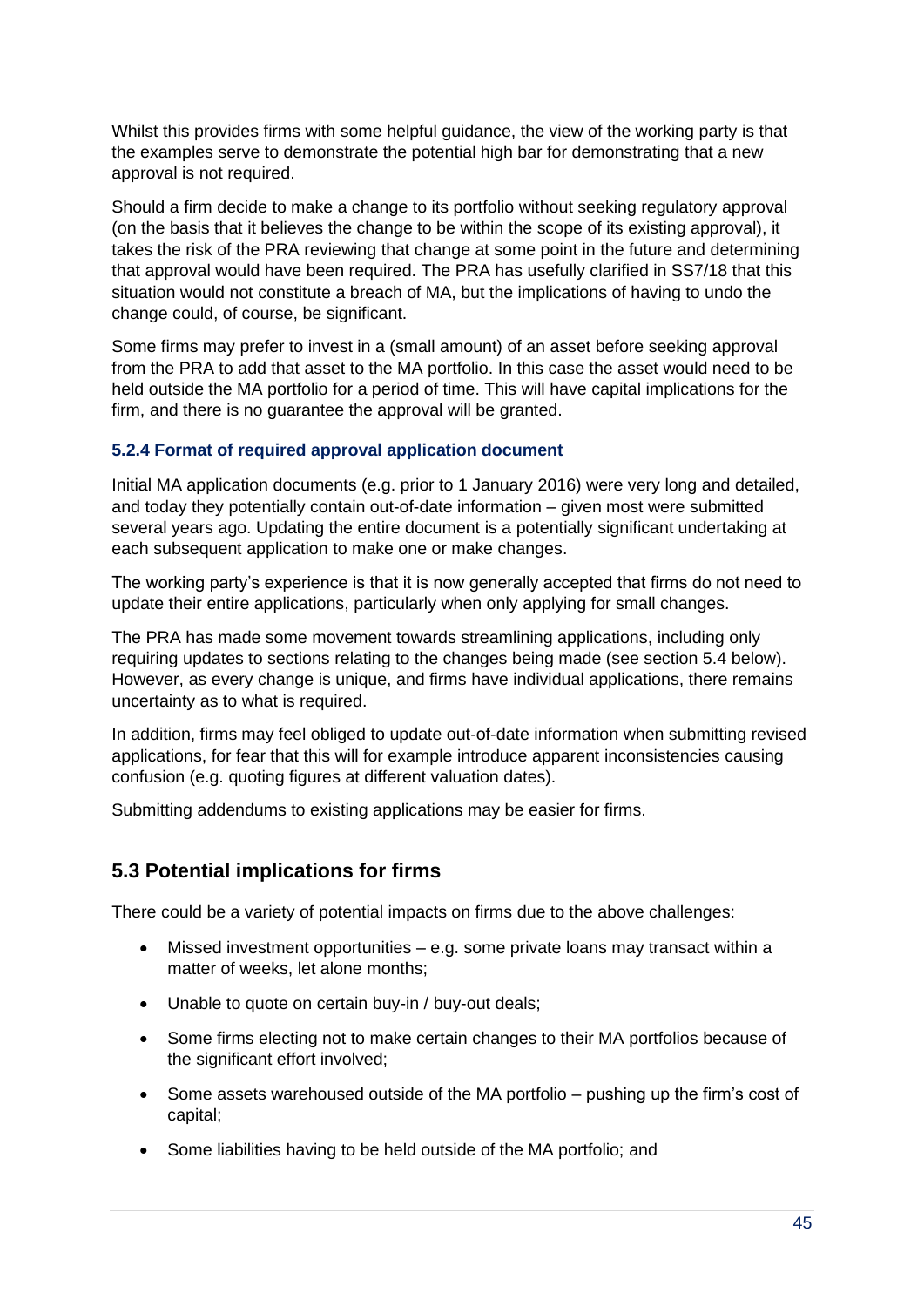• Even though adding a new covenant (e.g. in a private bilateral loan) provides the investor with additional protection, it may constitute a new feature for the MA portfolio and hence require regulatory approval to include it.

In turn, this could have potential impacts wider than just the UK insurance industry:

- Certain buy-ins / buy-outs are more expensive / less affordable e.g. where some benefits have to be provisioned for outside of the MA portfolio;
- There could be fewer firms quoting on certain buy-in / buy-out deals;
- Less institutional investment in certain asset types; and
- Higher annuity rates for UK customers.

## <span id="page-45-0"></span>**5.4 Regulatory developments**

Some of the challenges highlighted above have been addressed and/or clarified by the PRA in July 2018 as part of SS7/18 and the "Solvency II: Two and a half years on" letter sent to Chief Actuaries. <sup>33</sup> These are highlighted in the table below.

(Note that quotes in the table below are extracts from SS7/18 and the PRA's "Dear Chief Actuary" letter, with underlining added by the working party.)

| <b>Area</b>                                                                                           | <b>Additional guidance and clarifications</b>                                                                                                                                                                                                                                                                                                                                                                                                                                                                                                                     |
|-------------------------------------------------------------------------------------------------------|-------------------------------------------------------------------------------------------------------------------------------------------------------------------------------------------------------------------------------------------------------------------------------------------------------------------------------------------------------------------------------------------------------------------------------------------------------------------------------------------------------------------------------------------------------------------|
| Making multiple<br>applications to the<br><b>PRA</b>                                                  | "The PRA considers that it may be possible for a firm to submit more than<br>one MA application in a year, and that there may be circumstances in which<br>firms could submit an additional MA application while an existing application<br>is still being considered by the PRA, if the interdependencies between the<br>changes are minimal."                                                                                                                                                                                                                   |
| What constitutes a<br>new "feature"                                                                   | Some examples provided for what may be considered to be a new feature.                                                                                                                                                                                                                                                                                                                                                                                                                                                                                            |
| When there is a<br>breach of the PRA<br>rules vs. when there<br>is a breach of the MA<br>requirements | "If a firm makes changes to its MA portfolio without prior supervisory<br>approval, and if these changes are outside the scope of what is<br>contemplated in Article 7(5) of the ITS this would not of itself necessarily<br>amount to a breach of the relevant MA conditions as set out in Regulation<br>42(4) but would constitute a breach of Technical Provisions 6 of the PRA<br>rules, in respect of which the PRA would consider exercising its relevant<br>supervisory powers under s.55M of FSMA."                                                       |
| Application format                                                                                    | " the PRA will accept updated MA applications where the changes to the<br>most recently approved MA application are clearly shown (eg 'tracked<br>changes')"<br>"Firms may propose not to update sections of the existing MA application<br>where the change does not relate to that section. For example, it may not be<br>necessary to update the mortality risk assessment where the updated MA<br>application is solely to add a new asset class. The PRA has found it helpful<br>where firms have set out clearly where they have proposed not to update the |
|                                                                                                       | existing MA application."                                                                                                                                                                                                                                                                                                                                                                                                                                                                                                                                         |

<sup>33</sup> (Prudential Regulation Authority, 2018)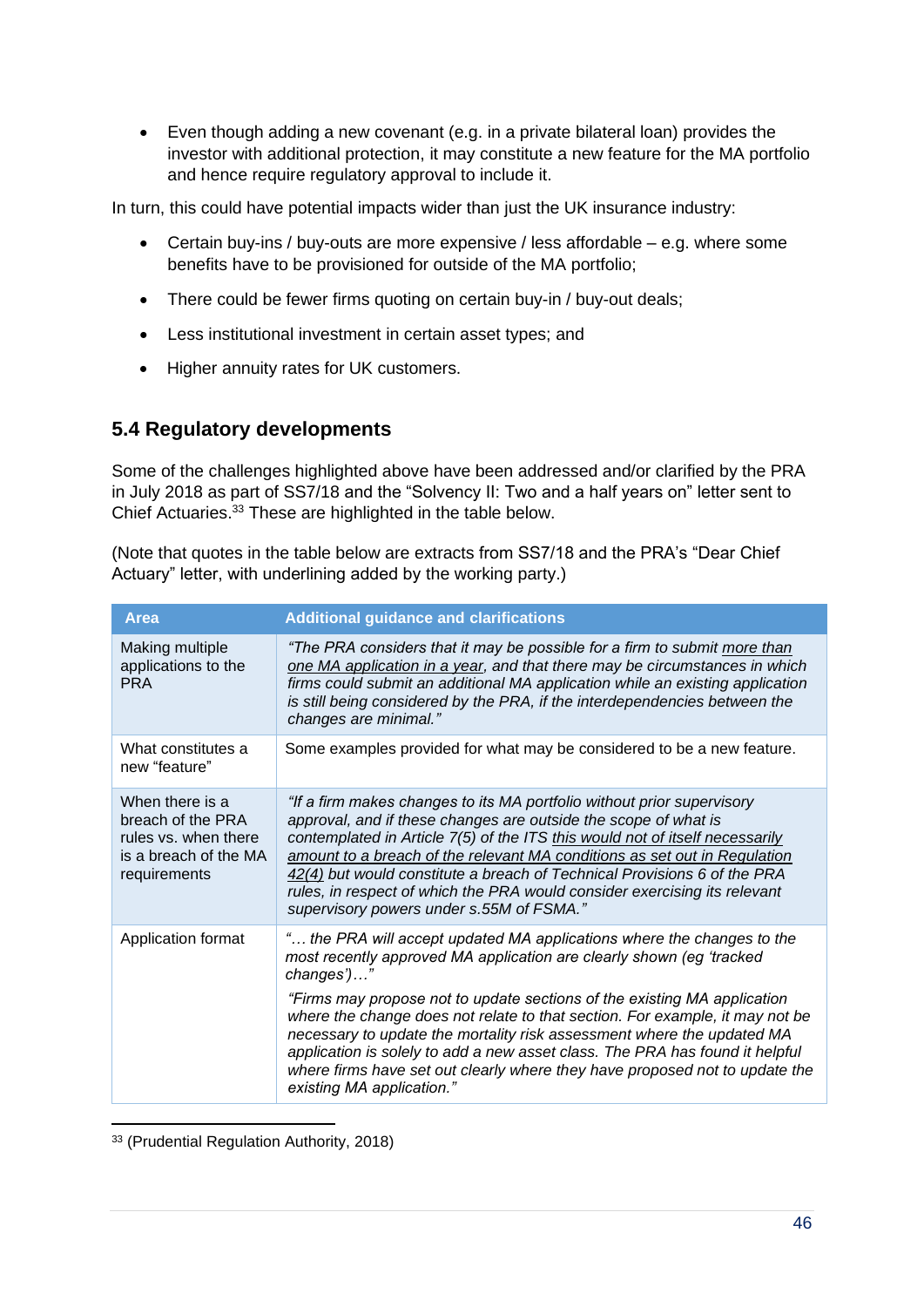## <span id="page-46-0"></span>**5.5 Considerations for firms**

## **5.5.1 Quality of documentation**

All firms can help the application process by ensuring the documentation submitted to the PRA is complete and clear. This includes any pre-application documentation or responses to questions raised by the PRA. Items that firms should consider include:

- Purpose of document;
- Regulations and professional standards considered;
- Internal governance process followed;
- References to relevant PRA guidance;
- What is new or changing:
- How it interacts with existing approvals;
- How it interacts with other approval applications currently live or expected to be submitted in the near future; and
- How it is being considered as part of the firm's wider risk management framework and Solvency II requirements (e.g. internal model implications and contingency planning should the application not be successful).

The working party believes that references to guidance and previous applications should be contained through the main body. Firms may also wish to consider including a checklist (e.g. as part of the appendices) for easy cross reference.

Supplementary documentation could also be submitted to the PRA, for example detailing relevant conversations that have taken place and what part of the application they refer to.

#### **5.5.2 Ensuring a smooth process for making changes**

As explained earlier, there are no obvious and easy means of solving all of these challenges, at least not within the confines of the current Solvency II framework.

Below, we have set out some high-level thoughts on what firms can do to try and increase the efficiency of the process for making changes.

#### *1. Engage early with the PRA*

Early engagement can be used to request additional guidance for the specific change(s) that the firm is looking to make, and to agree a high-level timetable where the change will require regulatory approval, prioritising any time sensitive opportunities.

#### *2. Template cover note*

Firms may wish to consider having a template cover note (which could also be used during any pre-engagement period) to cover everything the PRA might want to know about the change(s) being proposed and to sign-post the amendments that have been made to the existing MA application document.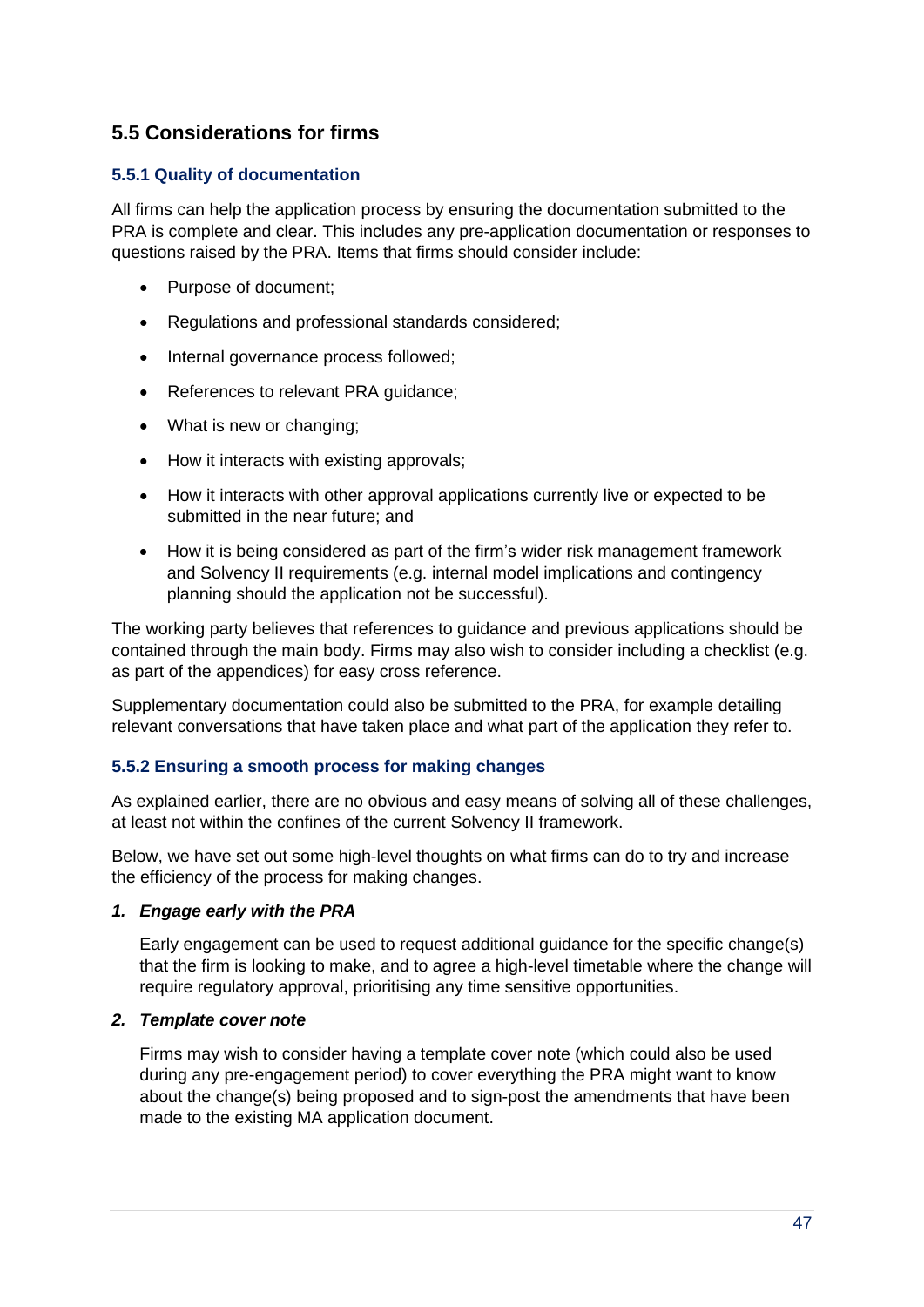## *3. Application change governance*

Firms should have internal governance processes for determining whether a change requires an approval application to be submitted to the PRA.

#### *4. Application change checklist*

Firms could produce (and regularly update) a checklist of items that need to be thought through when making a change – regardless of whether or not the change ends up requiring PRA approval. This would aid those stakeholders tasked with making changes to the MA portfolio.

## *5. Approval timelines*

Firms should embed MA approval timelines within wider strategic planning.

## *6. Consider test transactions*

Some firms may wish to carry out smaller sized, test-like transactions, as a precursor to larger transactions of that type, to help facilitate early PRA engagement.

## *7. Record PRA decisions of no new application required*

Where the PRA has determined that no new application is required, firms should make a record of this to help inform internal governance processes and/or PRA engagement for other future changes.

## <span id="page-47-0"></span>**5.6 Looking ahead – post Brexit transition period**

Below, we set out thoughts on potential amendments to the current MA framework that could be considered after the end of the Brexit transition period.

## *1. Minor change process*

In a similar way to making minor changes to internal models, firms could be allowed to make certain changes to their MA portfolios, up to a defined threshold, at which point fresh approval would have to be sought from the PRA.

## *2. Thresholds for investing*

Consideration could be given to allowing firms to invest a small amount in a new asset class, without needing prior MA approval.

By allowing firms to invest in the asset, they can build up their experience of the asset, better understand the risks, identify the right external managers to partner with etc.

This knowledge can also be used to better inform the firm's application to invest a material amount in the asset class.

#### *3. Materiality considerations*

The current MA rules are sometimes described as being black and white, for example when it comes to eligibility (i.e. an asset is either eligible and can be included in the MA portfolio, or it is ineligible and therefore cannot be included).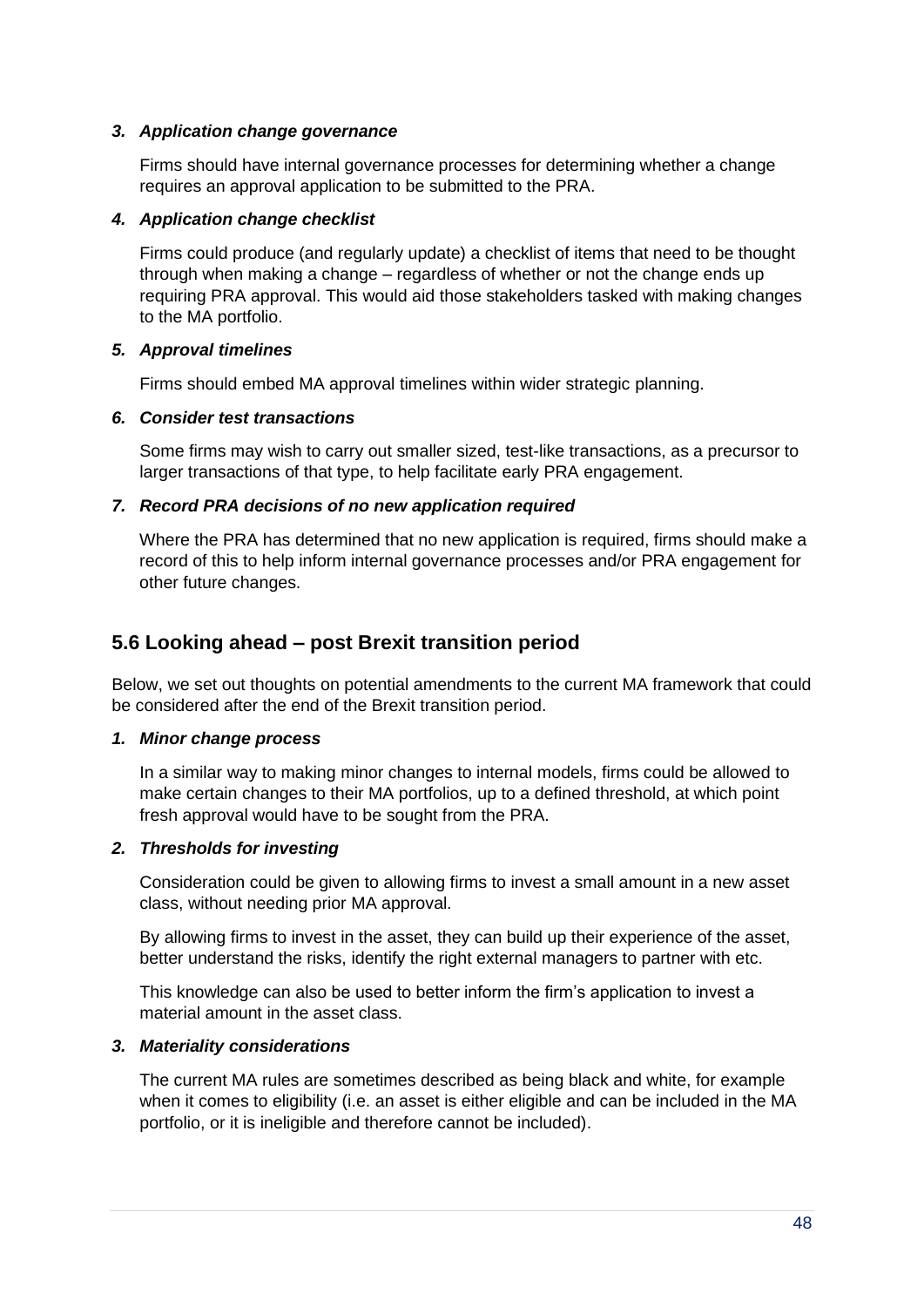This means that, for example, taking on a new bulk annuity deal with an immaterial level of ineligible liabilities (in the context of the entire MA portfolio) may require these liabilities to be separated out and excluded from the MA portfolio.

In the example above, subject to appropriate due diligence and monitoring, adding a handful of such policies should not expose the overall MA portfolio to the risk of material loss. Any risks identified could also be mitigated in other ways (such as setting aside risk capital).

Permitting materiality under certain situations could streamline firms' abilities to take on new blocks of liabilities and portfolios of assets.

## *4. Documentation to be submitted as part of application to make change*

The documentation produced as part of the firm's internal governance processes could be collated (possibly together with a cover note) and submitted to the PRA, rather than having to update the MA application document.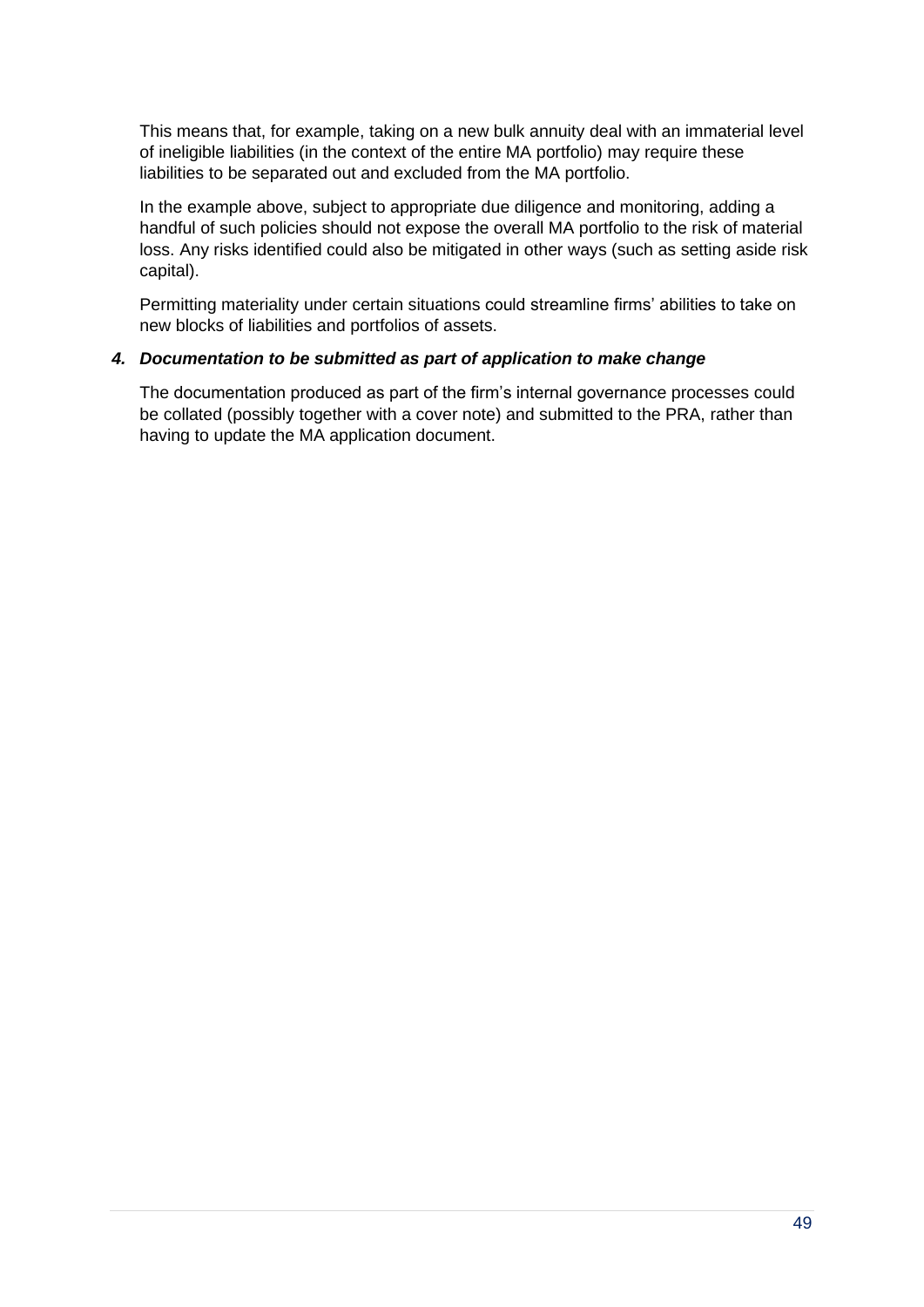## <span id="page-49-0"></span>**Appendix 1 – Examples of surrender options and liability management exercises**

## Surrender options

## **Ill health retirement**

Individual deferred annuity contracts may include provisions to enable a policyholder to take a retirement income prior to their expected retirement date following early retirement on health grounds.

The morbidity risk giving rise to such early retirements is not currently permitted by the Solvency II MA rules.

## **Early / late retirement**

Typically, an individual scheme member will be entitled to receive benefits on retirement at a range of possible dates. Often, benefits defined in terms of pension at age 60/65 will have a pre-determined (not always market-linked) method for actuarially adjusting benefits according to the actual retirement age. Consequently, the date of the first annuity cash flow is not known with complete certainty.

## **Discretionary transfer values / cash commutation**

A discretionary basis may allow the scheme (buy-out provider) to make an appropriate assessment of a transfer value out of a pension scheme (pre-retirement) or commutation of retirement income to cash (at retirement) based on prevailing conditions, reserving / funding etc.

However, it is likely that some consideration of policyholder expectations should be allowed for, which may restrict the complete discretion on the part of the provider to set benefit amounts.

#### **Non-discretionary transfer values / cash commutation**

Under non-discretionary arrangements, the providers must acknowledge conversion terms defined by the conditions that governed the proposed provision of retirement benefits by the scheme.

In this situation, an insurer would be unable to deviate from these terms in response to changes in market conditions.

## **Guaranteed Annuity Options (GAOs)**

A GAO provides the policyholder with the option to convert pension savings into a retirement annuity at a guaranteed rate. Most contracts were written in the 1980s, typically as part of a with-profits pension savings contract, and sold with guarantee rates that were deemed to be conservative at the time, but are typically in the region of 10%.

Following subsequent falls in interest rates and improvements in life expectancy, such guarantees are now extremely valuable.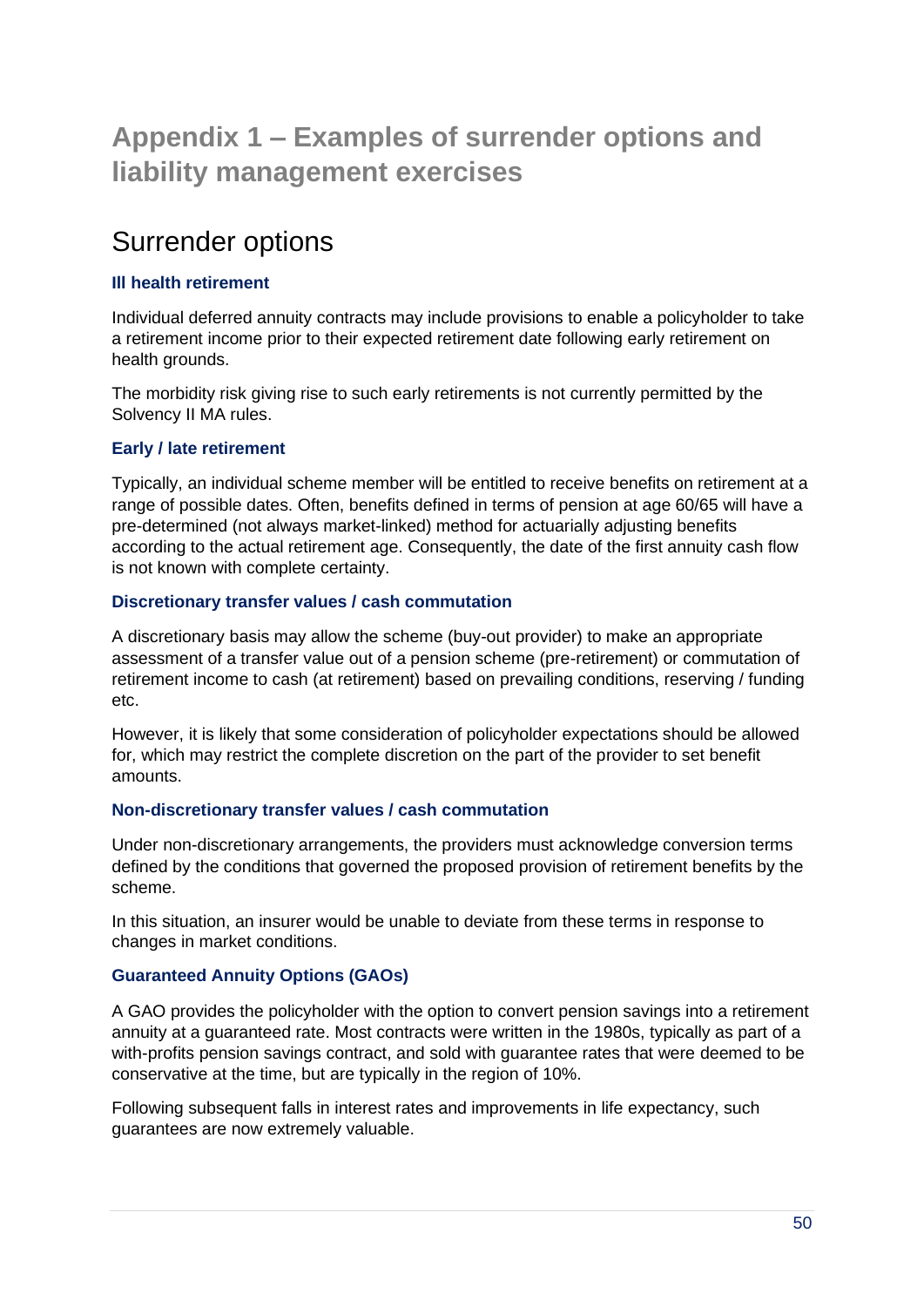Until the policyholder retires:

- The size of the "pot" to be converted into an annuity is not certain it is dependent on investment returns (via with-profits bonus declarations); and
- The retirement date may not be fixed often, the policyholder can choose to retire on one of a range of possible dates.

Section 226 pensions (Retirement Annuity Contracts) written before July 1988 typically included a GAO.

## **Guaranteed Minimum Pensions (GMPs)**

Under a contract with a GMP, a policyholder's accumulated pension pot must be converted in at least the specified minimum amount. Policies with GMPs include:

- Section 32 (Finance Act 1981, deferred annuities) or "buy out" pension is a policy bought with funds from (transferred out of) a registered occupational pension scheme – here, the GMP represents the preservation of rights accrued under the scheme at a specific retirement date; and
- Members of contracted out salary related pension schemes (who contracted out of the State Earning Related Pensions Scheme prior to 6th April 1997).

## **Guaranteed Cash Options (GCOs)**

Sometimes, if the benefits under a pension contract are specified in terms of an annual annuity amount, a GCO may attach to allow the policyholder to convert the benefit into cash at a guaranteed rate. Reserving for the GCO needs careful consideration, as conversion at market annuity rates may be more/less beneficial for the policyholder.

## Liability management exercises

## **Enhanced Transfer Values (ETVs)**

A bulk ETV exercise involves offering deferred pensioners an opportunity to transfer out of a pension scheme and receive a one-off (but only temporary available) incentive to their standard transfer value (which may be free financial advice, or an enhancement to the cash value). In many cases the transfer value is lower than the corresponding technical provisions held by the scheme and, therefore, surpluses are released to the extent that members takeup the offer. Schemes often use this to improve buy-in affordability.

Recent Pensions Freedom legislation has also led to large amounts of members transferring out of defined benefit pension schemes. Under the new legislation, people aged 55 and over are given much greater choice about how and when to access defined contribution pensions. The requirement for most people to purchase an annuity was removed. All individuals now have a range of options, including flexibly drawing down income from a fund that remains invested and taking a pension as cash.

When transferring out, the defined benefit pension scheme will convert the benefits a member has built up into a cash sum. This is called a "transfer value" (also known as a "cash-equivalent transfer value").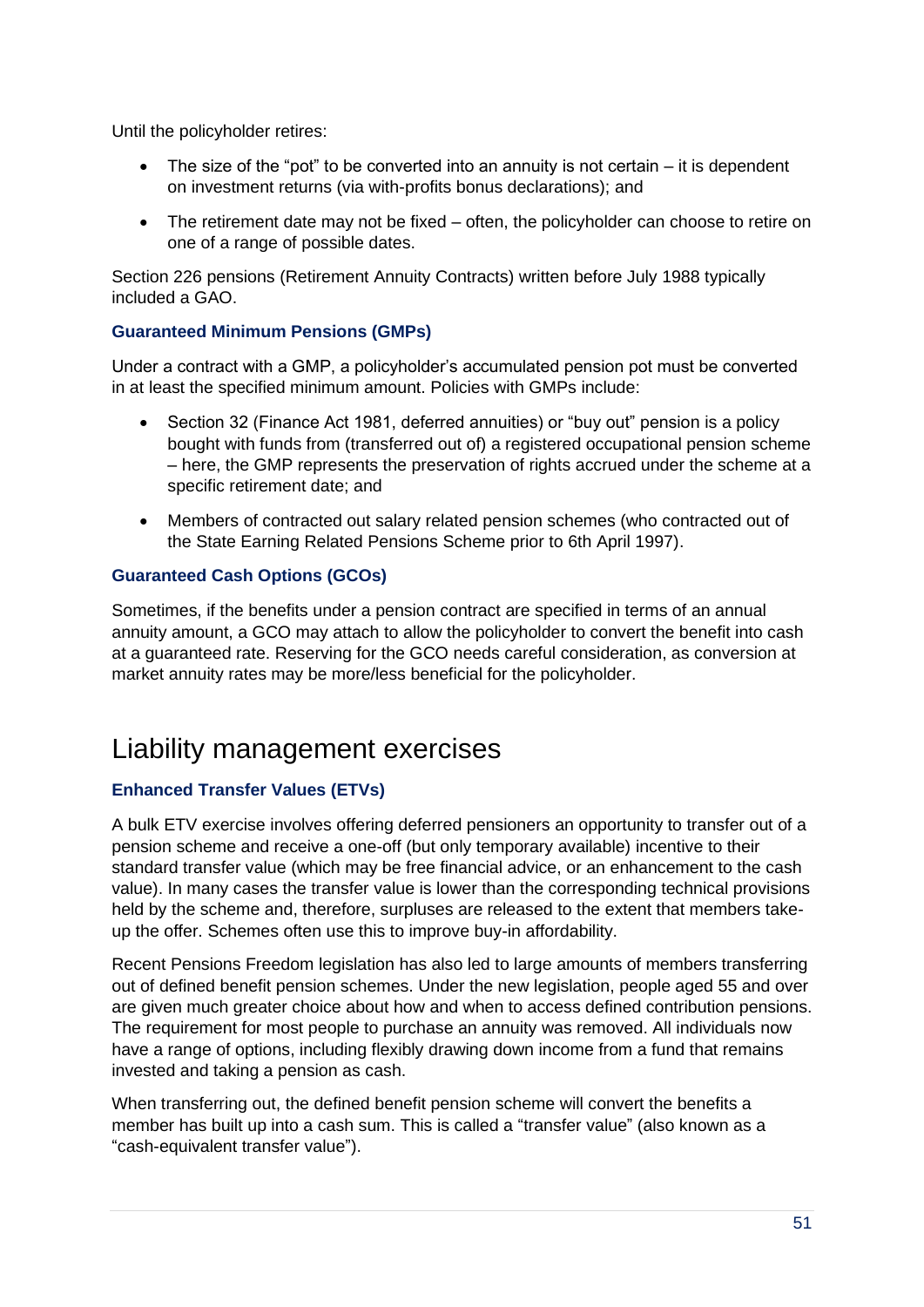Members would then need to reinvest the transfer value either into:

- Personal or stakeholder pension:
- Pension scheme with another employer; or
- Self-invested personal pension (SIPPs).

#### **Pension Increase Exchanges (PIE)**

A PIE exercise involves offering members the option to exchange an entitlement to nonstatutory pension increases for a higher immediate pension with no future increases.

The impact is therefore to shorten the duration of the liabilities and reduce exposure to inflation, both of which can improve buy-in affordability.

## **Winding-Up Lump Sums (WULS)**

A WULS exercise involves exchanging all future pension for an immediate lump sum.

For a WULS payment to be made:

- The scheme must be winding up;
- The value of the member's scheme benefits cannot be more that £18,000; and
- The WULS must extinguish all benefit rights the member has in the scheme, including contingent benefits.

#### **Other exercises**

Schemes may also run trivial commutation or other small pot exercises.<sup>34</sup>

<sup>34</sup> (The Pensions Advisory Service, n.d.)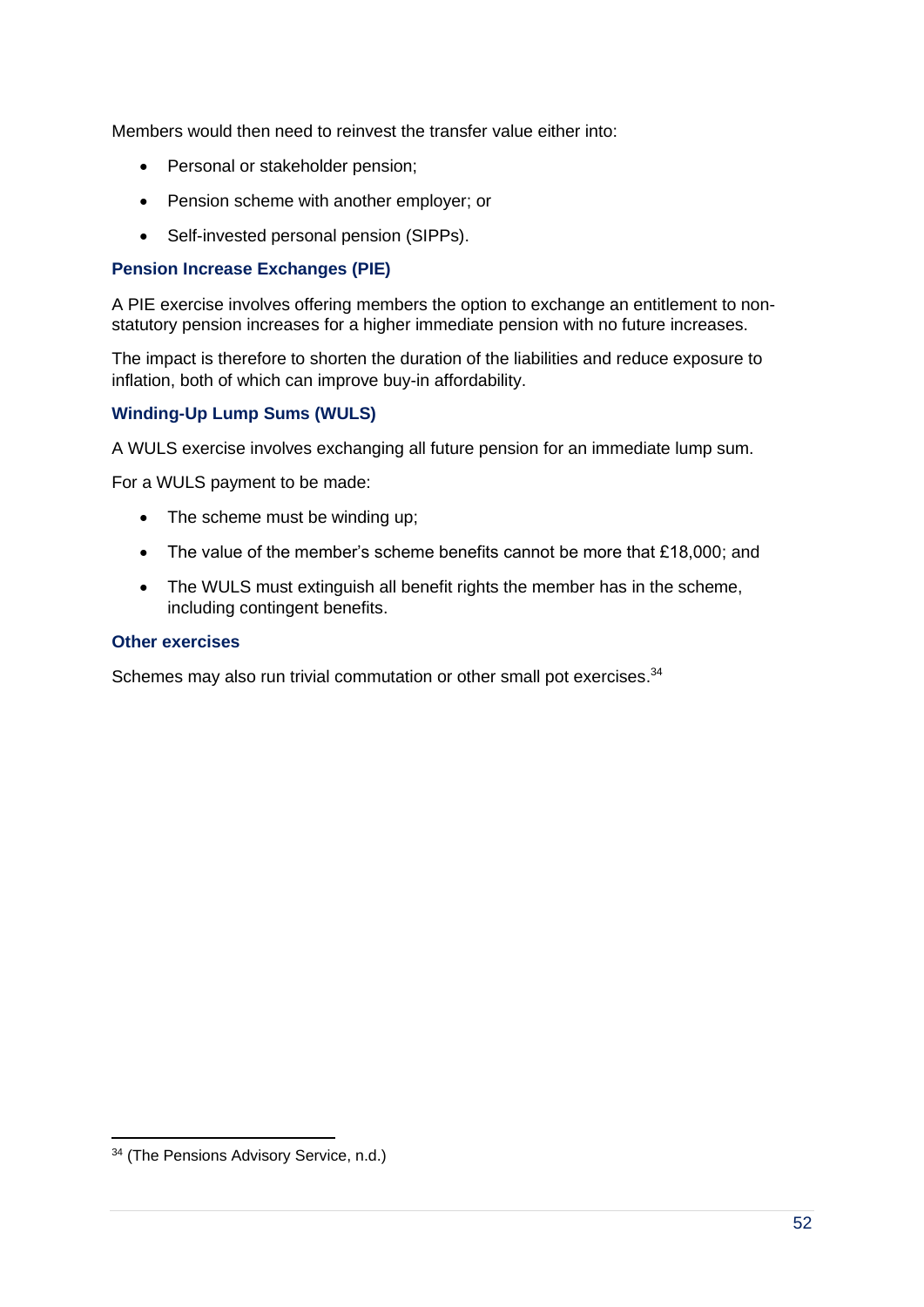## <span id="page-52-0"></span>**Appendix 2 – Examples of market developments in Consumer Price Inflation (CPI)**

One noticeable development in recent years relates to assets that provide cash flows linked to Consumer Price Inflation (CPI).

To date, it has been more difficult to source assets linked to CPI than to source assets linked to Retail Price Inflation (RPI). At the same time, there is increasing demand for CPI-linked assets from UK annuity writers – driven by the large volumes of bulk annuity transactions completing each year, increasing proportions of which have benefit payments linked to CPI.

This creates a supply demand imbalance, however the situation has been improving.

Some of the natural supply of inflation comes from regulated utility companies. Historically this supply has been RPI in nature, however we expect a greater proportion of their revenue streams to be CPI in nature in the future.

For example, Water company regulator Ofwat made the decision to move from setting water tariffs in-line with RPI to tariffs that track CPI-H (with effect from 2020). As a result, some water companies have started issuing CPI-linked debt (e.g. United Utilities, Affinity Water). In some case, firms have even approached holders of their existing RPI-linked debt to explore opportunities to replace them with CPI-linked alternatives.

## Example 1: University of Cambridge (2018)

This features CPI-linked coupons where the CPI is capped and floored in exactly the same way as some in-payment pension scheme liabilities.

Cambridge may not have natural in-flows that are capped and floored in this way, but the demand from insurers for this type of repayment profile could, potentially, result in more favourable borrowing costs compared to other funding sources (subject to due consideration of the increased risk retained by the borrower).

## Example 2: Heathrow Airport (2018)

Heathrow Airport issued a 40-year index-linked bond in 2018.

The inflation linkage is expected to switch between RPI and CPI during its lifetime to precisely mirror the behaviour of the bulk annuity deal entered into between BAA and Legal & General during 2018. 35

<sup>35</sup> (Legal & General, 2018)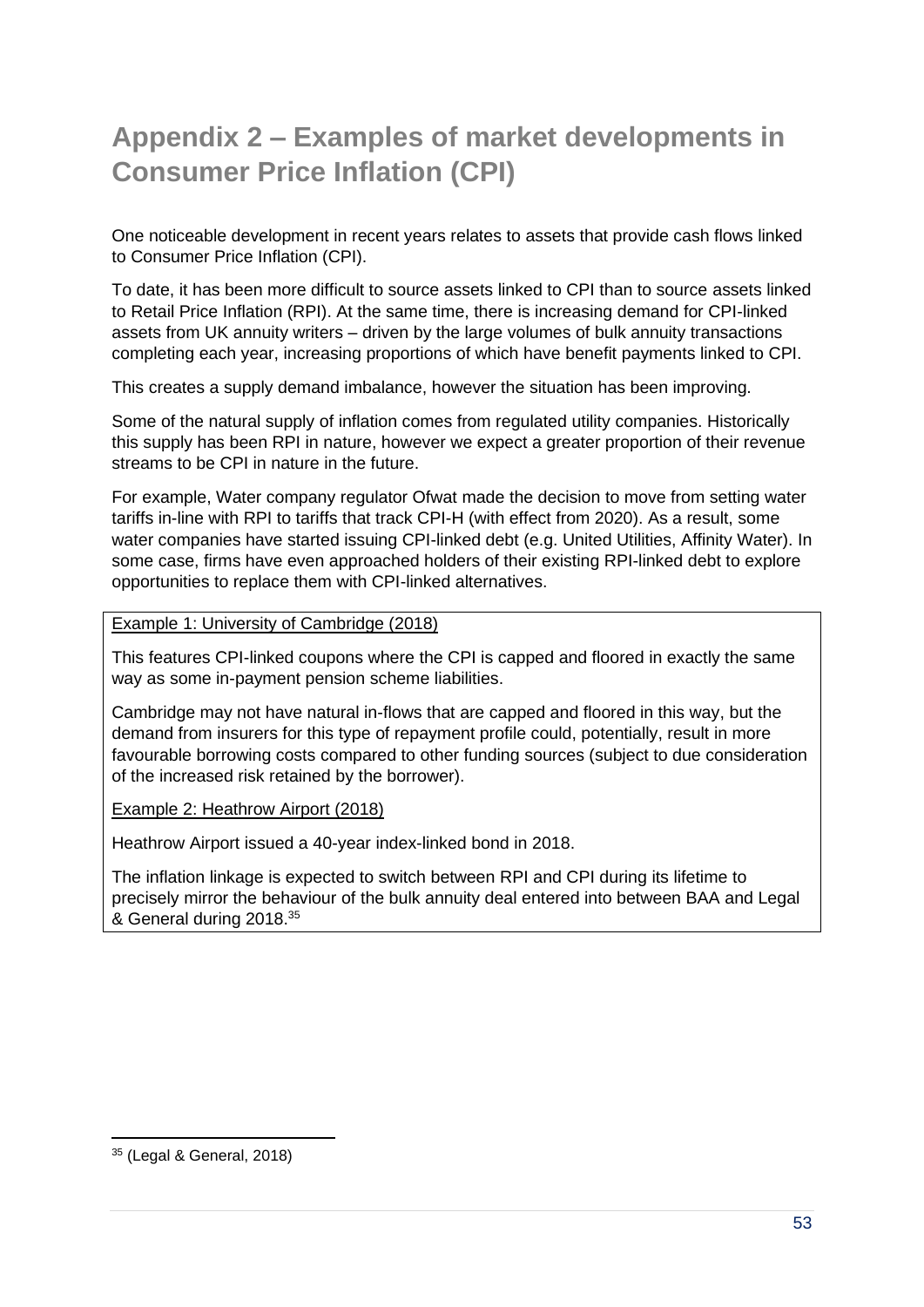## <span id="page-53-0"></span>**Appendix 3 – Bibliography**

Actuarial Post, 2018. *Aon advises PA Consulting on GBP850 million scheme.* [Online] Available at: http://www.actuarialpost.co.uk/article/aon-advises-pa-consulting-on-gbp850-millionscheme-buyout-13698.htm

Directive 2009/138/EC - Article 77b, 2009. *Directive 2009/138/EC - Article 77b.* [Online] Available at: https://www.legislation.gov.uk/eudr/2009/138/article/77b#

House of Commons Treasury Committee, 2017. *The Solvency II Directive and its impact on the UK Insurance Industry.* [Online] Available at: https://publications.parliament.uk/pa/cm201719/cmselect/cmtreasy/324/324.pdf

House of Lords Economic Affairs Committee, 2019. *Measuring Inflation.* [Online] Available at: https://publications.parliament.uk/pa/ld201719/ldselect/ldeconaf/246/246.pdf

Hymans Robertson, 2018. *Buy-outs, buy-ins and longevity hedging - H2 2018.* [Online] Available at: https://www.hymans.co.uk/media/uploads/Buy-outs\_Buyins\_and\_Longevity\_Hedging\_H2\_2018.pdf

Hymans Robertson, 2020. *Risk Transfer report 2020.* [Online] Available at: https://www.hymans.co.uk/media/uploads/Risk\_Transfer\_report\_2020.pdf

Incentive Exercises Monitoring Board, 2016. *INCENTIVE EXERCISES FOR PENSIONS - A CODE OF GOOD PRACTICE.* [Online]

Available at: https://www.thepensionsregulator.gov.uk/- /media/thepensionsregulator/files/import/pdf/incentive-exercises-industry-code-of-practice.ashx

Insurance Asset Risk, 2020. *LGIM to invest additional £21.4m in UK affordable housing.* [Online] Available at: https://www.insuranceassetrisk.com/content/news/lgim-to-invest-additional-21.4m-inuk-affordable-housing.html

InsuranceERM, 2019. *MPs grill Rule and Woods on equity release, ethics and Brexit.* [Online] Available at: https://www.insuranceerm.com/analysis/mps-grill-rule-and-woods-on-equity-releaseethics-and-brexit.html

IPE, 2018. *Nortel UK pension scheme avoids PPF with £2.4bn L&G buyout.* [Online] Available at: https://www.ipe.com/nortel-uk-pension-scheme-avoids-ppf-with-24bn-landgbuyout/10027117.article

KPMG, 2014. *Member Options Survey 2014.* [Online] Available at: https://home.kpmg/content/dam/kpmg/pdf/2015/03/member-options-brochure.pdf

Legal & General, 2018. *Legal & General agrees £325m buy-in with Heathrow's Pension Scheme.*  [Online]

Available at: https://www.legalandgeneralgroup.com/media-centre/press-releases/legal-generalagrees-325m-buy-in-with-heathrow-s-pension-scheme/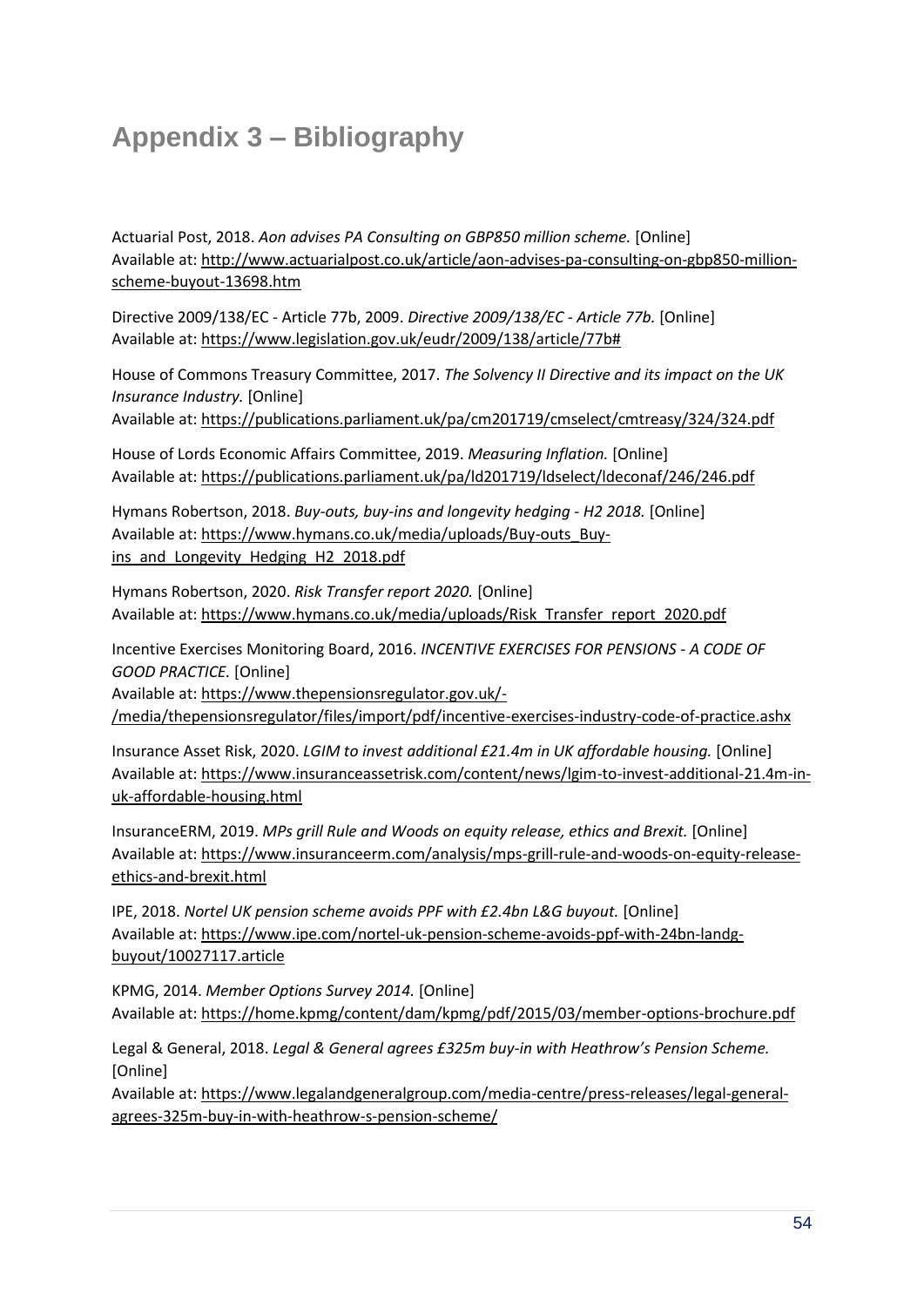Pensions Expert, 2018. *Northumbrian Water makes moves to manage liabilities.* [Online] Available at: https://www.pensions-expert.com/DB-Derisking/Northumbrian-Water-makes-movesto-manage-liabilities?ct=true

property funds world, 2019. *PIC invests GBP160m in University of York student accommodation scheme.* [Online]

Available at: https://www.propertyfundsworld.com/2019/12/18/281487/pic-invests-gbp160muniversity-york-student-accommodation-scheme

property funds world, 2020. *Aviva Investors provides GBP60m debt facility to Coastal Housing Group.*  [Online]

Available at: https://www.propertyfundsworld.com/2020/07/20/287675/aviva-investors-providesgbp60m-debt-facility-coastal-housing-group

Prudential Regulation Authority, 2018. *Dear Chief Actuary letter - Solvency II: Two and a half years on.* [Online]

Available at: https://www.bankofengland.co.uk/-/media/boe/files/prudentialregulation/letter/2018/solvency-2-two-and-a-half-years-

on.pdf?la=en&hash=91BEE0DEE0BDC338B28E7E0287301540AD155E51

Prudential Regulation Authority, 2018. *SS7/18 Solvency II: Matching adjustment.* [Online] Available at: https://www.bankofengland.co.uk/-/media/boe/files/prudentialregulation/supervisory-

statement/2018/ss718.pdf?la=en&hash=22A504591729AF307F1F1F2DEE9E4DB3CC0ACCB9

Rule, D., 2018. *An annuity is a very serious business.* [Online] Available at: https://www.bankofengland.co.uk/-/media/boe/files/speech/2018/an-annuity-is-avery-serious-business-speech-by-david-rule

The Pensions Advisory Service, n.d. *Taking a small pension as a cash lump sum.* [Online] Available at: https://www.pensionsadvisoryservice.org.uk/about-pensions/retirement-choices/theright-choice-for-me/taking-a-small-pension-as-a-cash-lump-sum

The Solvency 2 Regulations 2015, 2015. *The Solvency 2 Regulations 2015.* [Online] Available at: http://www.legislation.gov.uk/uksi/2015/575/pdfs/uksi\_20150575\_en.pdf

UK Statistics Authority, 2019. *Letter to the Chancellor of the Exchequer.* [Online] Available at: https://uksa.statisticsauthority.gov.uk/correspondence/letter-to-the-chancellor-of-theexchequer-section-21/

Woods, S., 2017. *Speech given by Sam Woods (Deputy Governor, Prudential Regulation and CEO, PRA) to London Business School.* [Online]

Available at: https://www.bankofengland.co.uk/-/media/boe/files/speech/2017/insurancesupervision-at-the-pra.pdf?la=en&hash=FFAA867ACC01F0D38A164DCA90127855B7AB6494